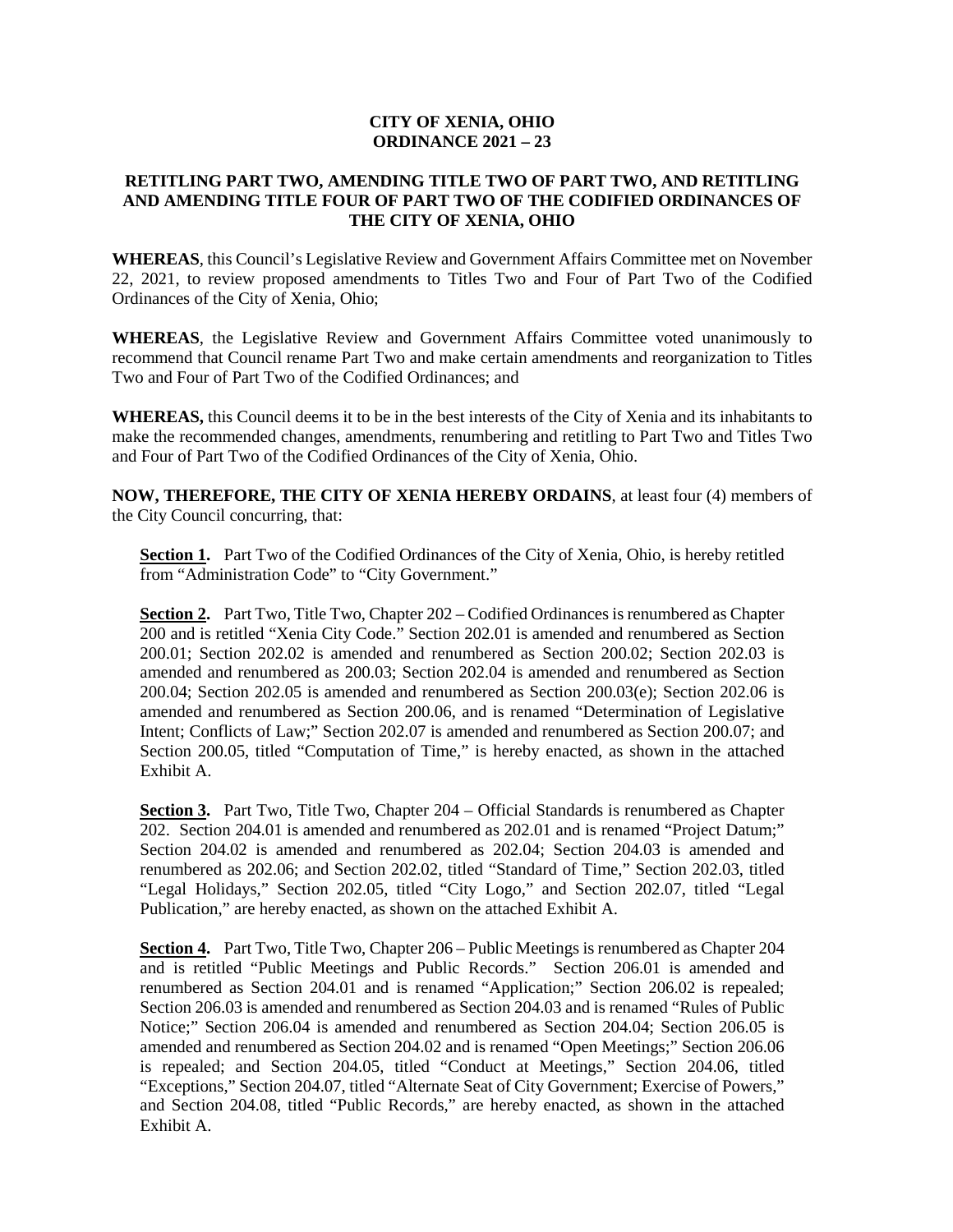Section 5. Part Two, Title Two, Chapter 206, titled "Miscellaneous," consisting of Sections 206.01 to 206.04, is hereby enacted, as shown in the attached Exhibit A.

**Section 6.** Part Two, Title Two, Chapter 208 – Contracts and Purchasing, is hereby moved to Title Four: Legislative Code, is renumbered as Chapter 214, and is retitled "Contracts, Purchasing, and Sale of Personal Property." Section 208.01 is repealed; Section 208.02 is amended and renumbered as Section 214.03 and is renamed "Advertisement for Competitive Bids or Proposals;" Sections 208.03, 208.04, and 208.05 are combined, amended, and renumbered as Section 214.04, titled "Preference System for Resident Businesses;" Sections 208.07 to 208.11 are repealed; Section 208.12 is amended and renumbered as Section 214.06; Sections 208.13 to 208.15 are repealed; and Section 214.01, titled "Threshold for Expenditures," and Section 214.02, titled "Competitive Bidding," are hereby enacted, as shown in the attached Exhibit B.

**Section 7.** Existing Chapter 202 (202.01 – 202.99), Chapter 204 (204.01 – 204.03), Chapter 206 (206.01 – 206.06), and Chapter 208 (208.01 – 208.15) of Part Two, Title Two, of the Codified Ordinances of the City of Xenia, Ohio, are hereby repealed.

**Section 8.** Existing Chapter 200 – Definitions, and Chapter 210 – Civil Defense, of Part Two, Title Two, of the Codified Ordinances of the City of Xenia, Ohio, are hereby repealed in their entirety, as shown in the attached Exhibit C.

Section 9. Part Two, Title Four: "Legislation," is hereby retitled "Title Four: Legislative Code."

**Section 10.** Part Two, Title Four, Chapter 220 – City Council, is hereby renumbered as Chapter 210. Section 220.01 is amended and renumbered as 210.04; Sections 220.02 to 220.04 are hereby repealed; Section 220.05 is amended and renumbered as Section 212.02, and is renamed "Legislation and Motions;" Sections 220.06 to 220.09 are repealed; Section 220.10 is amended and renumbered as Section 210.06 and is renamed "Expenses;" Section 220.11 is amended and renumbered as Section 210.05; Section 220.12 is repealed; Section 220.13 is hereby amended and renumbered as Section 210.07; and Section 210.01, titled "Oath of Office," is hereby enacted, as shown in the attached Exhibit B.

**Section 11.** Part Two, Title Four, Chapter 222 – Ordinances and Resolutions, is hereby renumbered as Chapter 212 and is renamed "Ordinances, Resolutions, and Motions." Section 222.01 is amended and renumbered as Section 212.04; Section 222.02 is amended and renumbered as Section 212.03; and Section 212.01, titled "Legislative Actions," Section 212.05, titled "Determination of Legislative Intent," Section 212.06, titled "Effect of Reenactment, Amendment or Repeal," and Section 212.07, titled "Authentication," are hereby enacted, as shown in the attached Exhibit B.

**Section 12.** Existing Chapter 220 (220.01 – 220.13) and Chapter 222 (222.01 – 222.02) of Part Two, Title Four, of the Codified Ordinances of the City of Xenia, Ohio, are hereby repealed.

**Section 13.** Existing Chapter 224 – Mayor, and Chapter 226 – Community Funding, of Part Two, Title Four, of the Codified Ordinances of the City of Xenia, Ohio, are hereby repealed in their entirety, as shown in the attached Exhibit C.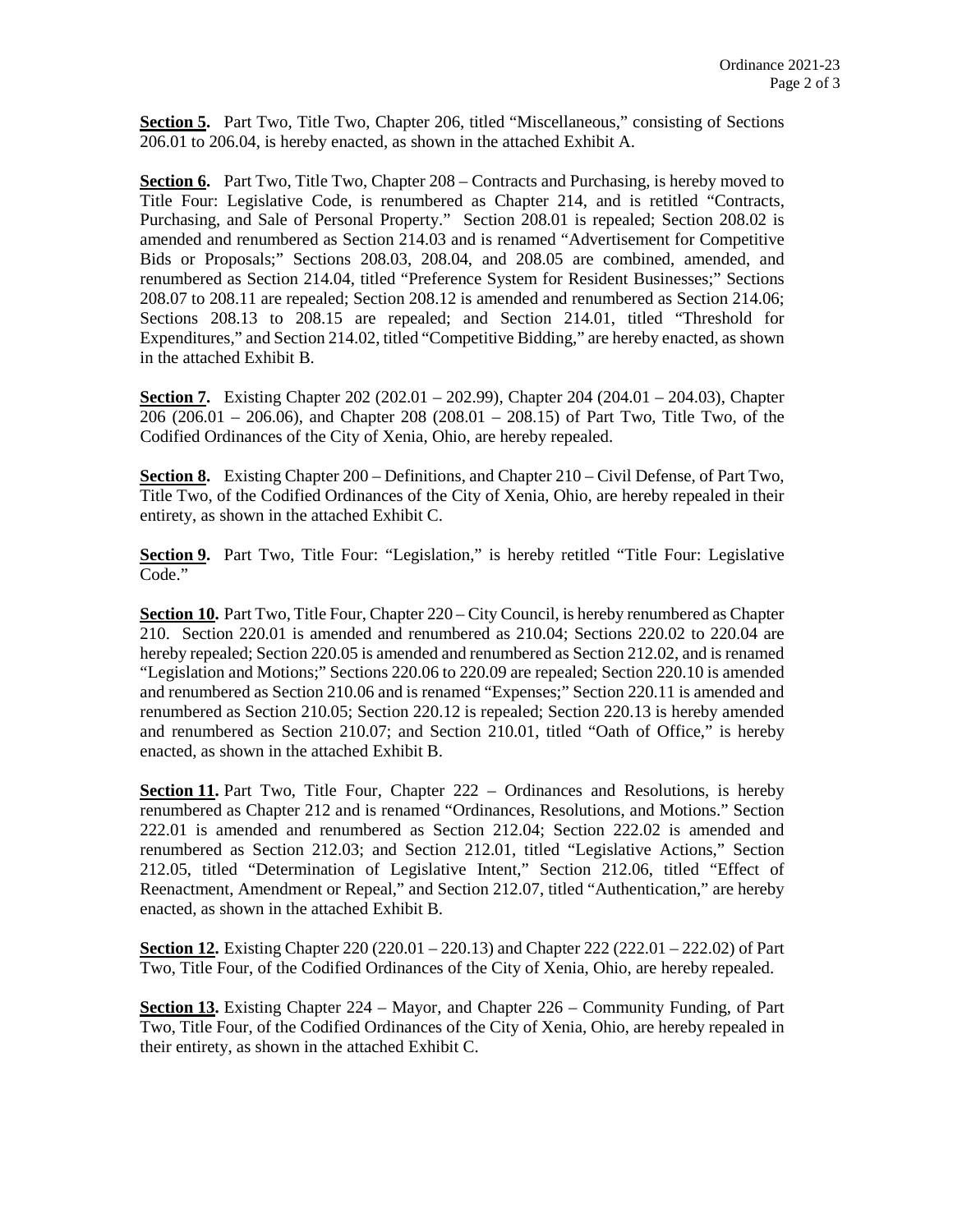**Section 14.** It is hereby found and determined that all formal actions of this Council concerning and relating to the passage of this legislation were adopted in an open meeting of this Council and that all deliberations of this Council that resulted in this formal action were in meetings open to the public in compliance with all legal requirements, including Section 121.22 of the Ohio Revised Code.

**Section 15.** This Ordinance shall be effective on January 28, 2022.

Introduced: December 9, 2021 Adopted: December 29, 2021

Michelle O. Johnson

City Clerk

esly 5>

Wesley E. Smith Attest: President, Xenia City Council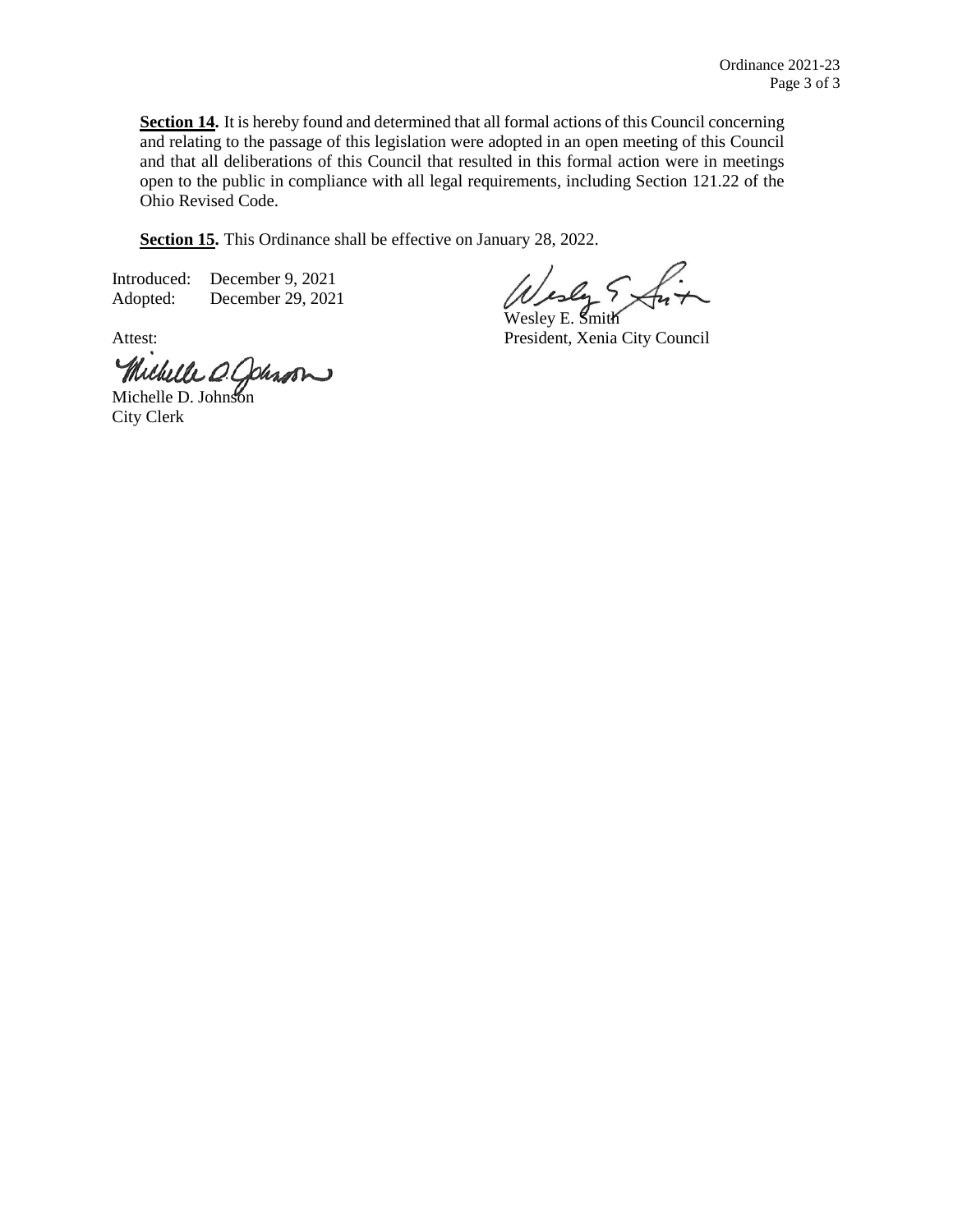### CHAPTER **200** 202 **Xenia City Code** Codified Ordinances

| 200.01 Designation; Citations; Headings<br>2002.02 General Definitions | 2002.05 Computation of Time<br>Construction of Section References |
|------------------------------------------------------------------------|-------------------------------------------------------------------|
| 2002.03 Rules of Construction                                          | 2002.06 Determination of Legislative Intent                       |
| 2002.04 Revivor; Effect of Reenactment,                                | Repealer; Conflicts of Law                                        |
| Amendment or Repeal                                                    | 2002.07 Severability                                              |
|                                                                        | 200 <del>2</del> .99 General Penalty                              |

200.01 202.01 DESIGNATION; CITATIONS; HEADINGS.

**(a) Xenia City Code.** This volume consists of **A**ll ordinances and resolutions of a permanent and general nature of the **City of Xenia, Ohio** municipality, **as** revised, codified, arranged, numbered, and consolidated into **general provisions,** component codes, titles, chapters**,** and sections**, and divisions,** and as such shall be **collectively** known and may be designated as the **"Xenia City Code," or the** "Codified Ordinances of Xenia, Ohio," 2006, for which designation **"City Code" or** "Codified Ordinances" may be substituted. Code, title, chapter, and section**, and division** headings do not constitute any part of the law as contained in the **Xenia City Code** Codified Ordinances.

*Statutory reference: ORC 1.01*

**(b) Component Codes. All references to codes are to such components of the Xenia City Code unless otherwise specified. Any component code may be referred to and cited by its name, such as the "Administrative Code" or the "Traffic Code."**

**(c) Sections and Divisions. Sections may be referred to and cited by the designation "section" followed by the number, such as "section 101.01" or "§ 101.01," or may be simply cited by their numerical designation, such as "101.01." Likewise, divisions may be referred to and cited by the designation "division" followed by the number, such as "division 101.01(a)," or may be simply cited by their numerical designation, such as "101.01(a)."**

**200.02** 202.02 GENERAL DEFINITIONS.

**(a) Applicability. As used in the Xenia City Code, unless another definition is provided or the context otherwise requires, the general definitions contained in division (b) of this section shall apply.**

The following words and/or phrases used in this section are defined in Chapter 200, § 200.01.

**(b) General Definitions.**

- **(1) "And" may be read "or," and "or" may be read "and" if the sense requires it.**
- **(2) "Another," when used to designate the owner of property that is the subject of an offense, includes not only natural persons but also every other owner of property.**
- **(3) "Anything of value," as used in any section of the Xenia City Code for the violation of which there is provided a penalty or forfeiture, unless the context otherwise requires, includes:**
	- **A. Money, bank bills or notes, U.S. treasury notes, and other bills, bonds or notes issued by a lawful authority and intended to pass and circulate as money;**
	- **B. Goods and chattels;**
	- **C. Promissory notes, bills of exchange, orders, drafts, warrants, checks or bonds given for the payment of money;**
	- **D. Receipts given for the payment of money or other property;**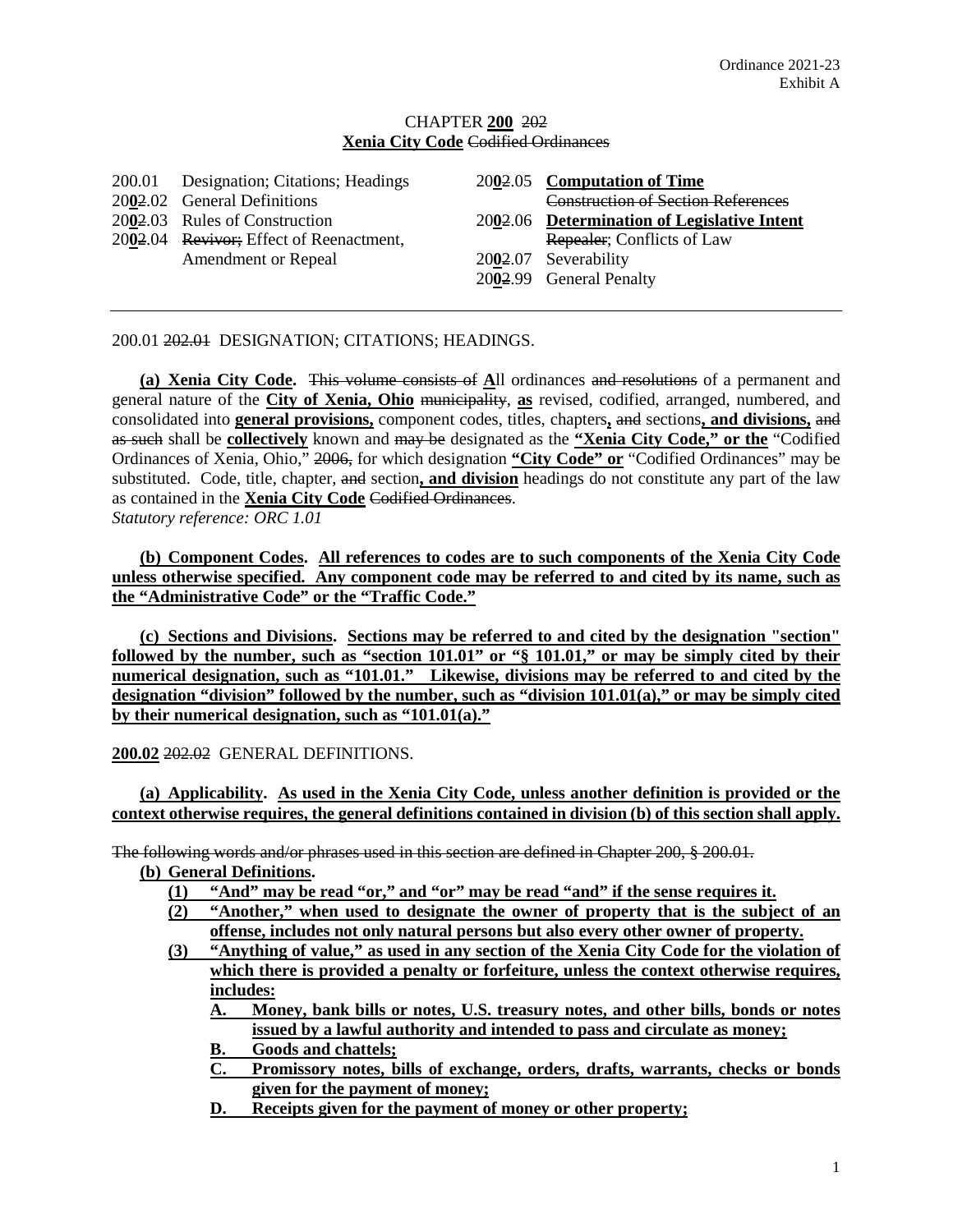- **E. Rights in action;**
- **F. Things which savor of the realty and are, at the time they are taken, a part of the freehold, whether they are of the substance or produce thereof or affixed thereto; although there may be no interval between the severing and taking away;**
- **G. Any interest in realty, including fee simple and partial interests, present and future, contingent or vested interests, beneficial interests, leasehold interests and any other interests in realty;**
- **H. Any promise of future employment; and/or**
- **I. Every other thing of value.**
- **(4) "Bond" includes an undertaking.**
- **(5) "CFR" means the Code of Federal Regulations.**
- **(6) "Child" or "children" means progeny or offspring of parentage and includes child by adoption.**
- **(7) "City" or "Municipality" when used in the Xenia City Code shall denote the City of Xenia, Ohio, irrespective of its population or legal classification.**
- **(8) "Council" or "City Council" means the legislative authority of the City of Xenia, Ohio.**
- **(9) "County" means Greene County, Ohio.**
- **(10) "Imprisoned" or "imprisonment" shall have the same meaning as in ORC 1.05.**
- **(11) "Internet" means the international computer network of both federal and nonfederal interoperable packet switched data networks, including the graphical subnetwork known as the worldwide web.**
- **(12) "Keeper" or "proprietor" includes all persons, whether acting by themselves or as a servant, agent, or employee.**
- **(13) "Land" and "real estate" includes rights and easements of incorporeal nature.**
- **(14) "Legislative authority" means the City Council as the governing body of the City.**
- **(15) "Municipal ordinance" refers to any ordinance passed by the City of Xenia or a municipal ordinance passed by another Ohio municipality.**
- **(16) "OAC" refers to the Ohio Administrative Code.**
- **(17) "Oath" includes affirmation, and "swear" includes affirm.**
- **(18) "Of unsound mind" includes all forms of derangement or intellectual disability.**
- **(19) "ORC," or "Ohio R.C.," or "Revised Code" refers to the Ohio Revised Code.**
- **(20) "Owner," when applied to property, includes any part owner, joint owner or tenant in common of the whole or part of such property.**
- **(21) "Person" includes an individual, corporation (whether public or private), business trust, estate, trust, partnership, and association.**
- **(22) "Personal property" includes all property, except real property.**
- **(23) "Plan of sewerage," "system of sewerage," "sewer," and "sewers" includes sewers, sewage disposal works and treatment plants, and sewage pumping stations, together with facilities and appurtenances necessary and proper therefor.**
- **(24) "Plat" means a map of a tract or parcel of land.**
- **(25) "Population" means that shown by the most recent regular federal census.**
- **(26) "Premises," as applied to real property, includes land and buildings.**
- **(27) "Property" includes real, personal, mixed estates and interests.**
- **(28) "Public authority" means the State of Ohio, a state institution of higher education, a county, a township, a municipal corporation, a school district or other political subdivision of Ohio, or any officer, board or commission thereof.**
- **(29) "Public place" includes any street, sidewalk, park, cemetery, school yard, body of water or watercourse, public conveyance, or any other place for the sale of merchandise, public accommodation, or amusement.**
- **(30) "Real property" includes lands, tenements, and hereditaments.**
- **(31) "Registered mail" includes certified mail, and "certified mail" includes registered mail.**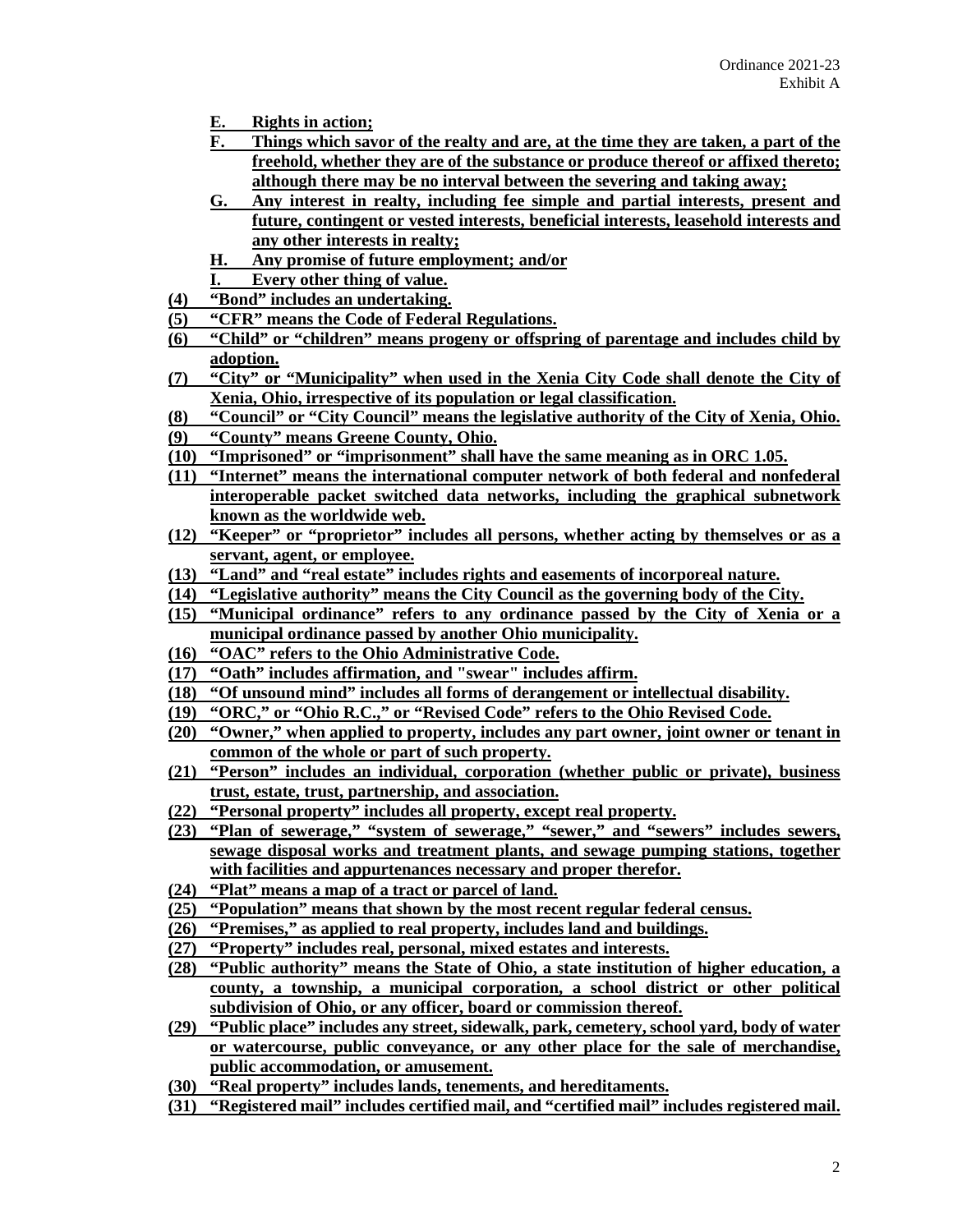- **(32) "Rule" includes regulation.**
- **(33) "Sidewalk" means that portion of the street between the curb line and the adjacent property line intended for the use of pedestrians.**
- **(34) "State" when applied to a part of the United States, includes any state, district, commonwealth, territory, insular possession thereof and any area subject to the legislative authority of the United States of America. "This State" or "the State" means the State of Ohio.**
- **(35) "State law" means the laws of the State of Ohio.**
- **(36) "Street" includes alleys, avenues, boulevards, lanes, roads, highways, viaducts and all other public thoroughfares within the City.**
- **(37) "Tenant" or "occupant," as applied to premises, includes any person holding a written or oral lease or who actually occupies the whole or any part of such premises, alone or with others.**
- **(38) "Undertaking" includes a bond.**
- **(39) "United States" or "U.S." includes all the states.**
- **(40) "USC" refers to the United States Code.**
- **(41) "Week" means seven (7) consecutive days.**
- **(42) "Whoever" includes all persons, natural and artificial, partners, principals, agents and employees, and all officials, public or private.**
- **(43) "Will" includes codicil.**
- **(44) "Writing" includes printing.**
- **(45) "Written" or "in writing" includes any representation of words, letters, symbols or figures; however, this provision does not affect any law relating to signatures. (46) "Year" means twelve (12) consecutive months.**

*Statutory References: ORC 1.02, 1.03, 1.05, 1.44, 1.59, 701.01, 711.001*

**200.03** 202.03 RULES OF CONSTRUCTION.

**These rules apply to the Xenia City Code and its component codes, titles, chapters, sections, and divisions, and to any rules or regulations promulgated under them, unless otherwise stated therein.** *Statutory Reference: ORC 1.41*

(a) Common and Technical **Usage** Use. Words and phrases shall be read in context and construed according to the rules of grammar and common usage. Words and phrases that have acquired a technical or particular meaning, whether by legislative definition or otherwise, shall be construed accordingly. *Statutory reference: ORC 1.42*

(b) Singular and Plural; Gender; Tense. As used in **the Xenia City Code** these Codified Ordinances, unless the context otherwise requires:

- (1) The singular includes the plural, and the plural includes the singular;
- (2) Words of one gender include the other genders; and
- (3) Words in the present tense include the future tense. *Statutory reference: ORC 1.43*
- (c) **Mandatory or Discretionary.** Computation of Time.

**(1) The words "shall" or "will" are mandatory and not discretionary.**

**(2) The word "may" is permissive and discretionary.**

(1) The time within which an act is required by law to be done shall be computed by excluding the first and including the last day; except that when the last day falls on Sunday or a legal holiday, then the act may be done on the next succeeding day that is not a Sunday or a legal holiday.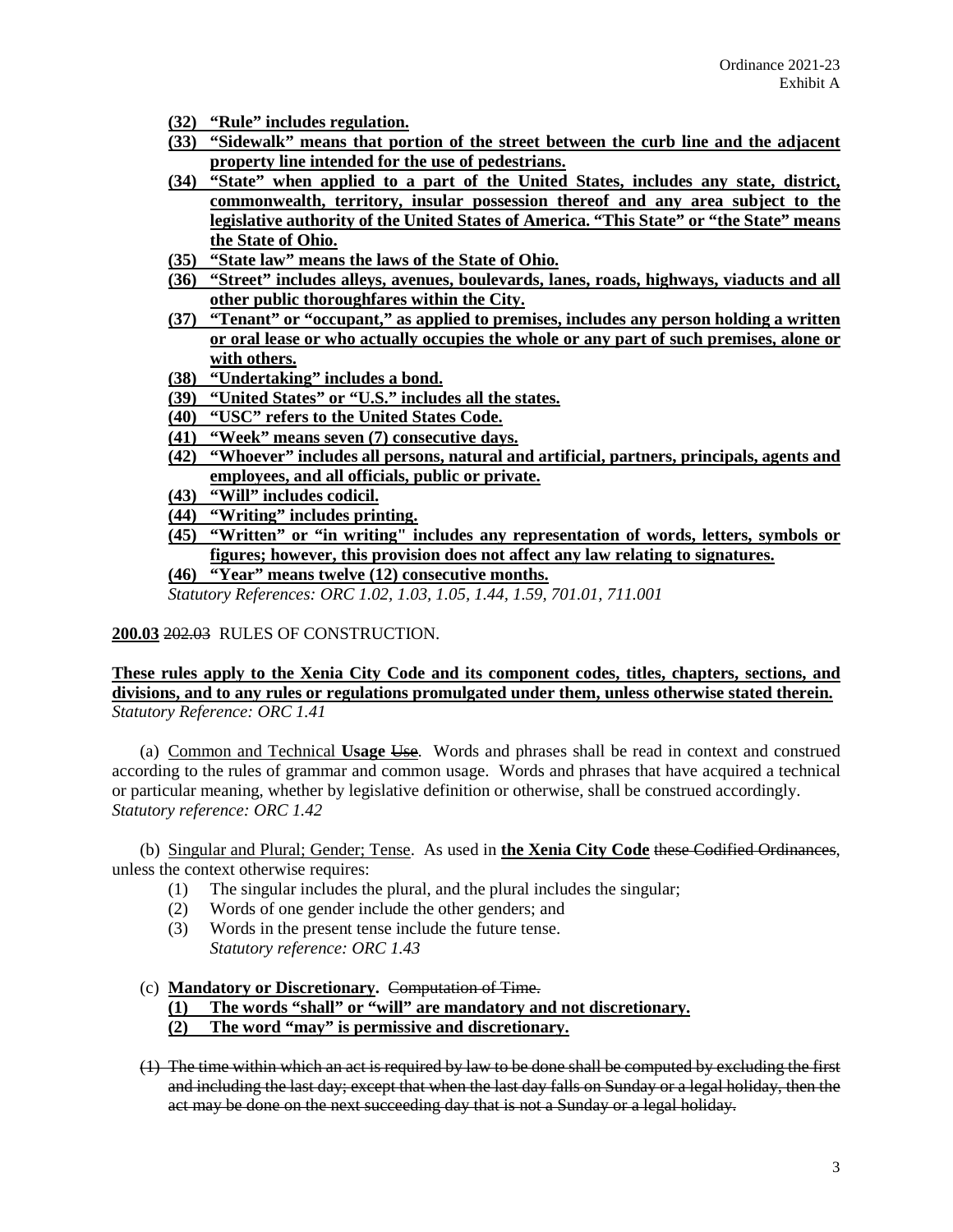- (2) When a public office, in which an act required by law is to be performed, is closed to the public for the entire day that constitutes the last day for doing the act or before its usual closing time on that day, the act may be performed on the next succeeding day that is not a Sunday or a legal holiday.
- $(3)$  Legal holiday, as used in subsections  $(e)(1)$  and  $(e)(2)$  of this section, means the following days:
	- A. The first day of January, known as New Year's day;
	- B. The third Monday in January, known as Martin Luther King day;
	- C. The third Monday in February, known as Washington-Lincoln day;
	- D. The day designated in the "Act of June 28, 1968," 82 Stat. 250, 5 U.S.C. 6103, as amended, for the commemoration of Memorial Day;
	- E. The fourth day of July, known as Independence Day;
	- F. The first Monday in September, known as Labor Day;
	- G. The second Monday in October, known as Columbus Day;
	- H. November 11, known as Veteran's Day;
	- The fourth Thursday in November, known as Thanksgiving Day, and the day after Thanksgiving;
	- J. December 25, known as Christmas Day; and
	- K. Any day appointed and recommended by the Governor of this state or the President of the United States as a holiday.
- (4) If any day designated in this section as a legal holiday falls on a Saturday, the preceding day is a legal holiday. If any day designated in this section as a legal holiday falls on a Sunday, the next succeeding day is a legal holiday.

 $(ORE 1.14)$ 

- (5) When an act is to take effect or become operative from and after a day named, no part of that day shall be included. If priority of legal rights depends upon the order of events on the same day, such priority shall be determined by the times in the day at which they respectively occurred.  $(ORE 1.15)$
- (6) If a number of months is to be computed by counting the months from a particular day, the period ends on the same numerical day in the concluding month as the day of the month from which the computation is begun, unless there are not that many days in the concluding month, in which case the period ends on the last day of that month. (ORC 1.45)

# (d) **Conflict in the Expression of Numbers. If there is a conflict between figures and words in expressing a number, the words govern.**

*Statutory reference: ORC 1.46*

Authority. When the law requires an act to be done which may by law as well be done by an agent as by the principal, such requirement shall be construed to include all such acts when done by an authorized agent.

- (e) 202.05 Construction of **References to Sections** Section References.
	- **(1)** (a) Wherever in a penalty section reference is made to a violation of a **series of sections** section or an inclusive group of sections, or of **divisions** subsections or subdivisions of a section, such reference shall be construed to mean a violation of any provision of the section, sections, subsections, **division** or subdivision included in **such** the reference.
	- **(2)** (b) References in **the Xenia City Code** these Codified Ordinances to action taken or authorized under designated sections of **the Xenia City Code** these Codified Ordinances include, in every case, action taken or authorized under **any** the applicable**, prior section** legislative provision which **has been** is superseded by these Codified Ordinances. *Statutory Reference: ORC 1.23*
	- **(3)** (c) A reference to any **title, chapter, section, or division of the Xenia City Code** portion of a provision of these Codified Ordinances applies to all reenactments or amendments thereof.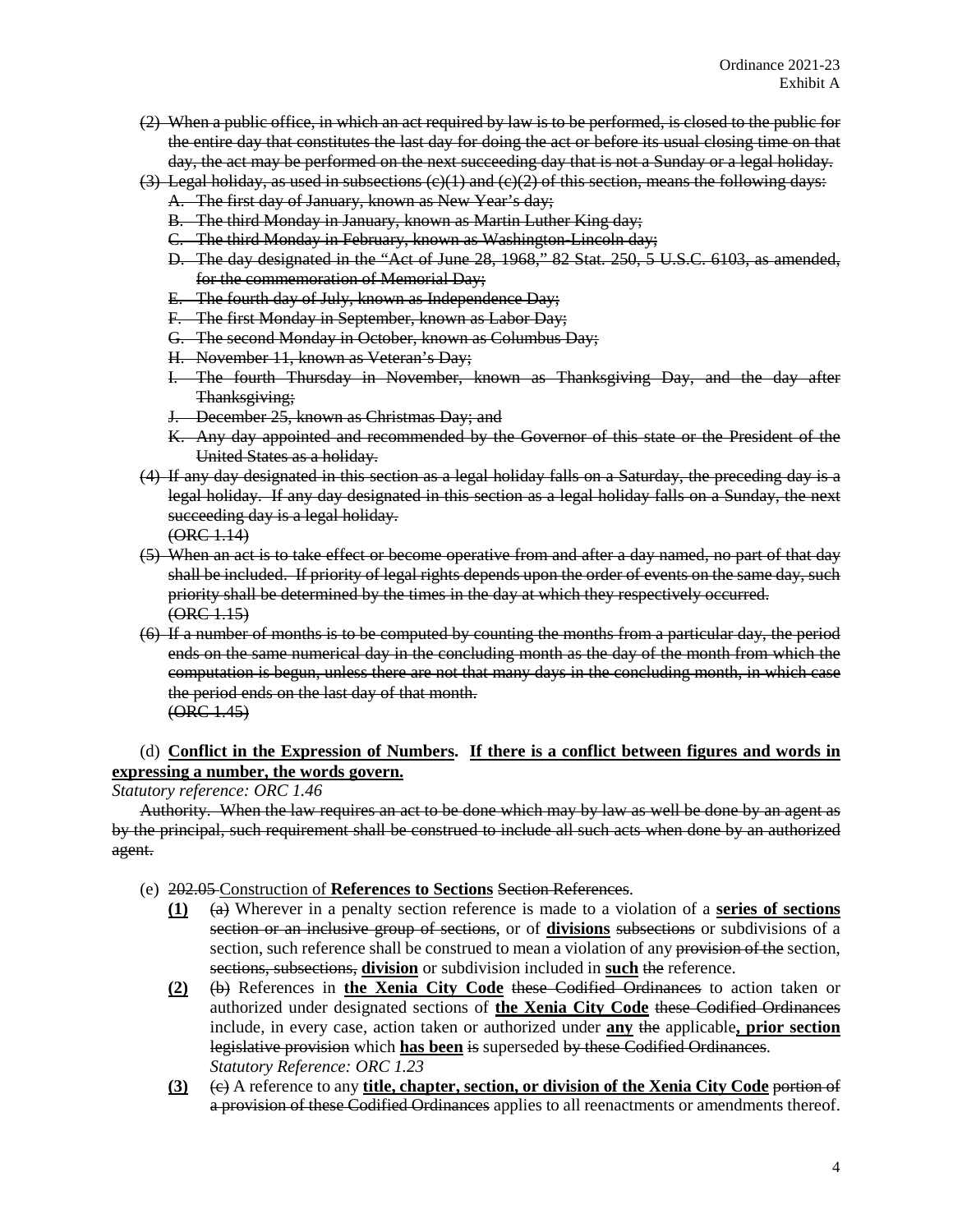*Statutory Reference: ORC 1.55*

- **(4) If a section of the Xenia City Code refers to a series of numbers or letters, the first and the last numbers or letters are included.** *Statutory Reference: ORC 1.56*
- **(5)** (d) Whenever in one section **any title, chapter, section, or division of the Xenia City Code** reference is made to another **title, chapter, section, or division** section hereof, the reference shall extend and apply to the **title, chapter, section, or division** section referred to as subsequently amended, revised, recodified, or renumbered, unless the subject matter **was** be changed or materially altered by the amendment or revision.

Joint Authority. All words purporting to give joint authority to three or more municipal officers or other persons shall be construed as giving such authority to a majority of such officers or other persons, unless it shall be otherwise expressly declared in the law giving the authority or inconsistent with state statute or Charter provisions.

(f) **References to Offices or Officers. Reference to a public department, division or office or department head, division head or officer shall be deemed to apply to any department, division, office, officer, or employee of the City exercising the powers, duties or functions contemplated in the reference, irrespective of any transfer of functions or change in the official title of the department, division, office, officer or employee.**

**(g) Errors and Omissions. If a manifest error is discovered consisting of the misspelling of any word or words, the omission of any word or words necessary to express the intention of the provisions affected, the use of a word or words to which no meaning can be attached, or the use of a word or**  words when another word or words was clearly intended to express such intent, such spelling shall **be corrected and such word or words supplied, omitted or substituted as will conform with the manifest intention, and the provision shall have the same effect as though the correct words were contained in the text as originally published. No such alteration shall be made or permitted if any question exists regarding the nature or extent of such error.**

**(h) Authorized Agents. When the law requires an act to be done which may by law as well be done by an agent as by the principal, such requirement shall be construed to include all such acts when done by an authorized agent.**

**(i)** (f) Exceptions. The**se** rules of construction shall not apply to any **chapter, section, or division of the Xenia City Code** law which shall **that** contain**s** any express provision excluding such construction, **or which provides for its own rules of construction,** or when the subject matter or context of such law may be repugnant thereto.

**200.04** 202.04 REVIVOR; EFFECT OF REENACTMENT, AMENDMENT OR REPEAL.

- (a) **Reenactment.** 
	- **(1) No ordinance shall reenact or revive any title, chapter, section, or division of the Xenia City Code unless the new ordinance contains the entire title, chapter, section, or division to be revived, with the reenacted or revived matter indicated by underscoring or by italics.**
	- **(2) Any ordinance that is reenacted is intended to be a continuation of the prior ordinance and not a new enactment, so far as it is the same as the prior ordinance.**  *Statutory Reference: ORC 1.54*

(b) **Amendments.**

The reenactment, amendment, or repeal of these Codified Ordinances does not, except as provided in subsection (c) of this section: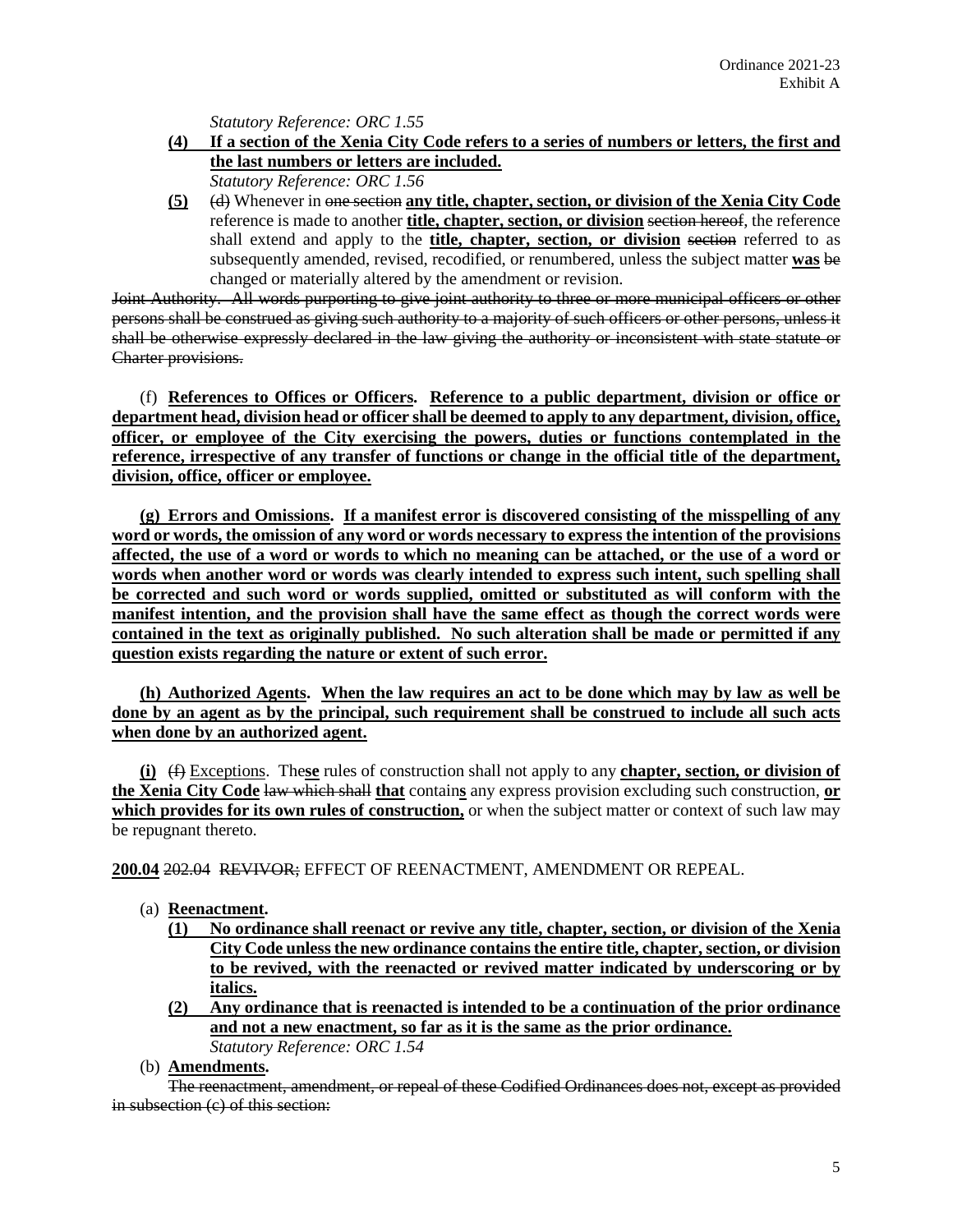- (1) **When any title, chapter, section, or division of the Xenia City Code is being amended, the ordinance amending the title, chapter, section, or division shall set forth the entire title, chapter, section, or division being amended and shall indicate the matter to be omitted or deleted by enclosing it in brackets or by strikeout and shall indicate the new matter by underscoring or by italics.** (Charter 5.03)
- (2) **When any title, chapter, section, or division of the Xenia City Code is being amended, the ordinance so amending shall also repeal the existing title, chapter, section, or division. The word "existing" shall be used to indicate that the title, chapter, section, or division is being repealed to amend it.** *Statutory Reference: ORC 731.19*
- (3) **Any ordinance that is amended is intended to be a continuation of the prior ordinance and not a new enactment, so far as it is the same as the prior ordinance.**  *Statutory Reference: ORC 1.54*
- (4) **If amendments to the same title, chapter, section, or division of the Xenia City Code are enacted at the same or different meetings of the Council, one amendment without reference to another, the amendments are to be harmonized, if possible, so that effect may be given to each. If the amendments are substantively irreconcilable, the latest in date of enactment prevails. Amendments are irreconcilable only when the changes made by each cannot reasonably be put into simultaneous operation.** *Statutory Reference: ORC 1.52*
- (c) **Repeals.**
	- **(1) When any title, chapter, section, or division of the Xenia City Code is being repealed without amending or replacing it, the ordinance repealing the title, chapter section or division shall set forth the entire title, chapter, section, or division being repealed and shall indicate the matter to be omitted or deleted by enclosing it in brackets or by strikeout.**
	- **(2) When any title, chapter, section, or division of the Xenia City Code is being repealed without amending or replacing it, the words "is hereby repealed in its entirety" shall be used in the ordinance to indicate the title, chapter, section, or division is being repealed without amendment or replacement.**
	- (3) (a) The repeal of a repealing **ordinance** provision does not reenact or revive the **title, chapter, section, or division of the Xenia City Code** provision originally repealed, nor impair the effect of any saving clause therein. *Statutory Reference: ORC 1.57*

If the penalty, forfeiture, or punishment for any offense is reduced by a re-enactment or amendment of these Codified Ordinances, the penalty, forfeiture, or punishment, if not already imposed, shall be imposed according to these Codified Ordinances as amended.

- **(d) Effect.**
	- **(1)** (b) The reenactment, amendment, or repeal of **any provision, title, chapter, section, or division of the Xenia City Code** these Codified Ordinances does not, except as provided in **division**  $(d)(2)$  subsection  $(e)$  of this section:
		- A. (1) Affect the prior operation of the provision, **title, chapter, section, or division** or any prior action taken thereunder;
		- B. (2) Affect any validation, cure, right, privilege, obligation or liability previously acquired, accrued, accorded, or incurred thereunder;
		- C. (3) Affect any violation thereof or penalty, forfeiture or punishment incurred in respect thereto, prior to the amendment or repeal; or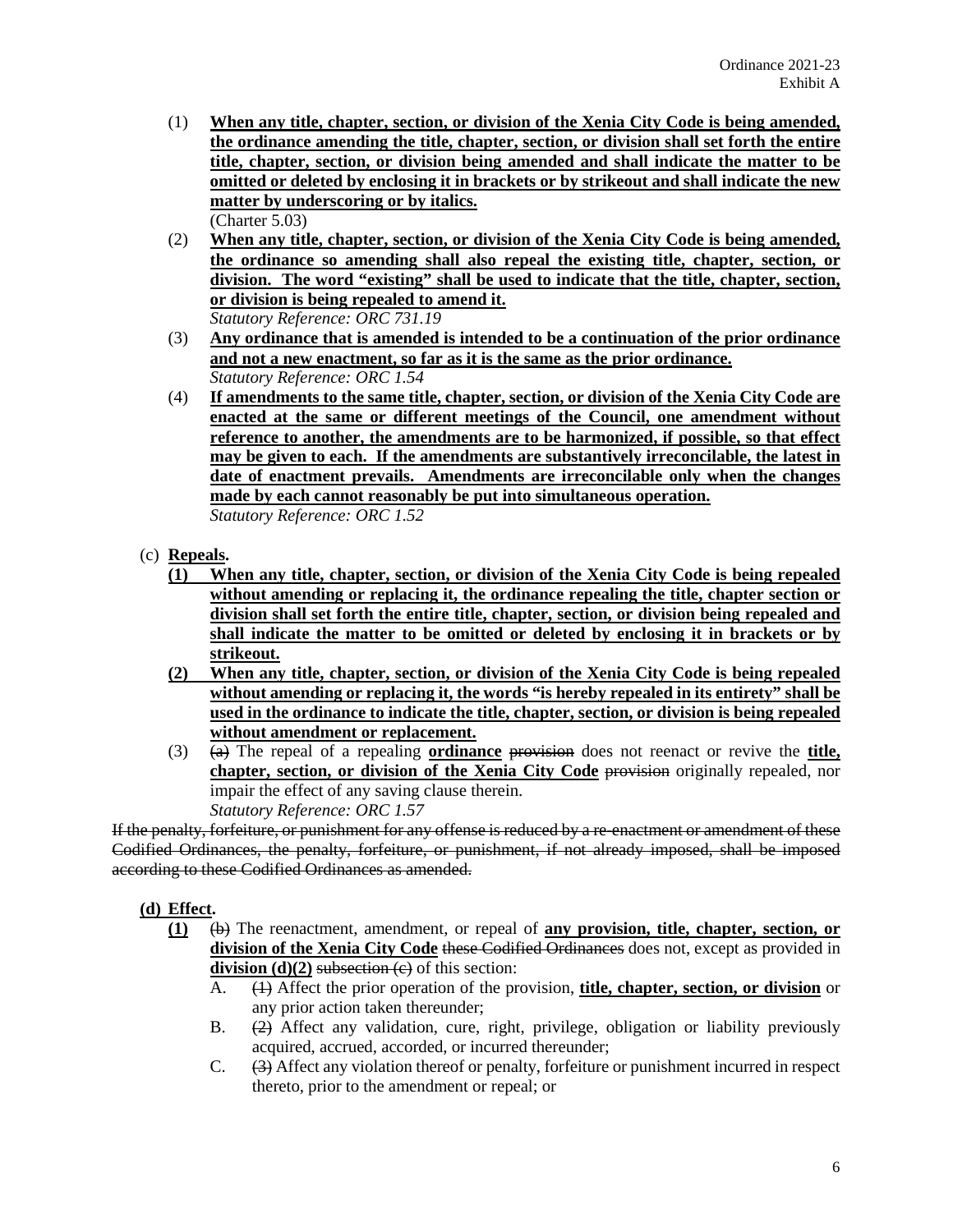- D. (4) Affect any investigation, proceeding, or remedy in respect of any privilege, obligation, liability, penalty, forfeiture, or punishment; and the investigation, proceeding, or remedy may be instituted, continued, or enforced, and the penalty, forfeiture, or punishment imposed, as if the provision, **title, chapter, section, or division** had not been repealed or amended.
- **(2)** (c) If the penalty, forfeiture, or punishment for any offense is reduced by a reenactment or amendment of **the Xenia City Code** these Codified Ordinances, the penalty, forfeiture, or punishment, if not already imposed, shall be imposed according to **the title, chapter, section, or division** these Codified Ordinances as amended. *Statutory Reference: ORC 1.58*

**(e) Not a Limitation. Nothing in this section shall be construed to prevent the passage of an ordinance that, in any combination, enacts new titles, chapters, sections or divisions; amends existing titles, chapters, sections or divisions; and repeals in their entirety various titles, chapters, sections or divisions, so long as the enactment, amendment and repeal all relate to the same subject.** 

**200.05 COMPUTATION OF TIME.** 202.05 CONSTRUCTION OF SECTION REFERENCES.

- (a) **Computing Time in which an Act is to be Done.**
	- **(1) The time within which an act is required by any provision of the Xenia City Code to be done shall be computed by excluding the first and including the last day; except that, when the last day falls on Sunday or a legal holiday, the act may be done on the next succeeding day that is not Sunday or a legal holiday.**
	- **(2) When a public office in which an act, required by the Xenia City Code, is to be performed is closed to the public for the entire day that constitutes the last day for doing the act or before its usual closing time on that day, the act may be performed on the next succeeding day that is not a Sunday or a legal holiday.**
	- **(3) For the purposes of this section, "legal holiday" shall be as defined in Section 202.03 of these General Provisions.** *Statutory Reference: ORC 1.14*

Whenever in a penalty section reference is made to a violation of a section or an inclusive group of sections, or of subsections or subdivisions of a section, such reference shall be construed to mean a violation of any provision of the section, sections, subsections or subdivisions included in the reference.

(b) **Effective Date. When any title, chapter, section, or division of the Xenia City Code is to become operative beginning on a date named, the title, chapter, section, or division shall become effective at 12:01 a.m. on the day so named.** 

References in these Codified Ordinances to action taken or authorized under designated sections of these Codified Ordinance include, in every case, action taken or authorized under the applicable legislative provision which is superseded by these Codified Ordinances.

(c) **Computing Months. If a number of months is to be computed by counting the months from a particular day, the period ends on the same numerical day in the concluding month as the day of the month from which the computation is begun, unless there are not that many days in the concluding month, in which case the period ends on the last day of that month.**

*Statutory Reference: ORC 1.45*

A reference to any portion of a provision of these Codified Ordinances applies to all re-enactments or amendments thereof.

(d) **Definition of Reasonable Time. In all cases where the law shall require any act to be done in a reasonable time or reasonable notice to be given, such reasonable time or notice shall mean such**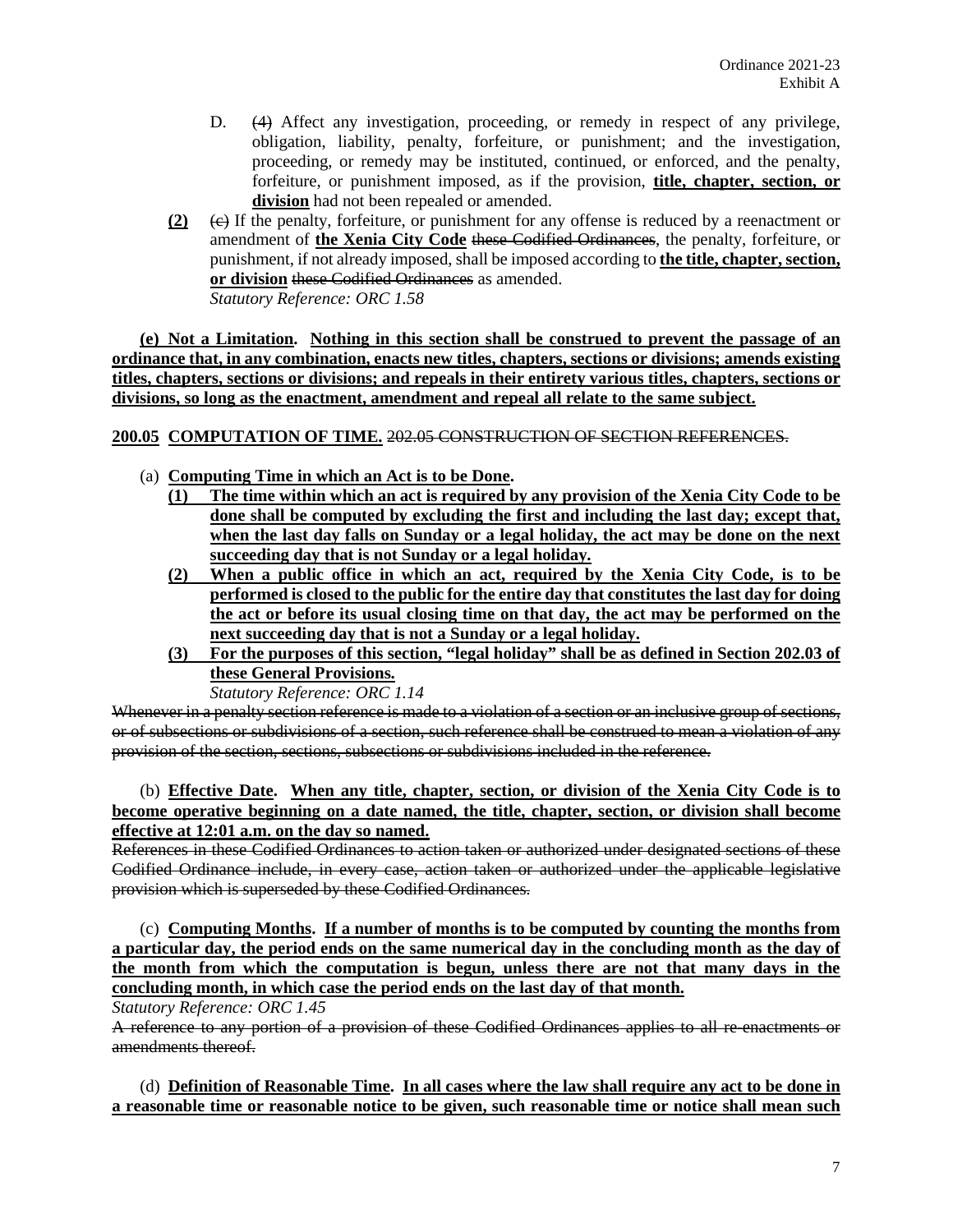# **time only as may be necessary for the prompt performance of such duty or compliance with such notice.**

Whenever in one section reference is made to another section hereof, the reference shall extend and apply to the section referred to as subsequently amended, revised, recodified, or renumbered, unless the subject matter changed or materially altered by the amendment or revision.

**(e) Priority of Legal Rights. If priority of legal rights depends upon the order of events on the same day, such priority shall be determined by the times in the day which they respectively occurred.** *Statutory Reference: ORC 1.15*

**200.06** 202.06 **DETERMINATION OF LEGISLATIVE INTENT;** REPEALER; CONFLICTS OF LAW.

(a) **Intent. In enacting any provision, title, chapter, section, or division of the Xenia City Code, it is presumed that:**

- **(1) Compliance with the constitutions of the State and of the United States is intended;**
- **(2) The entire provision, title, chapter, section, or division is intended to be effective;**
- **(3) A just and reasonable result is intended; and**
- **(4) A result feasible of execution is intended.**

*Statutory Reference: ORC 1.47*

All ordinances, resolutions, rules and regulations of the municipality, and all parts of the same, enacted prior to the date of the adoption of these Codified Ordinances and inconsistent or in conflict with any of the provisions of these Codified Ordinances, are hereby repealed, save and except any ordinance, resolution, rule or regulation, or part of the same, expressly excepted from repeal by the ordinance that adopts these Codified Ordinances. No ordinance, resolution, rule or regulation, or part of the same, of the municipality, that is not inconsistent or in conflict with any of the provisions of these Codified Ordinances and/or that can be reasonably interpreted to be compatible with the provisions of these Codified Ordinances, shall be deemed to be repealed by the adoption of these Codified Ordinances. Such ordinances, resolutions, rules and regulations, and all parts of the same, shall continue to be viable and enforceable by the municipality.

## **(b) Presumed Prospective. All provisions, titles, chapters, sections, and divisions of the Xenia City Code shall be presumed to be prospective in their operation unless expressly made retrospective.** *Statutory Reference: ORC 1.48*

In the event of a conflict between any of the provisions of these Codified Ordinances, or between any of the provisions of these Codified Ordinances and a provision of any standard code adopted by the municipality pursuant to Ohio R.C. 731.231, the provision that establishes the higher or stricter standard shall control. In the event of a conflict between any of the provisions of these Codified Ordinances and any provision of state law, including rules and regulations promulgated pursuant to state law, the state law, rule or regulation shall control if it is of a kind required to be in conformity with state law by Article XVIII, Section 3, of the Ohio Constitution; otherwise, the provision of these Codified Ordinances shall control.

**(c) Construction by the Court. If any provision, title, chapter, section, or division of the Xenia City Code is ambiguous, the court, in determining the intention of the Council, may consider among other matters:**

- **(1) The object sought to be attained;**
- **(2) The circumstances under which the provision, title, chapter, section, or division was enacted;**
- **(3) The legislative history;**
- **(4) The common law or former legislative provisions, including laws upon the same or similar subjects;**
- **(5) The consequences of a particular construction; and/or**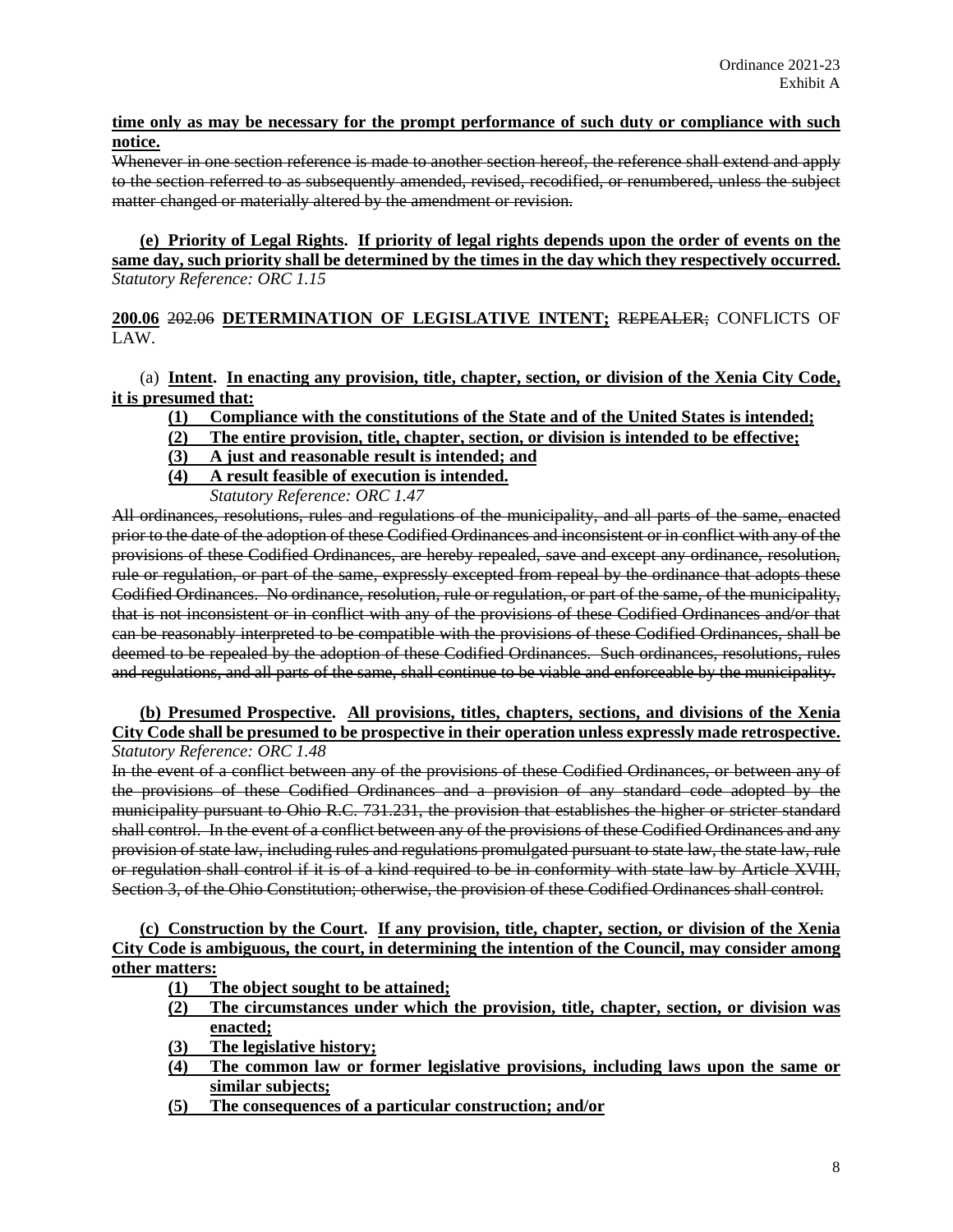**(6) The administrative construction of the provision, title, chapter, section, or division.**  *Statutory Reference: ORC 1.49*

#### **(d) Conflicts.**

- **(1) If the provisions of any title(s), chapter(s), section(s) or division(s) of the Xenia City Code, which are enacted at different meetings of Council are irreconcilable, the ordinance latest in date of enactment prevails.**
- **(2) In the event of a conflict between any of the provisions of the Xenia City Code, or between any of the provisions of the Xenia City Code and a provision of any technical code adopted in accordance with Section 5.08 of the City Charter, the provision that establishes the higher or stricter standard shall control.**
- **(3) In the event of a conflict between any of the provisions of the Xenia City Code and any provision of state law, including rules and regulations promulgated pursuant to state law, the provisions of the Xenia City Code shall control and be deemed to be a valid exercise of the City's home rule authority under Article XVIII of the Ohio Constitution, unless the state law is a valid general law, in which case the state law shall control.**

## **200.07** 202.07 SEVERABILITY.

If the provisions of a **any title, chapter,** section**, or division** of **the Xenia City Code** these Codified Ordinances or the application thereof to any person or circumstance is held invalid, the invalidity does not affect other provisions or applications of the **title, chapter,** section**, or division** or related sections that can be given effect without the invalid provision or application, and to this end the provisions are severable. *Statutory reference: ORC 1.50*

## **200.99** 202.99 GENERAL PENALTY.

Whenever, in the **Xenia City Code** Codified Ordinances or in any ordinance of the **City** municipality, any act is prohibited or is made or declared to be unlawful,  $\Theta$  an offense or a misdemeanor, or whenever the doing of any act is required **and** or the failure to do any act is declared to be unlawful, the commission or performance of such act, or the failure to commit or perform such act, as required, shall, unless another penalty is provided, be deemed a minor misdemeanor and the offender shall be fined not more than one hundred dollars (\$100.00) for each offense. **and where no specific penalty is otherwise provided, whoever violates any such provision shall be guilty of a unclassified misdemeanor and the offender shall be sentenced pursuant to ORC 2929.21 to 2929.28; except that the offender shall not be sentenced to a jail term, nor shall the offender be sentenced to a community residential sanction pursuant to ORC 2929.26. Notwithstanding ORC 2929.28(A)(2)(a), the offender may be fined up to one thousand dollars (\$1,000), and notwithstanding ORC 2929.27(A)(3), the offender may be ordered pursuant to division (C) of that section to serve a term of community service of up to five hundred (500) hours. The failure of an offender to complete a term of community service imposed by the court may be punished as indirect criminal contempt under ORC 2705.02(A) that may be filed in the underlying case.** A separate offense shall be deemed committed each day during or on which **the** a violation **occurs** or noncompliance occurs or continues, unless otherwise provided **in the relevant title, chapter, section, or division.**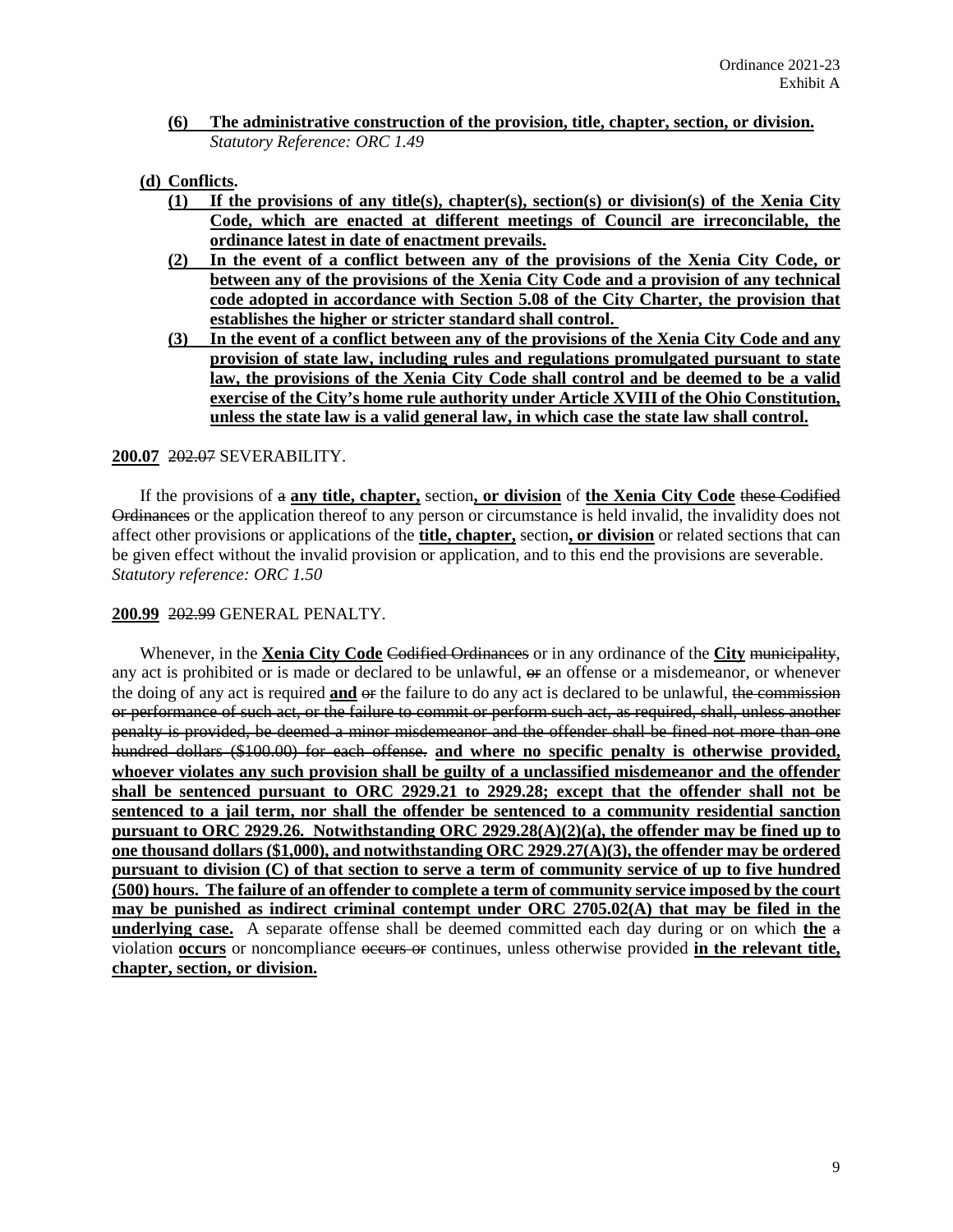# CHAPTER **202** 204 Official Standards

20**2**4.01 **Project Datum** Datum Line **202.05 City Logo 202.02 Standard of Time** 20**2**4.06 City Flag 20**2**4.04 City Seal

**202.03 Legal Holidays 202.07 Legal Publication**

## 202.01 **PROJECT DATUM.** 204.01 DATUM LINE.

(a) **Datum. The vertical and horizontal positioning for all public works and engineering projects shall be furnished using the latest datum produced by the National Geodetic Survey (NGS). The project datum is to be collected following the latest version of the Ohio Department of Transportation (ODOT) Survey and Mapping Specifications.**

The datum line or zero point for all the engineering works under the direction and control of the city government is established at an elevation of 197.913 feet below a knob in the center of a stone in the pavement on Market Street, 6.25 feet south of the southwest corner of the city building in the city, and such knob on such stone shall be a perpetual point with an elevation of 197.913 feet.

#### (b) **Surveys. Surveyors shall use:**

- **(1) ODOT Path 1, 2 or 3;**
- **(2) Survey grade Global Navigation Satellite System (GNSS) receivers and antennas;**
- **(3) The United States Continuously Operating Reference Stations (CORS); and**
- **(4) Shall process the data using the Online Positioning User Service (OPUS) for all control points.**
- **(5) Any other survey methods to establish project datum requires the approval of the City Engineer.**

**(c) Grades.** All grades hereafter established by the City shall refer to this **process to establish a project** datum.

# 202.02 **STANDARD OF TIME.**

(a) **Official Time. Eastern Standard Time or Eastern Standard Daylight Savings Time, when in force, shall be the official time of the City of Xenia for the transaction of all City business, the operation of the various City Departments and offices, the application of any laws that specify time, and for all legal and official proceedings.**

**(b) Clocks. Every clock or timepiece maintained at the public expense or upon any public building belonging to the City shall be set, run, and operated according to Eastern Standard Time or Eastern Standard Daylight Savings Time, when in force, by the person in charge or control thereof.** *Statutory Reference: ORC 1.04*

# 202.03 **LEGAL HOLIDAYS.**

(a) **Legal Holidays. The following days represent the legal holidays of the City solely for the purposes of computing time under Section 200.05:** 

| (1) | New Year's Day                     | <b>January</b> 1st              |
|-----|------------------------------------|---------------------------------|
| (2) | <b>Martin Luther King, Jr. Day</b> | <b>Third Monday in January</b>  |
| (3) | <b>Presidents Day</b>              | <b>Third Monday in February</b> |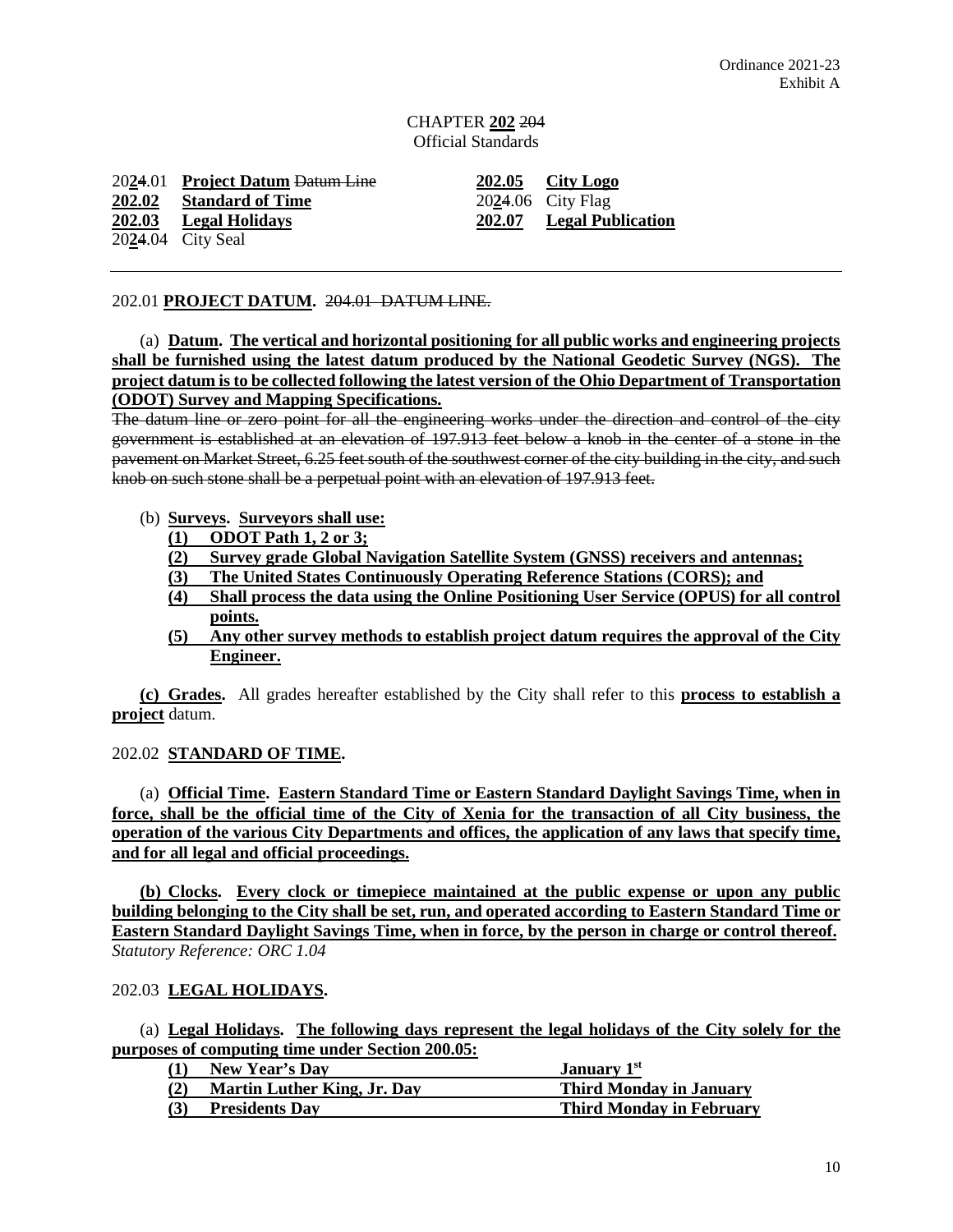| (4)                     | <b>Memorial Day</b>                         | <b>Last Monday in May</b>                                                            |
|-------------------------|---------------------------------------------|--------------------------------------------------------------------------------------|
| (5)                     | <b>Juneteenth National Independence Day</b> | June 19th                                                                            |
| $\overline{\mathbf{6}}$ | <b>Independence Day</b>                     | July 4 <sup>th</sup>                                                                 |
|                         | <b>Labor Day</b>                            | <b>First Monday in September</b>                                                     |
| (8)                     | <b>Columbus Day</b>                         | <b>Second Monday in October</b>                                                      |
| $\left(9\right)$        | <b>Veterans Dav</b>                         | November 11 <sup>th</sup>                                                            |
| (10)                    | <b>Thanksgiving Day</b>                     | <b>Fourth Thursday in November</b>                                                   |
|                         | Day after Thanksgiving Day                  | <b>Fourth Friday in November</b>                                                     |
|                         | <b>Christmas Day</b>                        | December 25 <sup>th</sup>                                                            |
| (13)                    |                                             | Any day that the City Administration Building is closed for a whole day or part of a |
|                         | day in observance of a holiday.             |                                                                                      |

**(b) Observance. If any day designated in this section as a legal holiday falls on a Sunday, the next succeeding day is a legal holiday.** *Statutory Reference: ORC 1.14*

**202.04** 204.02 CITY SEAL.

(a) **Official Seal.** The following is hereby adopted and made the official seal of the City:



(b) Use of Seal. The seal may be used on official documents of the City, but the failure to affix the seal to documents of the City shall in no way affect their validity. **The design of the City seal is the property of the City and shall not be reproduced or used for, or in conjunction with, merchandise for sale, advertisements, political campaigning, nor for any other purpose not associated with official City business.**

**(c) Penalty. Whoever violates division (b) of this section is guilty of an unclassified misdemeanor and the offender shall be sentenced pursuant to ORC 2929.21 to 2929.28, except that the offender shall not be sentenced to a jail term nor sentenced to a community residential sanction pursuant to ORC 2929.26. Notwithstanding ORC 2929.28(A)(2)(a), the offender may be fined up to one thousand dollars (\$1,000) and, notwithstanding ORC 2929.27(A)(3), the offender may be ordered pursuant to division (C) of that section to serve a term of community service of up to five hundred (500) hours. The failure of an offender to complete a term of community service imposed by the court may be punished as indirect criminal contempt under ORC 2705.02(A) and may be filed in the underlying case.**

# **202.05 CITY LOGO.**

**(a) Use of Logo. The design of the official logo(s) of the City is the property of the City and shall only be used for official City business. Such logo(s) shall not be reproduced or used by City officials or employees for matters that are not related to official City business. Such logo(s) shall not be used**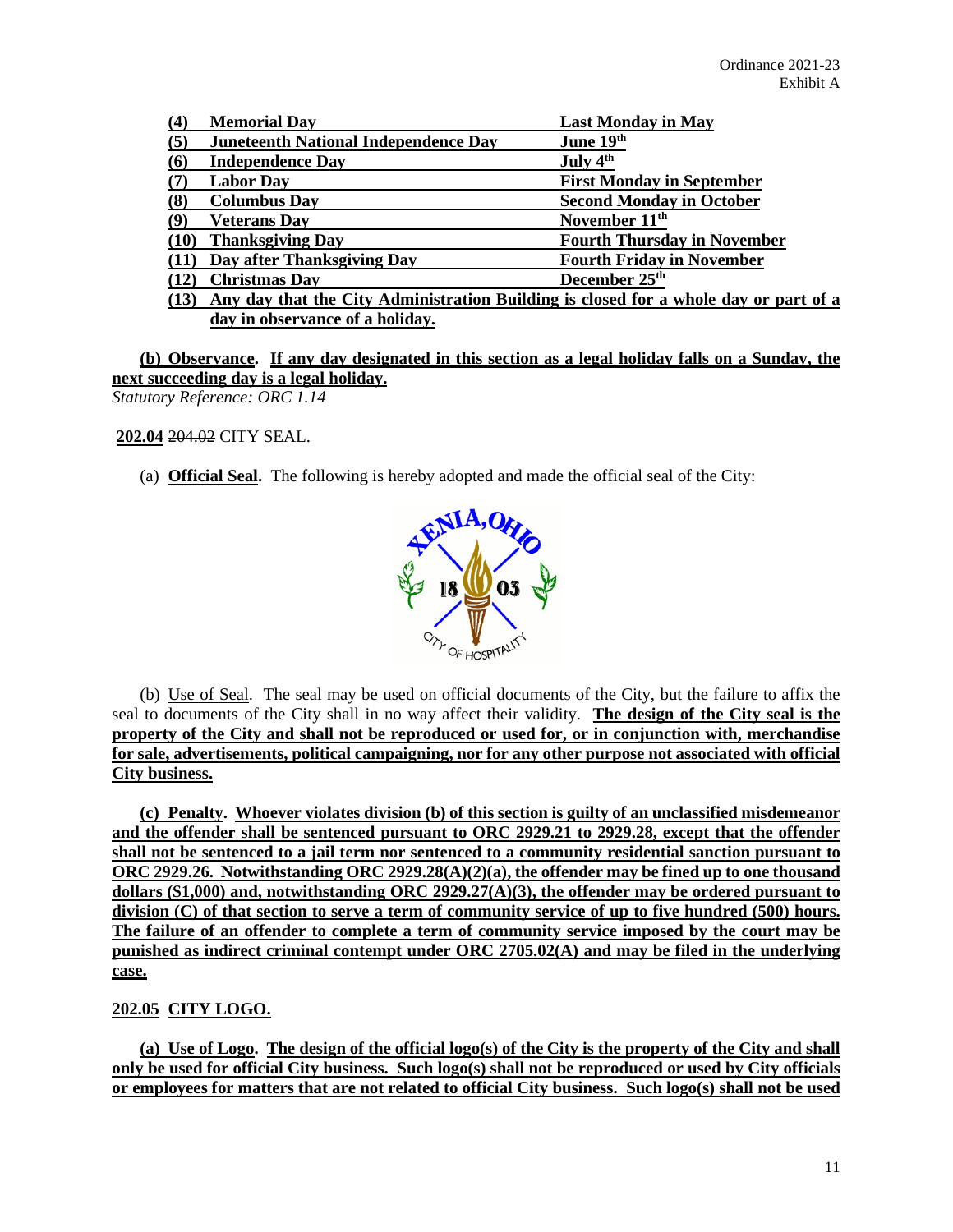**by any person not affiliated with the City, except as otherwise authorized by the City Manager, who may authorize reproduction of the City logo when the purpose is to:**

- **(1) Aid educational or historical programs;**
- **(2) Promote economic or cultural development of the City in a manner deemed appropriate by the City Manager;**
- **(3) On clothing to be worn by City officials or employees while performing their official duties; or**
- **(4) Any other purpose deemed appropriate and approved by the City Manager.**

**(b) Penalty. Whoever violates division (a) of this section is guilty of an unclassified misdemeanor and the offender shall be sentenced pursuant to ORC 2929.21 to 2929.28, except that the offender shall not be sentenced to a jail term nor sentenced to a community residential sanction pursuant to ORC 2929.26. Notwithstanding ORC 2929.28(A)(2)(a), the offender may be fined up to one thousand dollars (\$1,000) and, notwithstanding ORC 2929.27(A)(3), the offender may be ordered pursuant to division (C) of that section to serve a term of community service of up to five hundred (500) hours. The failure of an offender to complete a term of community service imposed by the court may be punished as indirect criminal contempt under ORC 2705.02(A) and may be filed in the underlying case.**

**202.06** 204.03 CITY FLAG.

- (a) **City Flag.** The official City flag will have a white background with the City Seal in the center.
- (b) **Use of City Flag.** The use of the City flag shall be subject to the following conditions:
	- **(1)** (a) The design of the **City flag, including the** City Seal, is the property of the City and shall not be reproduced, except as authorized by the City Manager or his designee.
	- **(2)** (b) The City flag shall not be used as, or in conjunction with, merchandise for sale, or advertisements, **or political campaigns** except as authorized by the City Manager or his designee.

(c) The City Flag must be treated with flag etiquette and honors and accorded the courtesies of respect consistent with the State and United States Flag of the United States of America and shall be in a lower priority position per U.S.C. 4, Chapter 1- The Flag.

**(3)** (d) Citizens, organizations, interested groups, or individuals may purchase a City flag at City Hall in **from** the office of the City Manager at its cost, which is set forth in the fee schedule in Part Two – Title Twelve, Chapter 298 of these Codified Ordinances. The City has the right to update this fee, with the approval of City Council, to reflect the current costs to purchase the flags.

**(c) Display of City Flag. The display of the City flag at all City buildings and other public institutions within the City is encouraged, subject to the following conditions:**

- **(1) If the City flag is displayed, it may be flown every day either from a flagpole or a staff, when weather permits, from sunrise until sunset. The City flag shall only be flown at night when properly lighted. Any flagpole or staff upon which the City flag is flown shall be at least two and one-half (2½) times as long as the City flag.**
- **(2) When the City flag and the United States flag are displayed at the same time, the City flag shall not be larger than the United States flag. When the City flag and the United States flag are displayed together against a wall from crossed staffs, the City flag shall be on the left of the United States flag, and the staff supporting the City flag shall be behind the staff supporting the United States flag. When the City flag is flown from the same halyard as the United States flag, the City flag shall be displayed beneath the United States flag. When the City flag is carried in a procession in which the United**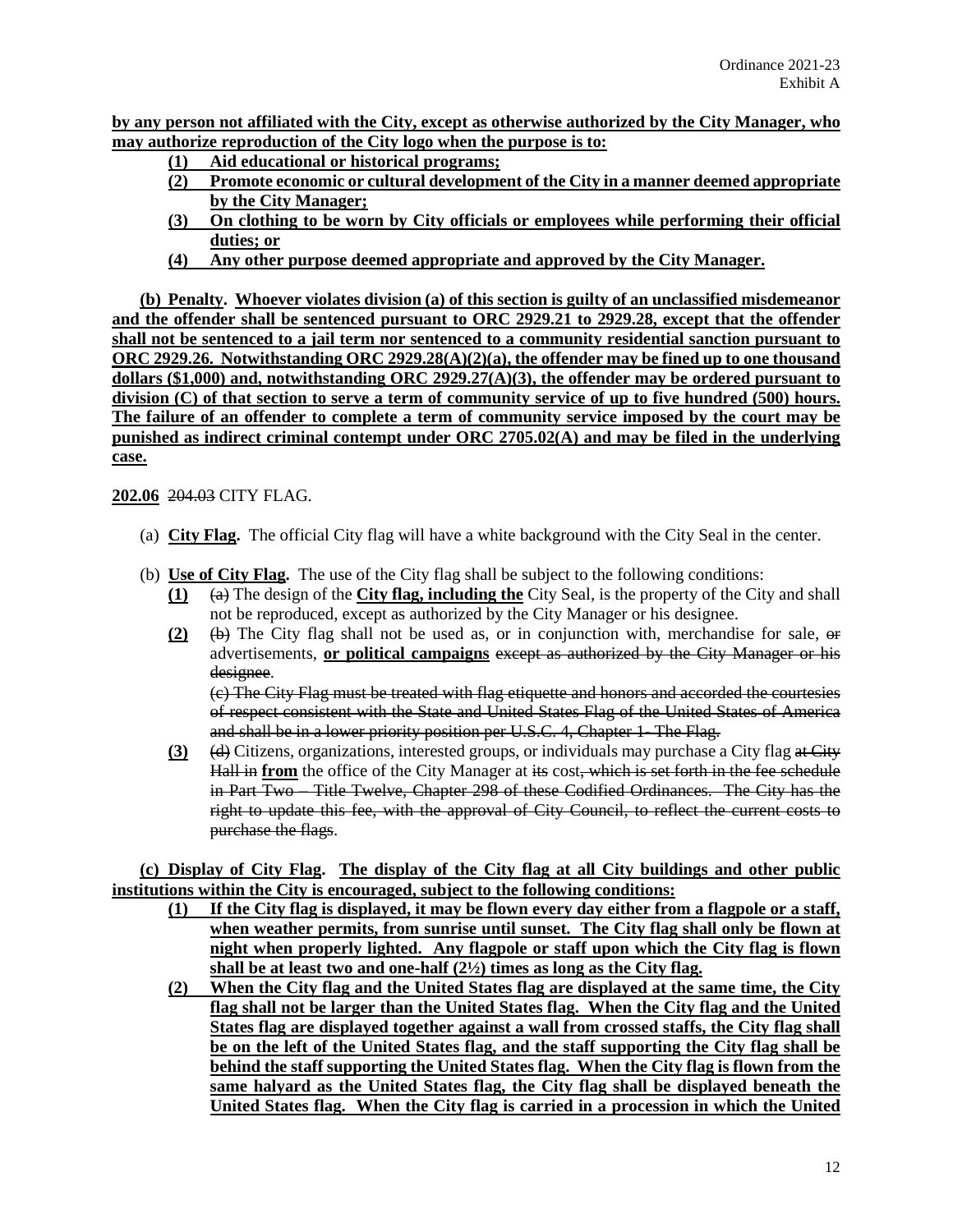**States flag is unfurled, the City flag shall be displayed on the marching left of the United States flag.**

- **(3) The City flag shall be displayed at half-staff on the following days, from sunrise to sunset, unless otherwise indicated:**
	- **A. When displayed with the United States flag, at any time the United States flag is to be flown at half-staff pursuant to 4 USC §7 or upon a Presidential Order; or**
	- **B. At any time the United States flag is ordered to be flown at half-staff pursuant to an order from the Ohio Governor.**
	- **C. The City flag (but not the United States flag) may also be flown at half-staff pursuant to an administrative directive from the City Manager in the event of a death of a present or former City official or employee.**

(c) **Repair or Destruction.** The City flag should be cleaned in a manner that is best suited to the material of the flag **and may be repaired**. When the City flag **is damaged beyond repair** is in such condition that it is no longer an appropriate emblem for display, **it shall be destroyed privately either by cutting it into small pieces and burning it until only ashes remain or by sealing it in a plastic bag or box before discarding it in a trash collection,** it shall be the responsibility of the buyer of the flag to destroy the flag in a dignified way or return said or the flag **may be returned to** the **City** Manager for appropriate disposal.

# 202.07 **LEGAL PUBLICATION.**

**(a) Newspaper of General Circulation. Whenever the City is required by law to make any legal publication in a newspaper, the newspaper shall be a newspaper of general circulation. As used in this section, "newspaper" or "newspaper of general circulation," except daily law journals in existence on or before July 1, 2011, and performing the functions described in ORC 2701.09 for a period of three (3) years immediately preceding any such legal publication required to be made, is a publication bearing a title or name that is regularly issued at least once a week, and that meets all of the following requirements:**

- **(1) It is printed in the English language using standard printing methods, being not less than eight (8) pages in the broadsheet format or sixteen (16) pages in the tabloid format;**
- **(2) It contains at least twenty-five percent (25%) editorial content, which includes, but is not limited to, local news, political information, and local sports;**
- **(3) It has been published continuously for at least three (3) years immediately preceding legal publication by the City;**
- **(4) The publication has the ability to add subscribers to its distribution list; and**
- **(5) The publication is circulated generally by United States mail or carrier delivery in the City within the twelve (12) months immediately preceding legal publication.**

**(b) Mediation of Disputes. A person who disagrees that a publication is a "newspaper of general circulation" in which legal publication may be made under this section may deliver a written request for mediation to the publisher of the publication and to the Greene County Court of Common Pleas. The Court of Common Pleas shall appoint a mediator, and the parties shall follow the procedures of the mediation program operated by the Court.** *Statutory Reference: ORC 7.12*

**(c) Multiple Notices. If a section of the ORC or of the Xenia City Code requires publication of a notice or advertisement two (2) or more times in a newspaper of general circulation, the first publication of the notice or advertisement shall be made in its entirety in a newspaper of general circulation in the City and may be made by a preprinted insert in the newspaper, but the second publication otherwise required may be made in abbreviated form in a newspaper of general**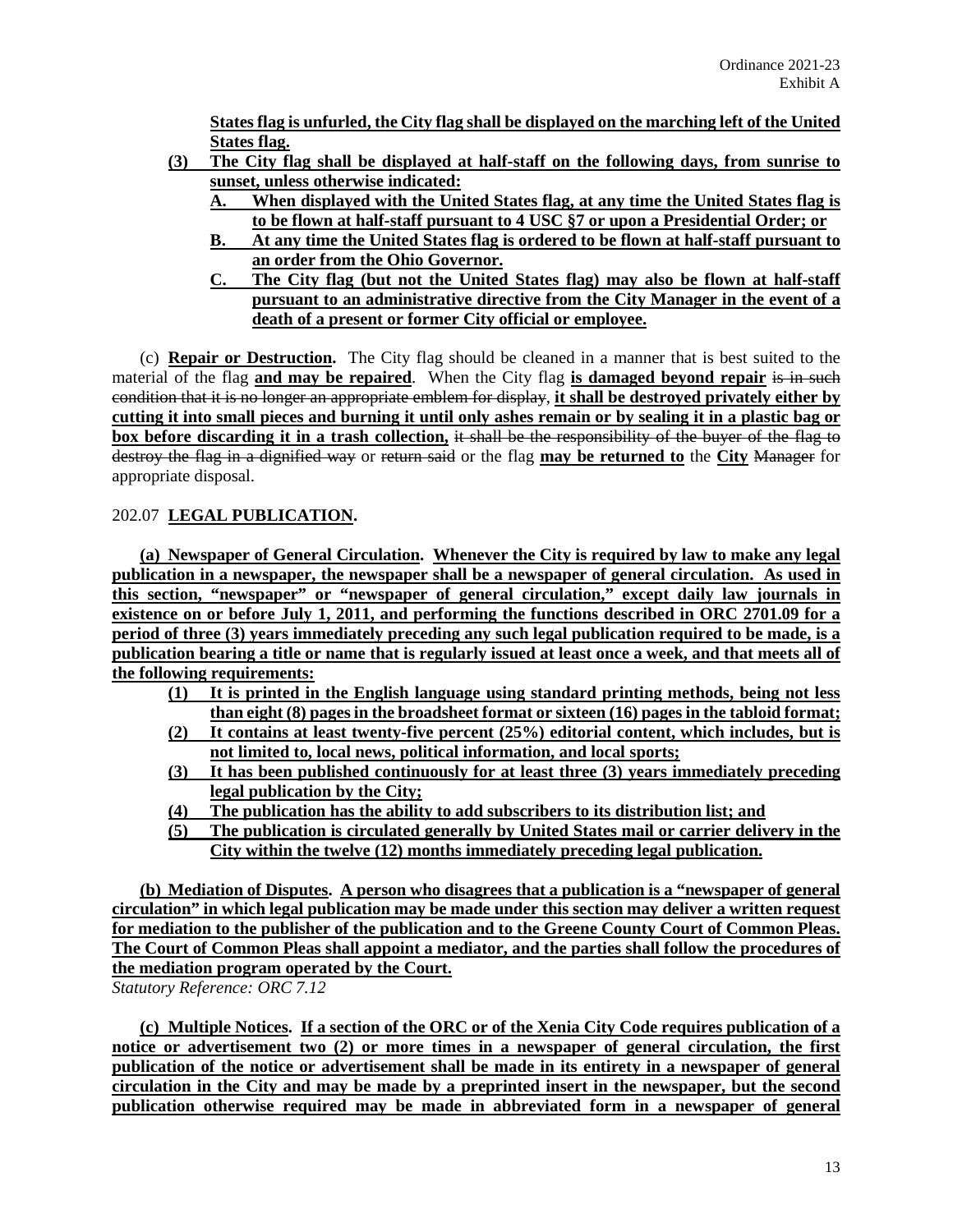**circulation in the City and on the newspaper's internet website, if the newspaper has one. Any further newspaper publications may be eliminated provided that the second, abbreviated notice or advertisement meets all of the following requirements:**

- **(1) It is published in a newspaper of general circulation in which the first publication of the notice or advertisement was made;**
- **(2) It is posted by the publisher of the newspaper on the Ohio News Media Association's Public Notices Ohio website. The publisher shall post the required notice or advertisement on the website at no additional cost;**
- **(3) It includes a title, followed by a summary paragraph or statement that clearly described the specific purpose of the notice or advertisement, and include a statement that the notice or advertisement is posted in its entirety on the official public notice website. The notice or advertisement also may be posted on the City's internet website; and**
- **(4) It includes the internet address of the official public notice website and the name, address, telephone number, and email address of the City.**

**(d) Posting on Website. A notice or advertisement published under this section on an internet website shall be published in its entirety.**

*Statutory Reference: ORC 7.16*

**(e) Limitations. This section shall be applied in a manner that would amend or lessen any publication requirements set forth in the Ohio Constitution or the Xenia City Charter.**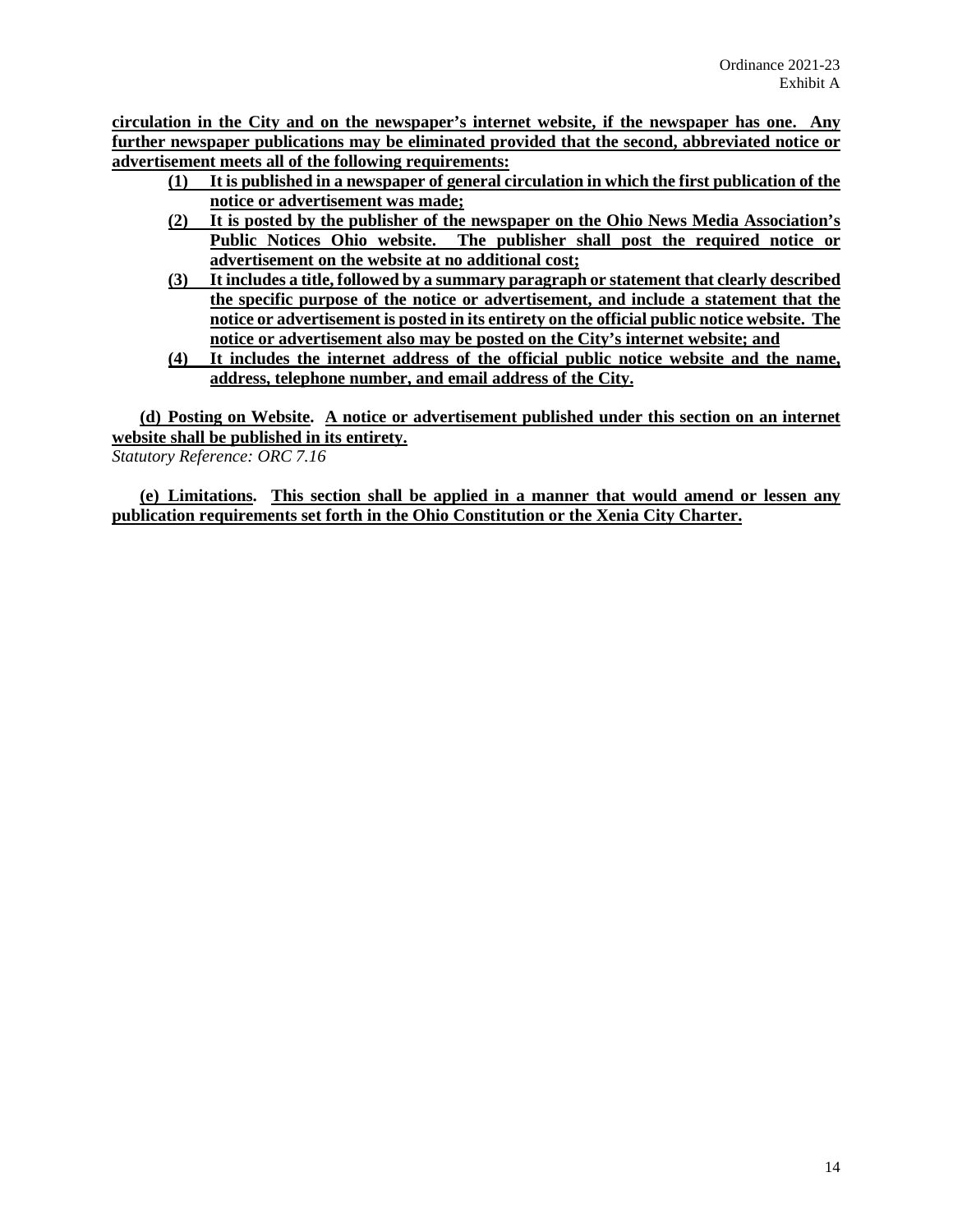# CHAPTER **204** 206 Public Meetings **and Public Records**

| 2046.01 | <b>Application Decision-Making Public</b>   |         | 2046.05 Conduct at Meetings Open Meetings |
|---------|---------------------------------------------|---------|-------------------------------------------|
|         | <b>Bodies</b>                               | 2046.06 | <b>Exceptions Enforcement</b>             |
|         | 2046.02 Open Meetings Absence of Members    | 204.07  | <b>Alternate Seat of City Government;</b> |
|         | 2046.03 Rules of Public Notice Requirements |         | <b>Exercise of Powers</b>                 |
|         | of Meetings                                 | 204.08  | <b>Public Records</b>                     |
|         | 2046.04 Executive Sessions of Public Bodies |         |                                           |

# 204.01 **APPLICATION.** 206.01 DECISION-MAKING PUBLIC BODIES.

- (a) **Application. This Chapter shall apply to the following public bodies: (1) The City Council;**
	- **(2) The Planning & Zoning Commission;**
	- **(3) The Board of Zoning Appeals;**
	- **(4) The Civil Service Commission;**
	- **(5) The Charter Review Commission; and**
	- **(6) Any other board, commission, committee, or similar decision-making body of the City, whether created by Charter, by ordinance, or by the Rules of Council, including any subcommittee of any such board, commission, committee, or similar decision-making body.**

The City Council, the Civil Service Commission, the Planning and Zoning Commission, the Board of Zoning Appeals, the Community Relations Commission, the Board for Recreation, Arts and Cultural Activities, the Traffic Commission and any other decision-making public commission, board or committee of the city, except the Loan Trust Fund Committee and the Tax Appeals Committee, are subject to the requirements of this chapter.

# **(b) Definitions.**

- **(1) "Chair" means the President or Chairperson of the public body and includes the Vice President or Vice Chairperson, when acting for the Chair, or the Chair Pro Tem.**
- **(2) "Deliberation" means the act of weighing and examining reasons for or against a choice.**
- **(3) "Discussing public business" means the exchange or words, comments, or ideas by members of the public body on public business.**
- **(4) "Executive session" is a conference between members of a public body from which the public is excluded.**
- **(5) "Meeting" means any prearranged discussion of the public business of the public body by a majority of its members.**
- **(6) "Public body" includes all those entities listed in division (a) of this section.**
- **(7) "Quasi-Judicial" means acting in a quasi-judicial capacity to fulfill a public body's adjudicative duties, such as hearing appeals.**

**(c) Construction. This Chapter and any rules or regulations promulgated hereunder shall be liberally construed to require all public bodies of the City to take official action and to conduct all deliberations upon official business only in open meetings unless the public body is acting in a quasijudicial manner or if the subject matter under consideration is specifically exempted by City Charter or state law.**

*Statutory Reference: ORC 121.22(A), (B)*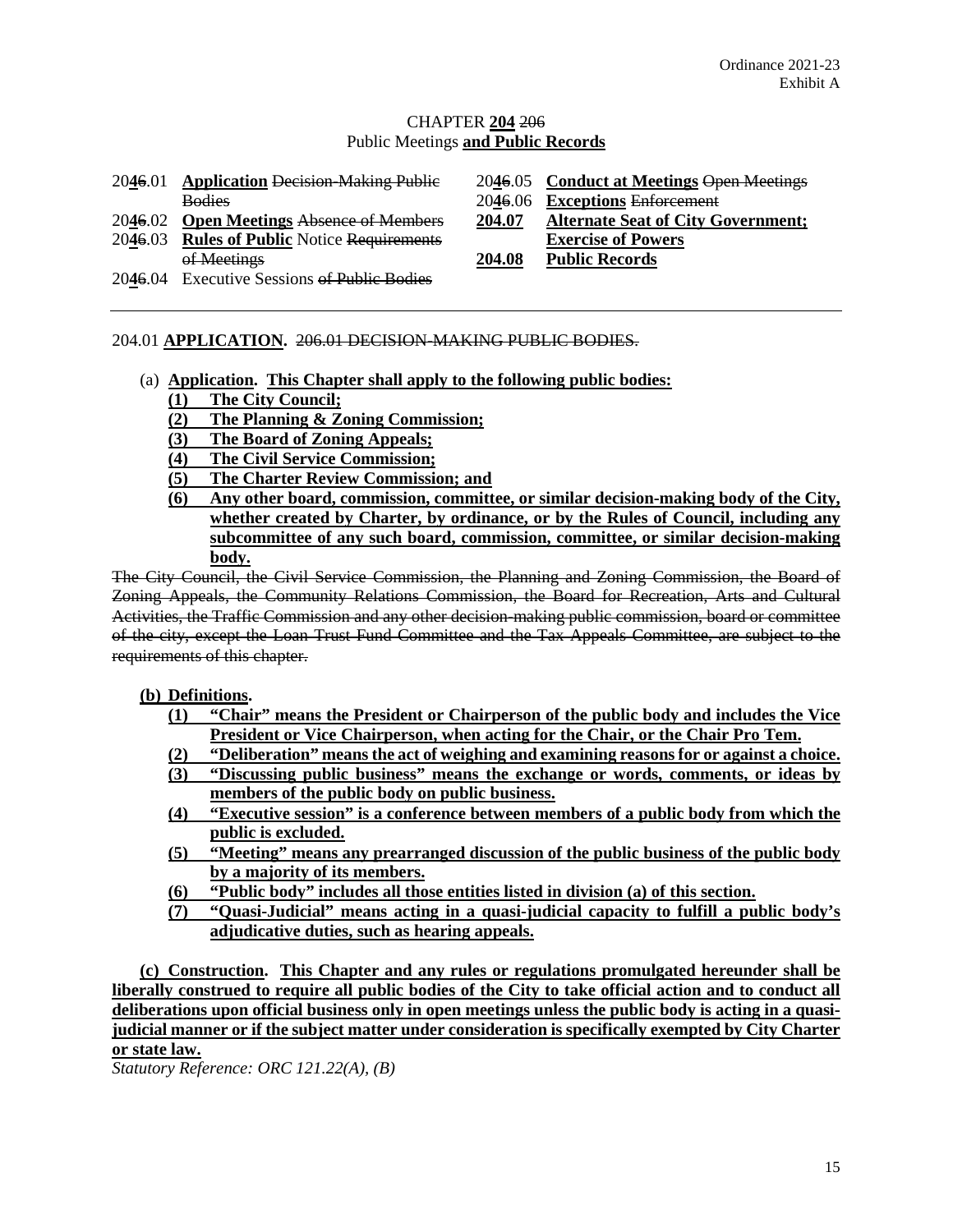## 204.02 **OPEN MEETINGS.** 206.02 ABSENCE OF MEMBERS

**(a) Open Meetings. All meetings of any public body of the City at which public business is discussed or deliberated upon are declared to be public meetings open to the public at all times, excepting when that body has properly exited into executive session or when that body is exercising its quasi-judicial functions and is deliberating in private.**

**(b) Presence Required. A member of the public body must be present in person at a meeting to be considered present, to vote on any official business, or for the purpose of determining whether a quorum is present at the meeting.**

# **(c) Exempted Gatherings.**

- **(1) Gatherings of a strictly investigative and information-seeking nature which do not involve actual deliberations of public business are not meetings for the purposes of this section. Examples of such gatherings include, but are not limited to, question-andanswer sessions between the public body and others, conversations between employees of a public body, a presentation to a public body by its legal counsel when the public body is receiving legal advice, or a press conference.**
- **(2) The quasi-judicial deliberations of quasi-judicial bodies whose responsibilities include adjudicative duties, when acting in their quasi-judicial capacity, are not meetings for the purposes of this section.**
- **(3) Collective bargaining meetings with employee organizations are not meetings for the purposes of this section.**
- **(d) Invalidity.** 
	- **(1) A resolution, rule or formal action of any kind is invalid unless adopted in an open meeting of the public body. A resolution, rule or formal action adopted in an open meeting that results from deliberations in a meeting not open to the public is invalid unless the deliberations were for a purpose specifically for and conducted in an executive session or when such deliberations were undertaken by a public body acting in a quasi-judicial capacity.**
	- **(2) A resolution, rule or formal action adopted in an open meeting is invalid if the public body that adopted the resolution, rule or formal action violated the rules of public notice contained in Section 204.03.**

*Statutory Reference: ORC 121.22(C), (H)*

When any member of a board or commission, except the City Council, misses three consecutive meetings, the City Council member who is the Chairperson of the board or commission shall report such absences to the President of the City Council at the next regular City Council meeting. The City Council shall by motion declare the position vacant or take such other action as it deems appropriate. In the event the board or commission is not chaired by a City Council member, then the Clerk of the board or commission shall report such absences to the President of the City Council.

204.03 206.03 **RULES OF PUBLIC** NOTICE REQUIREMENTS OF MEETINGS.

- (a) **Regular Meetings.** 
	- **(1)** *Date and Time***: Every public body of the City shall set dates and times for their regular meetings unless such body meets only on an "as-needed" basis.**
	- **(2)** *Place***: Every public body of the City that holds regular meetings shall set a regular location for such meetings, which location shall be the City Administration Building, unless the City Manager determines that such location is not practicable due to scheduling conflicts or security issues.**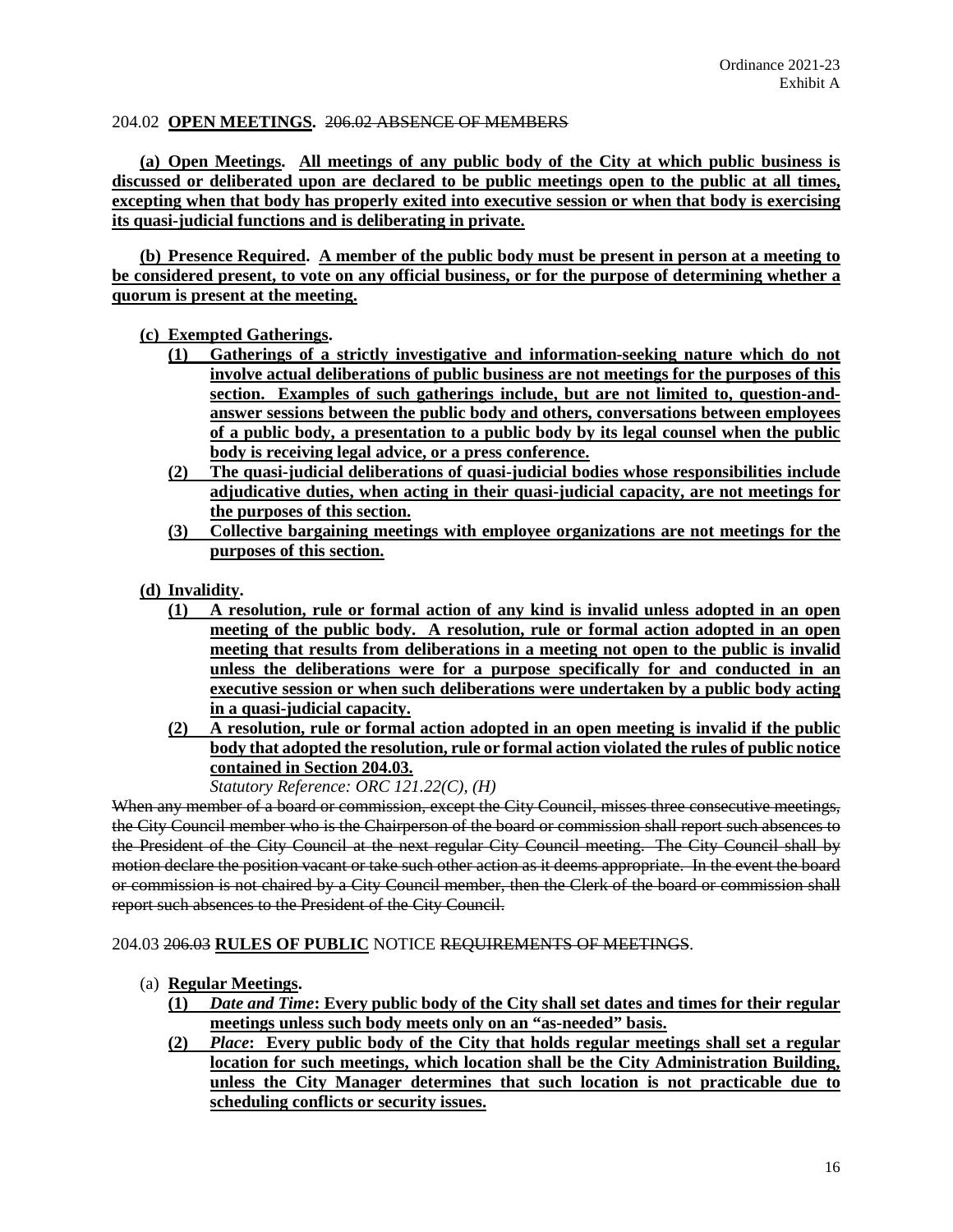- **(3)** *Notice***: By December 1st of each year, the secretary of each public body that holds regular meetings shall give notice to the City Clerk of the public body's regular meeting schedule for the following year. The City Clerk shall then give notice of the public body's regular meetings by posting the same at the City Administration Building and on the City's website.**
- **(4)** *Change in Date, Time or Location***: If the date, time or location of a regular meeting is changed, the secretary of the public body shall immediately give notice of the same to the City Clerk, and the Clerk shall give notice of the change by notifying the news media and by posting notice of the change at the City Administration Building and on the City's website as far in advance of the meeting as possible, but not less than twenty-four (24) hours prior to the meeting.**
- **(5)** *City Council***: Regular meetings of Council and the standing committees of Council shall be called and held in accordance with the City Charter and the Rules of Council.**

 The decision-making public bodies of the city shall post upon the bulletin board in City Hall the date, time and place of all regularly scheduled meetings.

- (b) **Special Meetings.**
	- **(1)** *Purpose***: Any meeting other than a regularly scheduled meeting is a special meeting. The meetings of public bodies that meet on an "as-needed" basis shall be considered special meetings. No business or action other than that stated as the purpose of such special meeting shall be conducted at such meeting. The stated purpose may be for general purposes.**
	- **(2)** *How Called***: Special meetings of any public body of the City may be held at the call of the public body's Chair or upon a majority vote of the public body taken at any regular or special meeting. The call for a special meeting shall specify the date, time, location, and purposes of the meeting. Unless otherwise provided, special meetings will be held at the same location as regular meetings.**
	- **(3)** *Notice***:** 
		- **A. The secretary of the public body shall immediately give notice of the date, time, location, and purpose of the special meeting to the City Clerk. The Clerk, or the Finance Director in the Clerk's absence, incapacity, or refusal to act, shall give notice of the date, time, location, and purposes of a special meeting by posting notice in the same locations as provided for posting notice of regular meetings. Notice shall be posted as far in advance of the meeting as practicable, but not less than twenty-four (24) hours prior to the meeting.**
		- **B. A public body shall not hold a special meeting unless it gives at least twenty-four (24) hours' advanced notice to the news media that have requested notification.**
	- **(4)** *City Council***: Special meetings of Council and the standing committees of Council shall be called and held in accordance with the City Charter and the Rules of Council.**

Notice of special meetings shall be posted on the bulletin board in City Hall at least 24 hours in advance. Such notice shall state the purpose of the special meeting as well as the date, time and place.

- (c) **Emergency Meetings.**
	- **(1)** *Purpose***: Emergency meetings are special meetings that, due to an emergency requiring immediate official action, must be held without the required twenty-four hours' notice for a special meeting. No business or action other than that stated as the purpose for holding such emergency meeting shall be conducted at such meeting. The stated purpose may not be for general purposes.**
	- **(2)** *How Called***: Emergency meetings of a public body may be held at the call of the public body's Chair. The call for an emergency meeting shall specify the date, time, location,**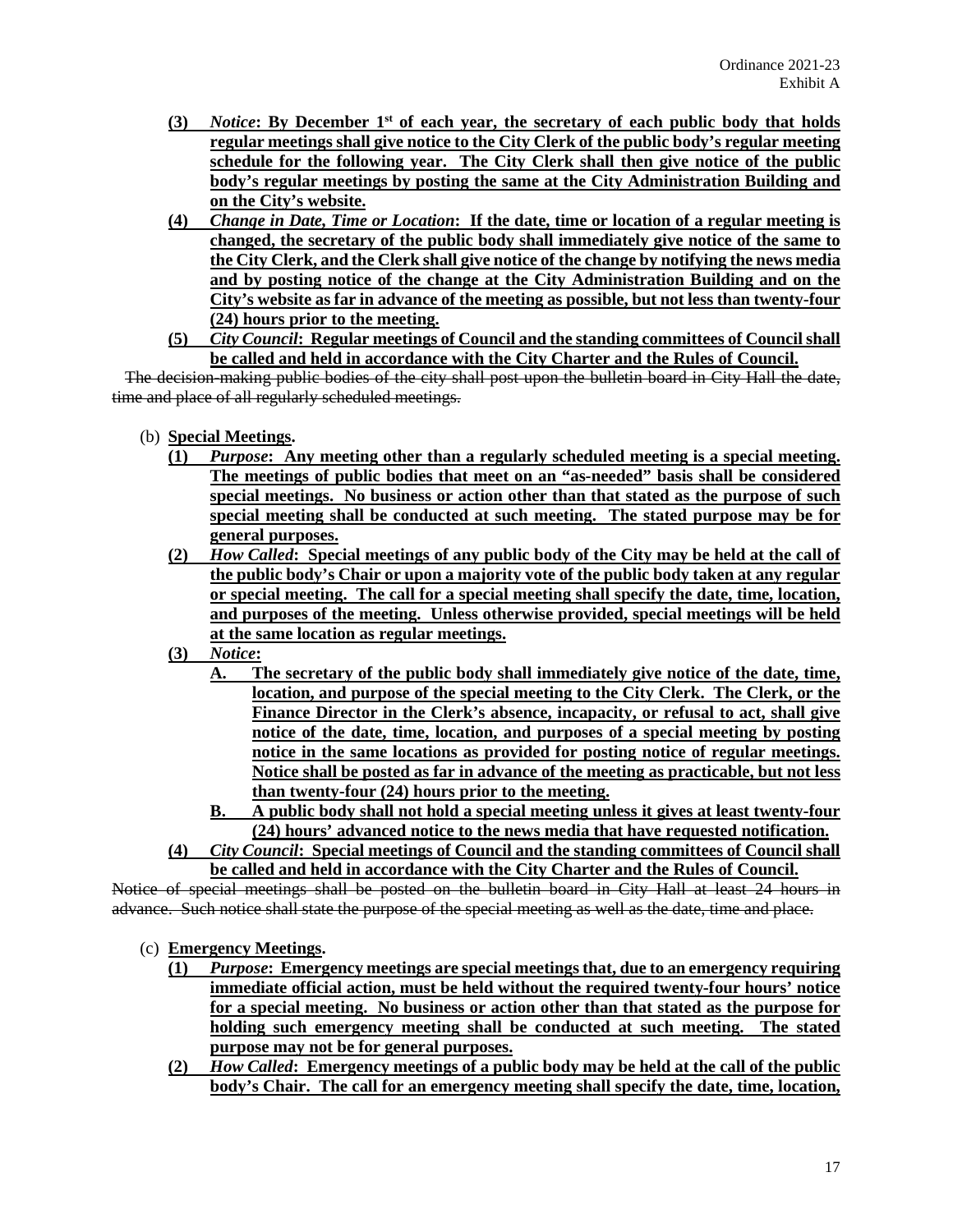**and purposes of the meeting. Unless otherwise provided, emergency meetings will be held at the same location as regular meetings.** 

- **(3)** *Notice***:** 
	- **A. The secretary of the public body shall immediately give notice of the date, time, location, and purpose of the special meeting to the City Clerk. The Clerk, or the Finance Director in the Clerk's absence, incapacity, or refusal to act, shall give notice of the date, time, location, and purpose of an emergency meeting by immediately posting notice of the meeting at the City building and on the City's website.**
		- **B. The secretary of the public body or the City Clerk immediately shall notify the news media that have requested notification of the time, place, and purpose of the emergency meeting.**
	- **C. A public body shall not hold a special meeting unless it gives at least twenty-four (24) hours' advanced notice to the news media that have requested notification.**
- **(4)** *City Council***: Emergency meetings of the City Council and the standing committees of Council shall be called in accordance with the City Charter and the Rules of Council.**

**(d) Notification to News Media.** The news media **may** shall, by written notice to the **City** Clerk of the City Council, request notification of the date, time, place and purpose of all special meetings **of all or any of the public bodies of the City, including City Council**. Such notification may be given **by the City Clerk** in writing, **which includes** in person, by e-mail, by fax**,** transmission or by telephone. The president or chairperson of the public body shall notify the clerk of the body prior to the 24 hour period so that compliance with this chapter may be accomplished.

(d) In the event of an emergency requiring immediate action, the president or chairperson of the decisionmaking body shall cause the news media that have requested notification to be notified of such meeting.

- (e) **Notice of Meetings to Discuss Particular Business.**
	- **(1) The City Clerk shall give reasonable advance notice of any regular or special meeting of any public body of the City, including City Council, at which a particular type of public business is to be discussed to any person who has requested such notice. If time permits, such notice shall be by email; otherwise, such notice shall be given by telephone. A request for such advance notice shall be made in writing, and shall state the requestor's name, address, email address, telephone number, and the nature of the public business in which the requestor has a particular interest and desires notice. Any such request shall remain in effect until December 31st of the then current year. There shall be no charge to the requestor for such notice.**
	- **(2) Any person who requests advance notice of meetings of a public body at which particular public business will be discussed may also request that the agenda for such meetings be mailed to them. Such request shall be in writing and shall only become effective upon the payment of the fee established for such mailings in the City's Fee Schedule (Section 298.01).**

*Statutory Reference: ORC 121.22(F)*

Any person may, upon written request and the fee as set forth in the fee schedule in Part Two - Title Twelve, Chapter 298 of these Codified Ordinances for a one-year period, be entitled to advance notification of all meetings of a specific board, commission or committee to which any specific type of public business is to be discussed. Such notification shall be fulfilled by the mailing of an agenda to the person requesting notification. Such person shall furnish self-addressed stamped envelopes for such purpose. Such notification may also be accomplished by e-mail or fax transmission.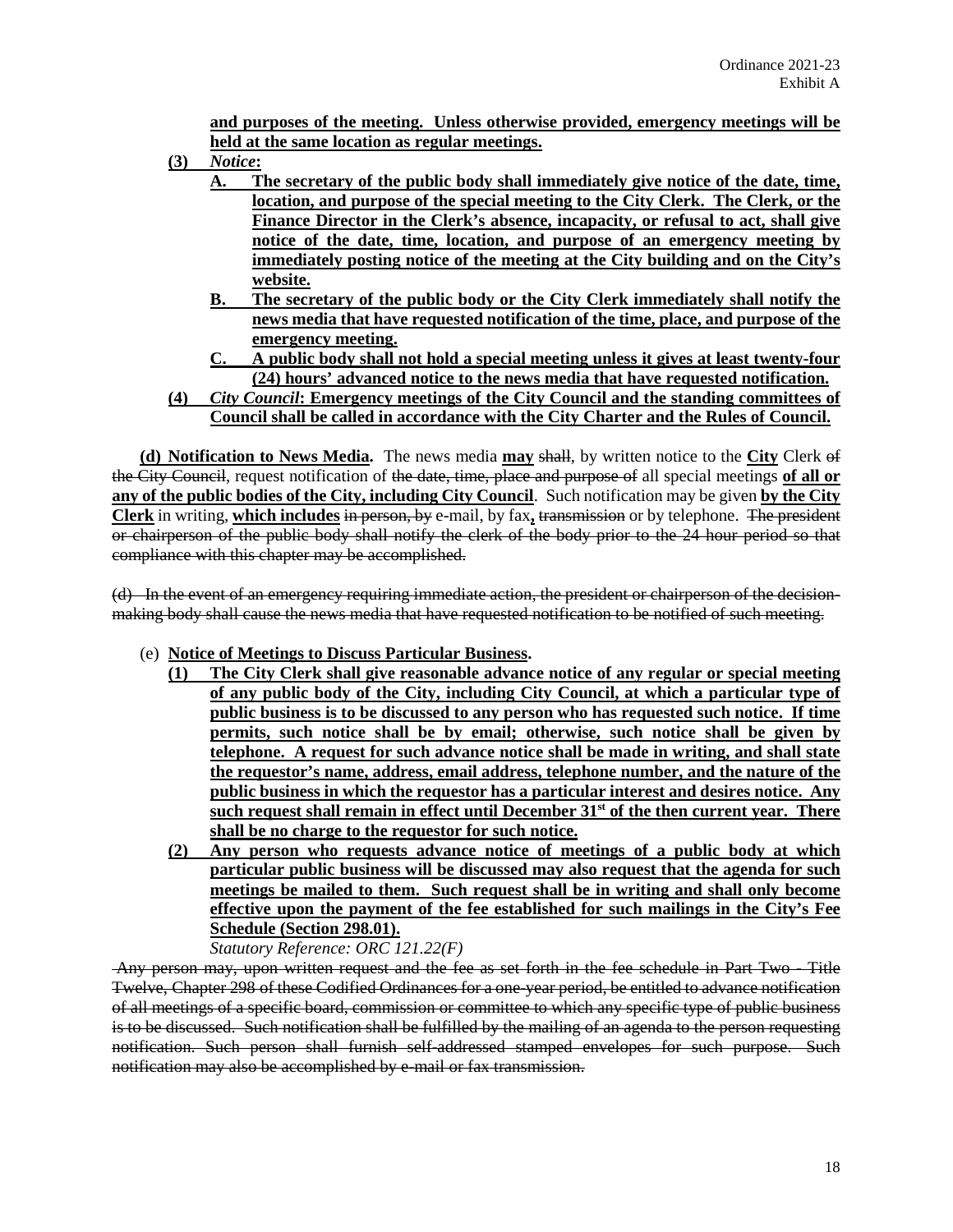**(f) Notice of Cancelled Meetings. If a meeting is cancelled due to inclement weather or other unforeseen circumstances, or if the meeting of any public body that maintains a regular meeting schedule is cancelled due to a lack of agenda items, the secretary of the public body shall immediately notify the City Clerk, who shall give notice of the cancellation by posting it in the lobby of the City Administration Building, by posting it on the City's website, and by notifying any news media or other person to whom notice of the meeting was already given.**

**(g) Special Notice Required by Law. When a particular form or method of notice is otherwise required by law for a public hearing or meeting of any public body of the City, notice of the hearing or meeting shall be given in the form and manner prescribed by statute, in addition to the notice otherwise required under this section.**

**204.04** 206.04 EXECUTIVE SESSIONS OF PUBLIC BODIES.

(a) **Executive Session. The members of a public body may hold an executive session at a regular, special, or emergency meeting of the public body for the purposes set forth in ORC 121.22(G). Other, intertwined issues may be discussed in executive session, but only if those issues have a direct bearing on the topic that is a permissible subject of executive session discussion.**

The quorum of a public body may hold an executive session only at a regular or special meeting for the sole purpose of the consideration of any of the following matters:

- (1) To consider the appointment, employment, dismissal, discipline, promotion, demotion or compensation of a public employee or official or the investigation of charges or complaints against a public employee, official, licensee or regulated individual, unless such persons request a public hearing. Except as otherwise provided by law, no public body shall hold an executive session for the discipline of an elected official for conduct relating to the performance of his or her official duties or for his or her removal from office;
- (2) To consider the purchase of property for public purposes, or for the sale of property, if premature disclosure of information would give an unfair competitive or bargaining advantage to a person whose personal, private interest is adverse to the general public interest. No member of the public body, nor a person present at the executive session, shall use this subsection as a subterfuge for providing covert information to prospective buyers or sellers. A purchase or sale of public property is void if the seller or buyer of the public property has received covert information from a member of the public body or from a person present, which information has not been disclosed to the general public in sufficient time for other prospective buyers and sellers to prepare and submit offers. If the minutes of the public body show that all meetings and deliberations of the public body have been conducted in compliance with this section, any instrument executed by the public body purporting to convey, lease or otherwise dispose of any right, title or interest in any public property shall be conclusively presumed to have been executed in compliance with this section insofar as title or other interest of any bona fide purchasers, lessees or transferees of the property is concerned;
- (3) Conferences with an attorney for the public body, concerning disputes involving the public body that are the subject of pending or imminent court actions;
- (4) Preparing for, conducting or reviewing negotiations or bargaining sessions with public employees concerning their compensation or other terms and conditions of their employment;
- (5) Matters required to be kept confidential by federal law or rules or state statutes; or
- (6) Specialized details of security arrangements where disclosure of the matters discussed might reveal information that could be used for the purpose of committing, or avoiding prosecution for, a violation of the law.
- (7) To consider confidential information related to marketing plans, specific business strategy, production techniques, trade secrets, or personal financial statements of an applicant for economic development assistance, or to negotiations with other political subdivisions respecting requests for economic development assistance, provided that both of the following conditions apply: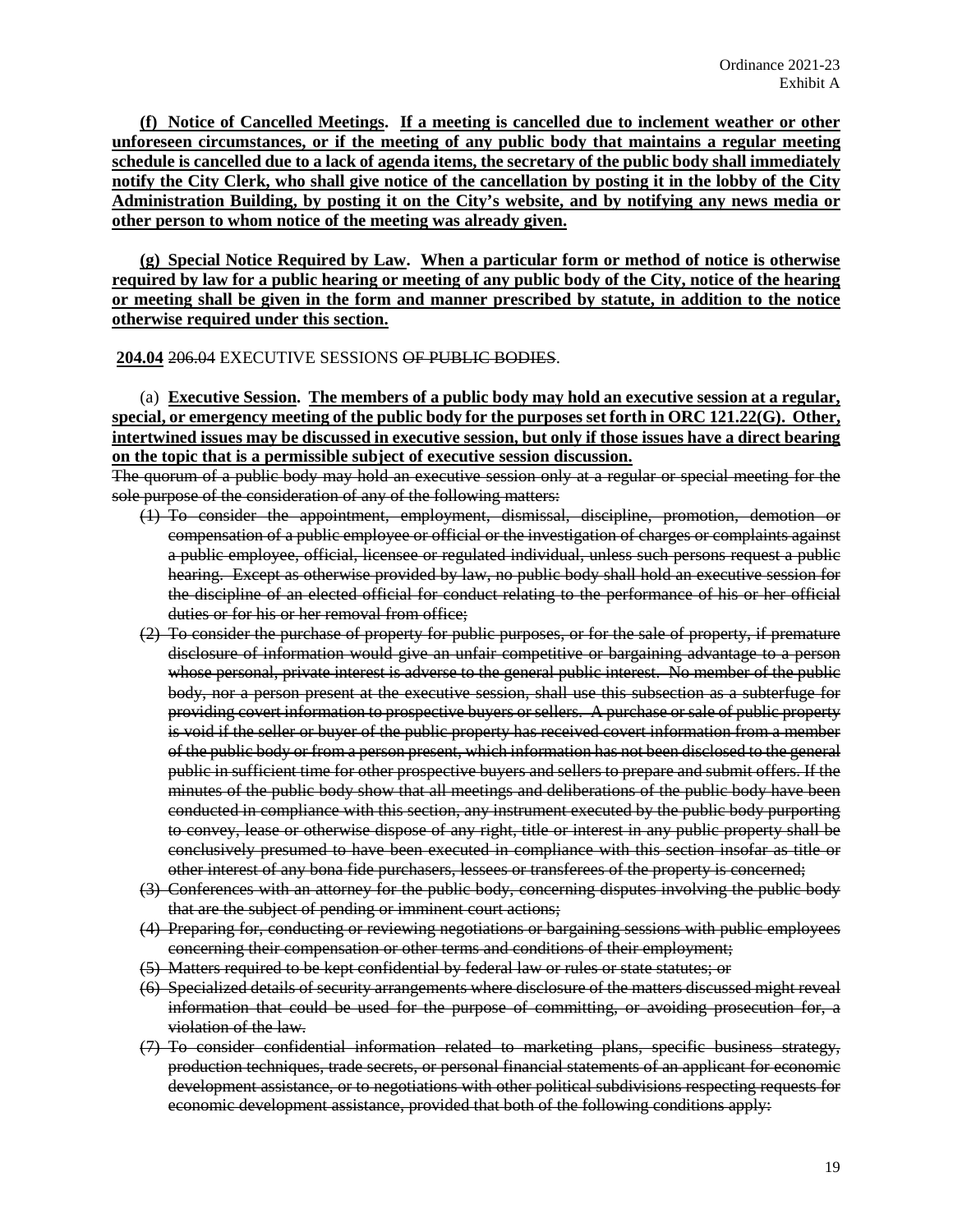- A. The information is directly related to a request for economic development assistance that is to be provided or administered under any provisions of Chapter 715, 725, 1724, or 1728 or sections 701.07, 3735.67 to 3735.70, 5709.40 to 5709.43, 5709.61 to 5709.69, 5709.73 to 5709.75, or 5709.77 to 5709.81 of the Revised Code, or that involves public infrastructure improvements or the extension of utility services that are directly related to an economic development project.
- B. A unanimous quorum of the public body determines, by a roll call vote, that the executive session is necessary to protect the interests fo the applicant or the possible investment or expenditure of public funds to be made in connection with the economic development project.

# (b) **Method.**

- **(1)** *Motion***: A motion for executive session must state which one or more of the approved matters listed in ORC 121.22(G) are to be considered in the executive session.**
- **(2)** *Roll Call Vote***: Members of the public body may adjourn into executive session only after a majority of a quorum of the public body approves the motion by roll call vote, and the vote must be recorded in the minutes of the public body.**
- **(3)** *Persons Present***: The public shall be excluded from a properly called executive session; however, the public body may invite anyone it chooses to attend the executive session.**
- **(4)** *Exiting***: The Chair of the public body may call the return to open session. A motion to end the executive session is not necessary.**
- **(5)** *Minutes***: The minutes need only reflect the motion and roll call vote, as the motion will indicate the general subject matter of purpose of the executive session.**

If a public body holds an executive session to consider any of the matters listed in this section, an agenda published concerning the executive session shall state which one or more of the approved matters listed are to be considered at the executive session.

**(c) Effect. A resolution, rule or any other formal action of any kind is invalid unless adopted in an open meeting of the public body. A resolution, rule or formal action adopted in an open meeting that results from deliberation in a meeting not open to the public is invalid unless the deliberations were for a purpose specifically authorized under ORC 121.22(G) and conducted at an executive session held in compliance with this section.** 

*Statutory Reference: ORC 121.22*

# 204.05 **CONDUCT AT MEETINGS.** 206.05 OPEN MEETING REQUIREMENTS

**(a) Venue. All public bodies of the City shall conduct their meetings in a venue that is open to the public.**

**(b) Right to be Heard. In any meeting of any City public body that is open to the public, any person shall have the right to attend and observe said meeting; however, this does not bestow the right to be heard at the meeting, except during public hearings. Any person who is disruptive may be removed from an open meeting at the request of the presiding officer of the public body. The presiding officer of any public body that takes audience comments may place limitations on the time and manner in which members of the public may have the right to address the public body.**

**(c) Recording. Audio and video recording of an open meeting of any City public body is permitted; provided, however, that any recording equipment used for such purposes shall be silent, unobtrusive, self-contained and self-powered to limit interference with the meeting. Furthermore, if the recording of the meeting interferes with the ability of others to hear, see, and/or participate in the meeting, the Chair of the public body may order such recording to be stopped. Any person who**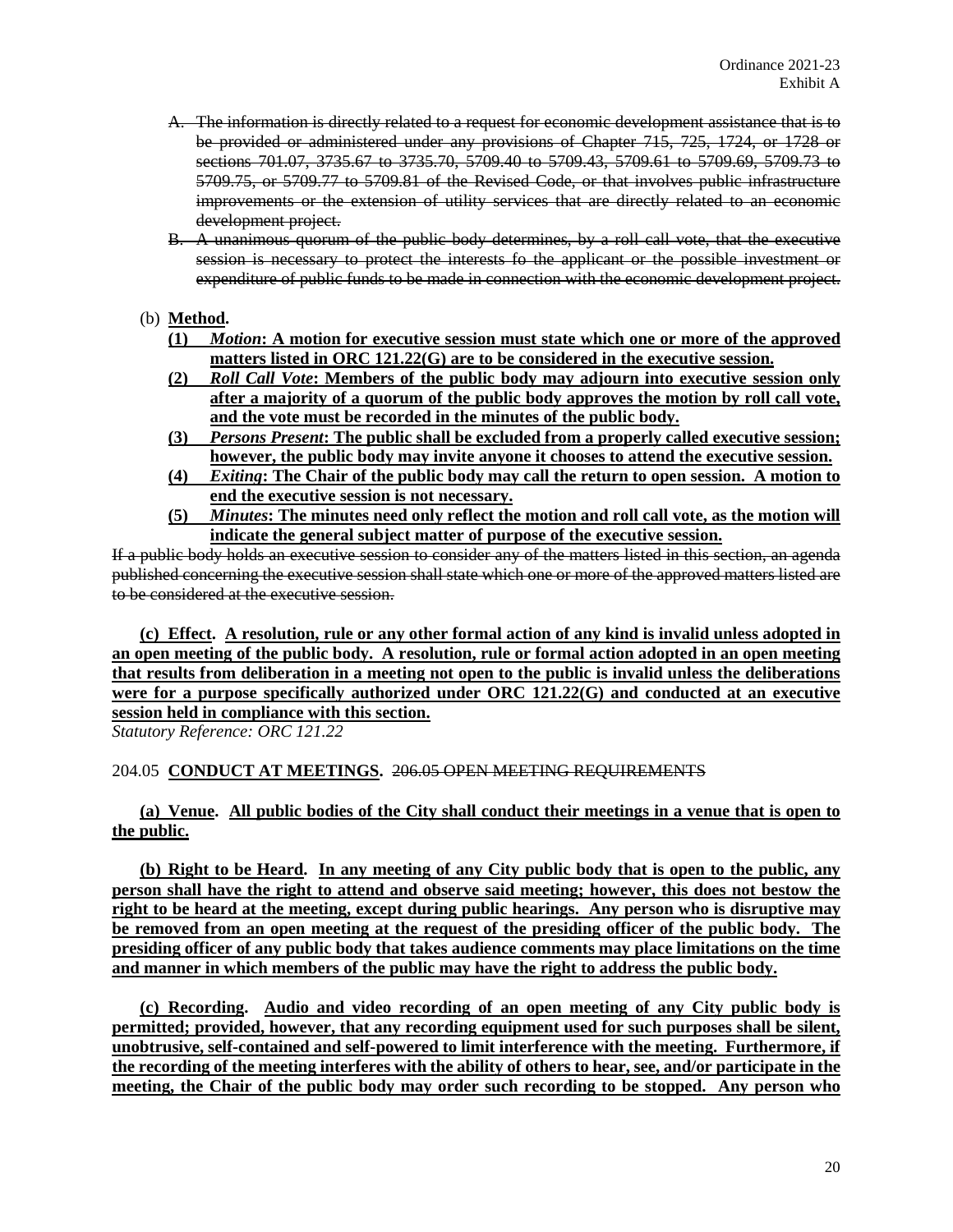# **unreasonably interferes with an open meeting or refuses to cease recording after being so ordered by the Chair may be removed from the meeting at the request of the Chair of the public body.**

# **(d) Minutes.**

- **(1) All public bodies of the City shall keep full and accurate minutes of its meetings. The minutes may be the approved recording of the meeting. If the recording of the meeting is not used, the written minutes must include enough facts and information to permit the public to understand and appreciate the rationale behind the public body's decision, but need not be a verbatim transcript.**
- **(2) The minutes need only reflect the motion, including the stated purpose therefor, to adjourn into executive session and the roll call vote thereon.**
- **(3) The minutes of the City's public bodies shall be promptly prepared, filed and maintained and shall be open to public inspection.** *Statutory Reference: ORC 121.22(C)*

An ordinance, resolution, rule or formal action of any kind is invalid unless adopted in an open meeting of the public body. An ordinance, resolution, rule or formal action adopted in an open meeting that results from deliberations in a meeting not open to the public is invalid, unless the deliberations were for a purpose specifically authorized at an executive session held in compliance with this chapter.

# **204.06 EXCEPTIONS.** 206.06 ENFORCEMENT

# **The requirements of this Chapter do not include notice of meetings which are exempted from such requirements under City Charter, ORC 121.22, or other applicable law.**

(a) Upon proof of a violation or threatened violation of this chapter in an action brought by any person, the Court of Common Pleas shall issue an injunction to compel the members of the public body to comply with its provisions.

(b) If the Court of Common Pleas issues an injunction pursuant to this chapter, the Court may award to the party that sought the injunction all court costs and reasonable attorney's fees and shall also order the public body that it enjoins to pay a civil forfeiture of one hundred dollars (\$100.00). If the Court of Common Pleas does not issue an injunction pursuant to this chapter and the Court determines, at that time, that the bringing of the action was frivolous conduct, as defined in Ohio R.C. 2323.51, the Court may award to the public body all court costs and reasonable attorney's fees.

(c) Irreparable harm and prejudice to the party that sought the injunction shall be conclusively and irrebuttably presumed upon proof of a violation or threatened violation of this chapter.

(d) A member of a public body or other person present at an executive session who knowingly violates an injunction issued pursuant to this chapter may be removed from office by an action brought in the Court of Common Pleas for that purpose.

# **204.07 ALTERNATE SEAT OF GOVERNMENT; EXERCISE OF POWERS.**

**(a) Designation of Alternate Seat of City Government. The City Council, by ordinance or resolution, may establish and designate alternate or substitute sites or places, within or without the territorial limits of the City, as the emergency location(s) of City government and may make necessary arrangements for the use of those sites or places, whether such location(s) are within or without the City's territorial limits.** 

**(b) Exercise of Powers.**

**(1) If, during a declared emergency, it becomes imprudent, inexpedient or impossible to conduct the affairs of the City at the regular or usual place(s) thereof, the City Council**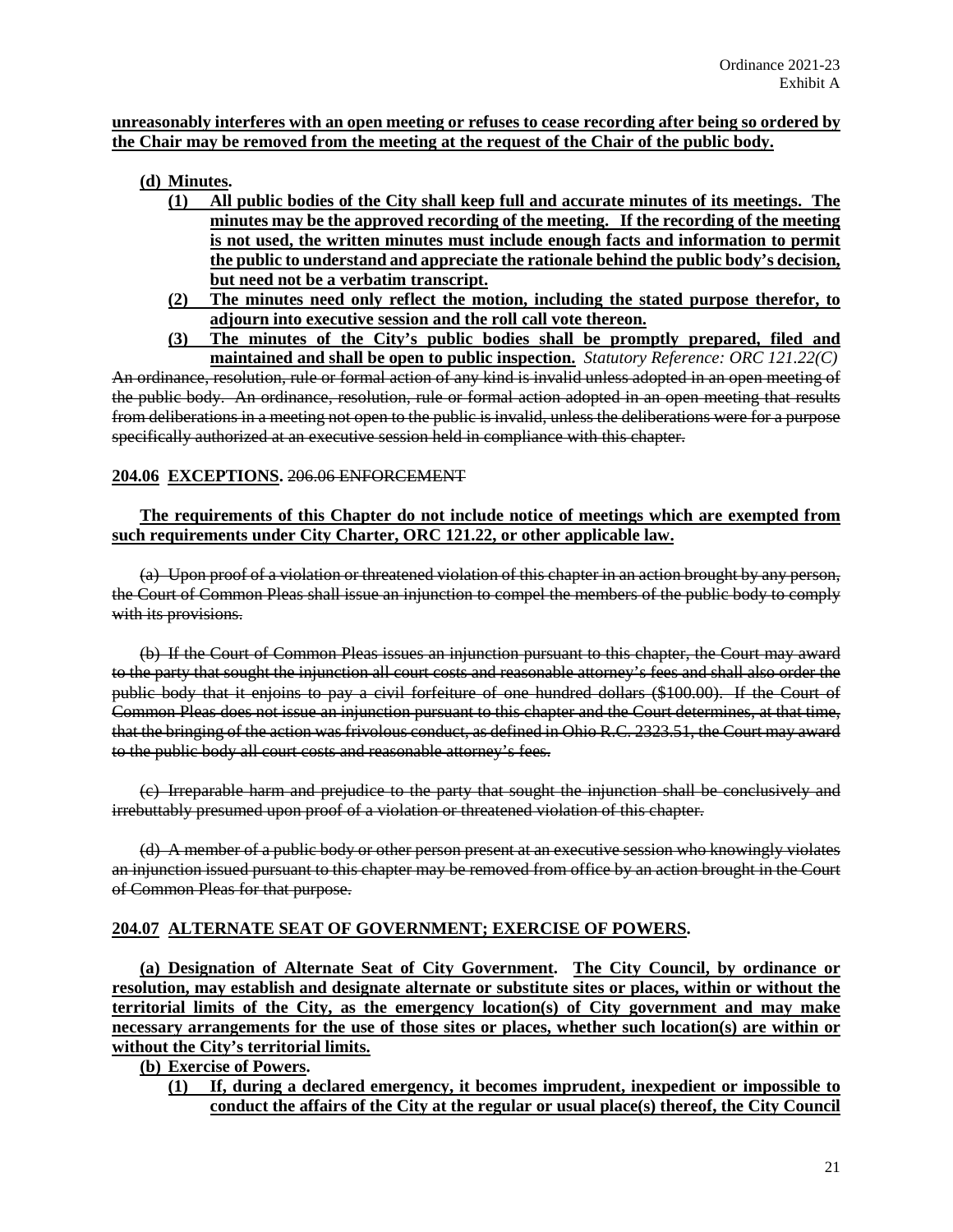**may meet at previously designated alternate sites or places, or at any other convenient site or place, on the call of the presiding officer of the Council or any two (2) members of the Council, as the emergency location of City government.** 

**(2) All or any part of the public business of the City may be conducted at the emergency location(s) during the declared emergency. During such time, the City's Council and its public officers shall have and possess and shall exercise, at the emergency location(s), all of the executive, legislative and judicial powers and functions conferred upon them under the City's Charter, the laws of the State, or the laws of the City. Such powers and functions may be exercised in the light of the exigencies of the emergency without regard to, or compliance with, this Chapter, including the rules of public notice, or with ORC 121.22, and all acts of that public body and officers shall be as valid and binding as if performed within the territorial limits of the City.** *Statutory Reference: ORC 5502.24*

# **204.08 PUBLIC RECORDS.**

**(a) Public Records Policy. City Council, by resolution, shall adopt a public records policy in compliance with ORC 149.43 for responding to public records requests. In accordance with ORC 149.43, such public records policy shall be distributed to each City employee who is a records custodian, records manager, or otherwise has custody of the records of that City department or division. Each such employee shall be required to acknowledge receipt of the policy.**

**(b) Posting. At each City building or facility open to the public, there shall be posted a poster that describes the City's public records policy, which shall be posted in a conspicuous place. The policy shall also be posted on the City's website and shall be included in the City's Personnel Manual or other manual or handbook that contains employee policies and procedures.**

**(c) Training. In accordance with ORC 149.43, all elected officials of the City or their appropriate designee(s) shall attend public records training approved by the Ohio Attorney General.**

**(d) Materials Submitted in Response to Competitive Solicitation.**

- **(1) Except as otherwise provided in division (d)(2) of this section, materials submitted in response to a competitive solicitation shall not be considered public records for the purposes of ORC 149.43 until the date the City Council awards the contract based on the competitive solicitation or upon the cancellation of the competitive solicitation.**
- **(2) If all bids or proposals received in response to a competitive solicitation are rejected and, concurrently with the announcement of the rejection the City gives notice of its intent to reissue the solicitation, the materials submitted in response to the original competitive solicitation shall not be considered public records for the purposes of ORC 149.43 until the date the City Council announce the award of a contract based on the reissued competitive solicitation or the cancellation of the reissued competitive solicitation.**
- **(3) For the purposes of this division, "competitive solicitation" means a request for proposals or any other solicitation or announcement by the City requiring bids or proposals for the provision of goods or services to the City.** *Statutory Reference: ORC 9.28*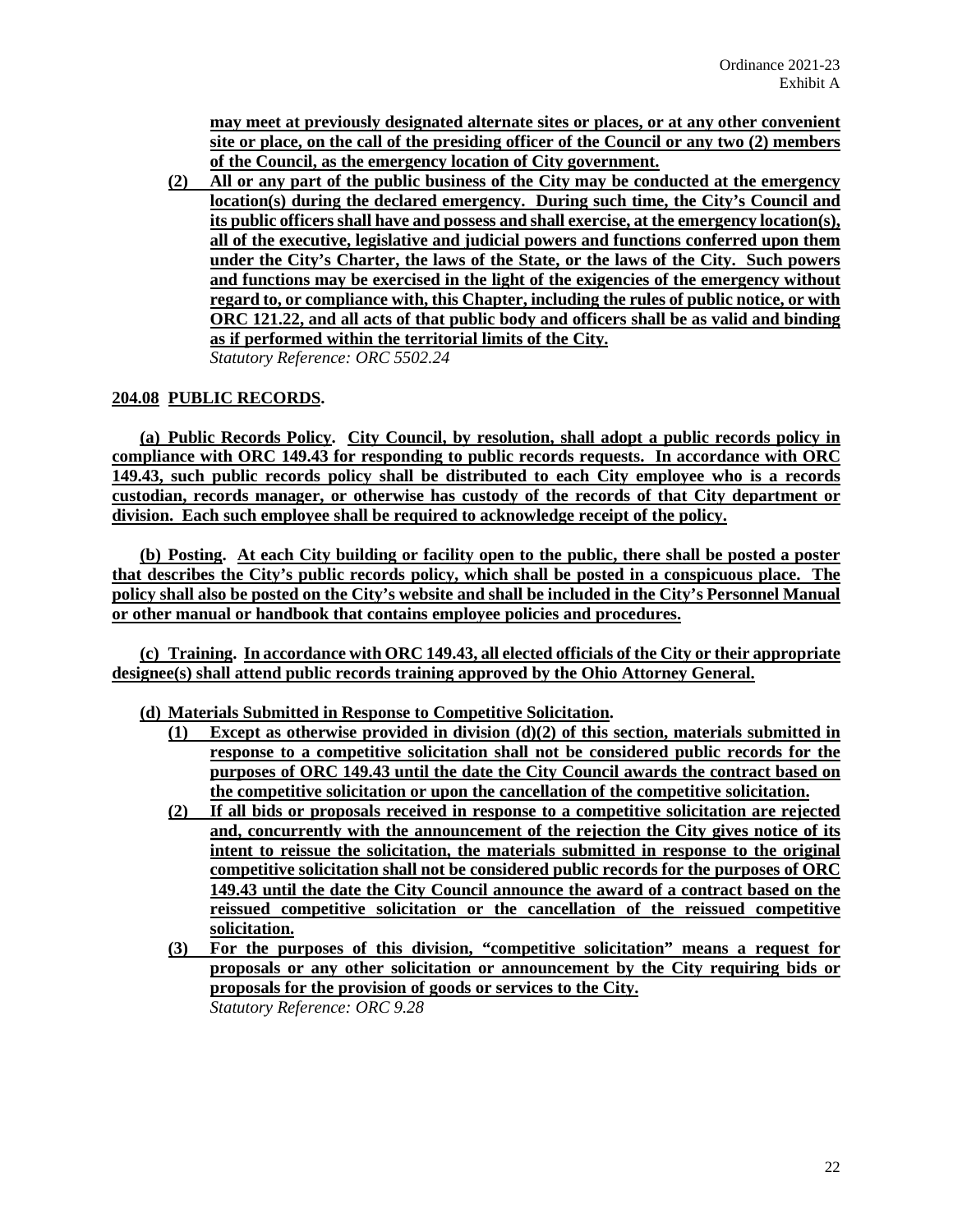# CHAPTER **206 Miscellaneous**

**206.01 Gifts, Devises, and Bequests 206.04 Witness's Right to Counsel**

**206.02 Bond Issuance for Other Entities**

**206.03 Liability for Public Moneys;** 

**Unclaimed Moneys**

# **206.01 GIFTS, DEVISES, AND BEQUESTS.**

**The City, through the City Council, may receive by gift, devise, or bequest moneys, lands, and other properties for the City's benefit and may hold and apply the moneys, lands, or properties according to the terms of the gift, devise, or bequest. The gifts or devises of real estate may be in fee simple or of any lesser estate and may be subject to any reasonable reservation. This section does not affect any state statutory provisions as to devises or bequests for such purposes.** *Statutory reference: ORC 9.20*

# **206.02 BOND ISSUANCE FOR OTHER ENTITIES.**

**(a) Authority to Issue. If the City, pursuant to state law, created or participated in the creation of any board, authority, commission, district, agency, body, corporation, or other entity which is authorized to issue bonds, notes, or other obligations, the City may act for such issuer as the governmental unit on behalf of which such issuer issues bonds, notes, or other obligations or as the next higher governmental unit from which the authority of that issuer is derived for purposes of any federal law or United States treasury regulation which requires that bonds, notes, or other obligations of such issuer be approved by the applicable elected representative of such governmental unit or that other conditions be met in order for the interest income on such obligations to be exempt from federal income tax.** 

**(b) Applicable Elected Representatives. For purposes of this section, "applicable elected representatives" means the City Council and any appointed officer(s) designated by the Council to act on behalf of the City.**

**(c) Approvals. Approvals under this section shall be based solely upon findings of fact made by the issuer, shall be solely for the purposes of satisfying requirements of the federal law and United States treasury regulations, shall be final and conclusive for such purpose, and shall not constitute an exercise of functions conferred by law upon the issuer, which functions shall remain in the issuer.**

**(d) Not a Limitation. The authority granted by this section is in addition to and not a limitation upon other authorization granted by or pursuant to law or the constitution, and does not preclude any other actions by the designated or other bodies or officials which would satisfy the requirements of the federal law or United States treasury regulations, which actions are hereby authorized.** *Statutory reference: ORC 9.97*

# **206.03 LIABILITY FOR PUBLIC MONEYS; UNCLAIMED MONEYS.**

**(a) Liability. All public officials of the City are liable for all public money received or collected by them or by their subordinates under color of office.**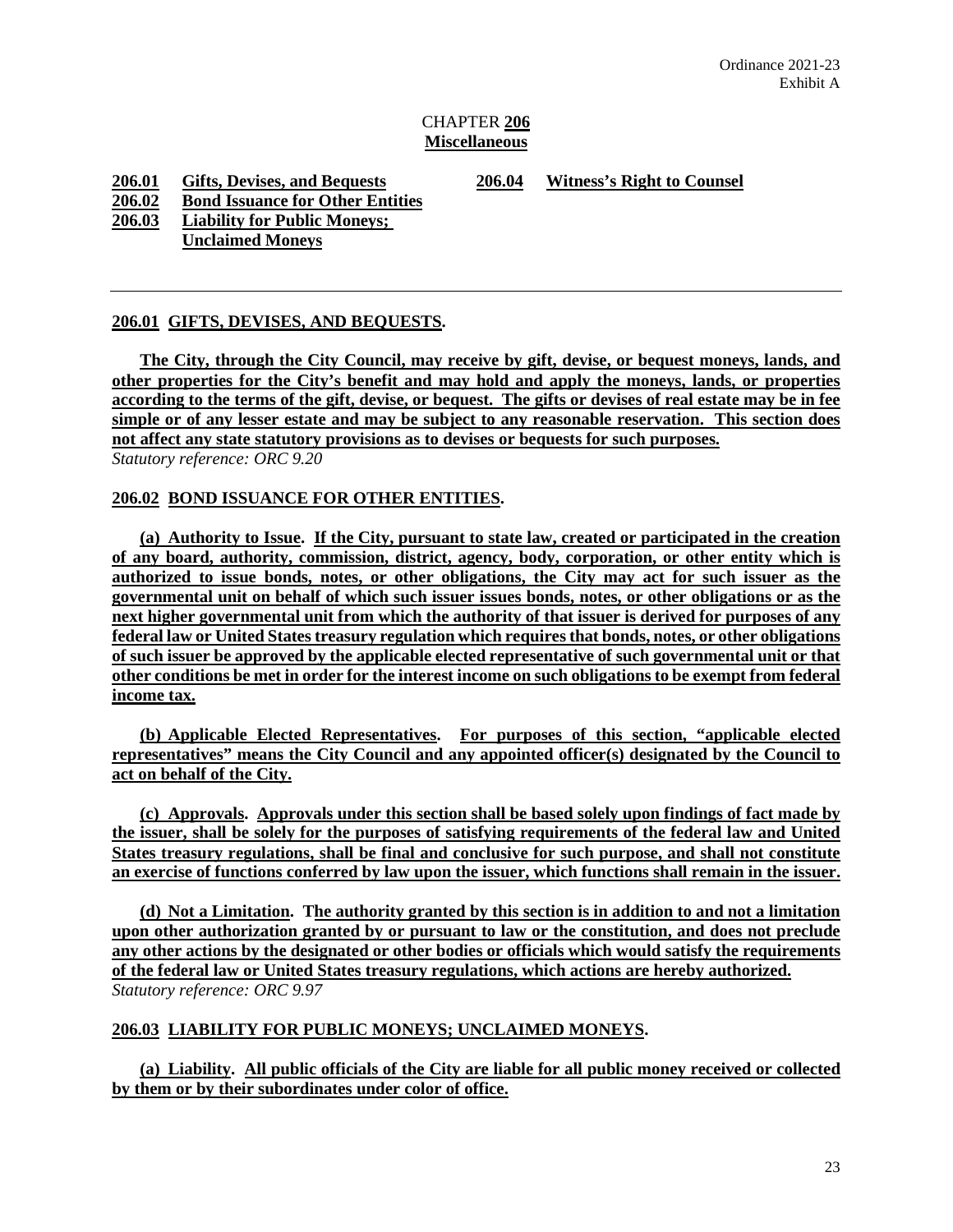**(b) Unclaimed Moneys. All money received or collected by a public official under color of office and not otherwise paid out according to law shall be paid into the City treasury to the credit of a trust fund and shall be retained there until claimed by its lawful owner. If not claimed within a period of five (5) years, the money shall revert to the City's General Fund.**

*Statutory Reference: ORC 9.39*

# **(c) Definitions. For the purposes of this section:**

- **(1) "Color of office" means actually, purportedly, or allegedly done under any law, ordinance, resolution, order, or other pretension of official right, power, or authority. (2) "Public money" has the same meaning as in ORC 117.01.**
- **(3) "Public official" means any officer, employee, or duly authorized representative or agent of the City.**

*Statutory Reference: ORC 117.01*

# **206.04 WITNESS'S RIGHT TO COUNSEL.**

**(a) Right to Counsel. Except as otherwise provided in division (b) of this section, any person appearing as a witness before a public body or public official of this City in an administrative or executive proceeding or investigation, public or private, shall be permitted to be accompanied, represented, and advised by an attorney, if the witness so requests. Such attorney's participation shall be limited to the protection of the rights of the witness, and the attorney may not examine or cross-examine witnesses. The witness shall be advised of the right to counsel before the witness is interrogated.**

**(b) Exceptions. This section does not apply to a City employee who appears only as a witness in an employment interview, investigation, or proceeding conducted by or for the employee's appointing authority.**

*Statutory Reference: ORC 9.84*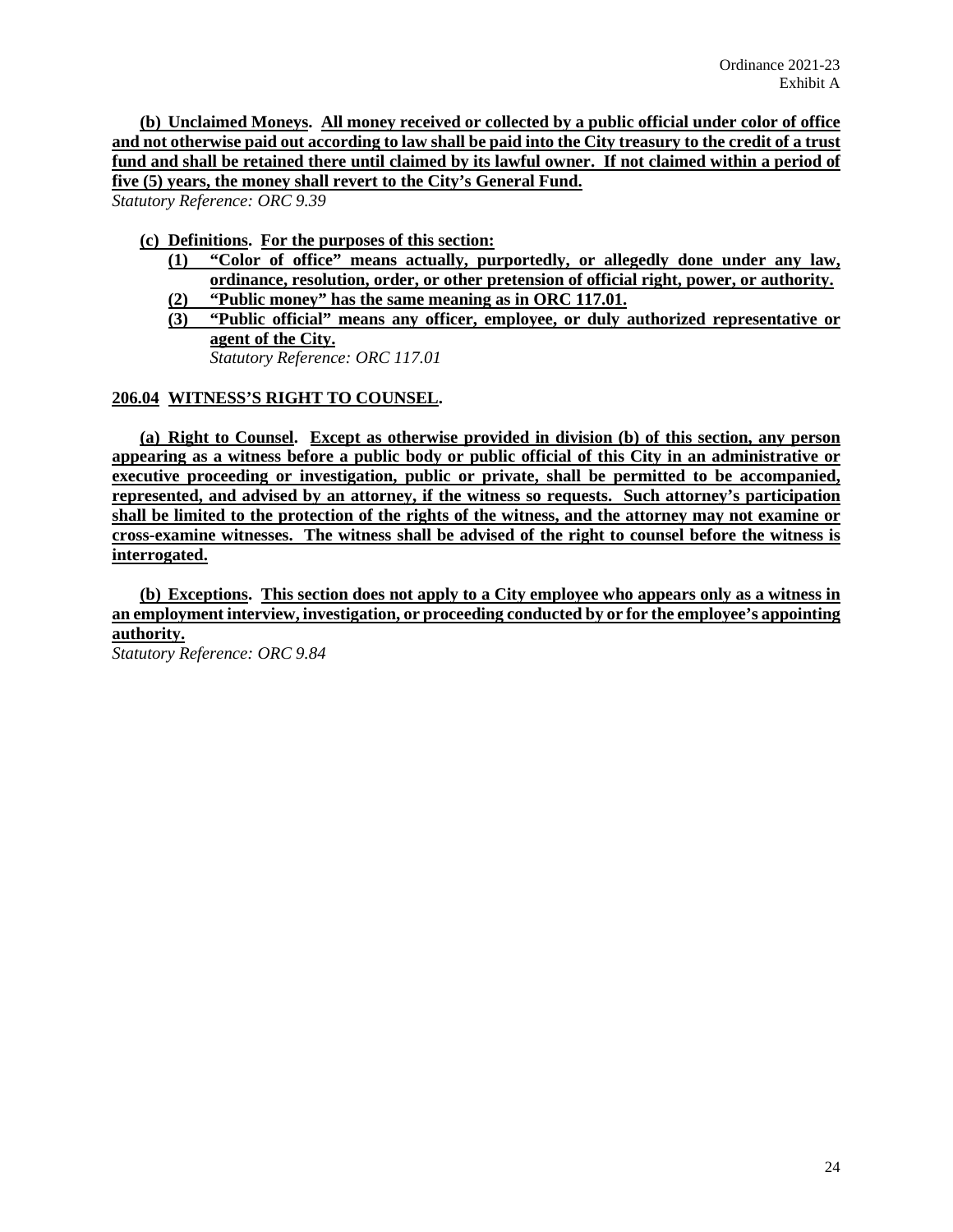# CHAPTER **210** 220 City Council

210.01 **Oath of Office** Regular Meetings 210.**05**11 Compensation 210.02 **Members** President and Vice President 210.**06**10 **Expenses** 210.03 **Rules of Council Committees** Expenditures for Guests of City Officials<br>210.04 **Meetings Order of Business** 210.0743 Use of Personal Communication Devices 210.07<del>13</del> Use of Personal Communication Devices

## 210.01 **OATH OF OFFICE.** 220.01 REGULAR MEETINGS.

**(a) Oath. Before entering upon the duties of his or her office, each member of Council and the Mayor, whether elected or appointed, shall take and subscribe to an oath or affirmation that he or she will support the constitution of the United States and the constitution of Ohio, support the**  Charter and ordinances of the City, and that he or she will faithfully, honestly, and impartially **discharge the duties of his or her office.**

*Reference: Ohio Constitution, Article XV, Section 7*

# **(b) Kept on File. The sworn oaths of each member of Council shall be filed and kept in the office of the City Clerk.**

**(c) Failure to Take Oath. City Council may declare vacant the office of any person elected or appointed to Council who fails to take the required Oath of Office before his or her term begins.** *Statutory Reference: ORC 731.49*

**(d) Administration of Oaths. Each member of Council, including the Mayor, as a person holding elective office under the constitution or laws of Ohio may administer oaths of office to persons holding elected or appointed to offices under the constitution or laws of Ohio within the geographical limits of the City. Nothing in this section shall prohibit any judge of a court established by the constitution of Ohio or a notary public commissioned in Ohio from administering an oath to any person.**

*Statutory Reference: ORC 3.24*

The regular meetings of the City Council shall be held on the second and fourth Thursdays of each month at 7:00 p.m. or at such other time as determined by the City Council. If the day hereby fixed for a regular meeting is a holiday, then the meeting shall be held at such date and time as determined by the City Council. All meetings of the City Council shall be held in the City Council Chamber of the City Hall or at such other place within the city as designated by the City Council.

**210.02 MEMBERS.** 220.02 PRESIDENT AND VICE-PRESIDENT

- **(a) Qualifications.** 
	- **(1) Only qualified electors of the City who have physically lived in the City for at least two (2) years immediately preceding the filing of a nominating petition or declaration of intent to be a write-in candidate shall be eligible to hold the office of Council member or Mayor.**  (Charter 4.01)
	- **(2) No member of the Council or the Mayor shall hold any other elective public office with Greene County, the State of Ohio or the United States, or any other office or employment that has been found to be incompatible with the position of Council member or Mayor by the Ohio Attorney General or the Ohio Ethics Commission, except where otherwise authorized by this Charter.**  *Statutory Reference: ORC 731.02*

25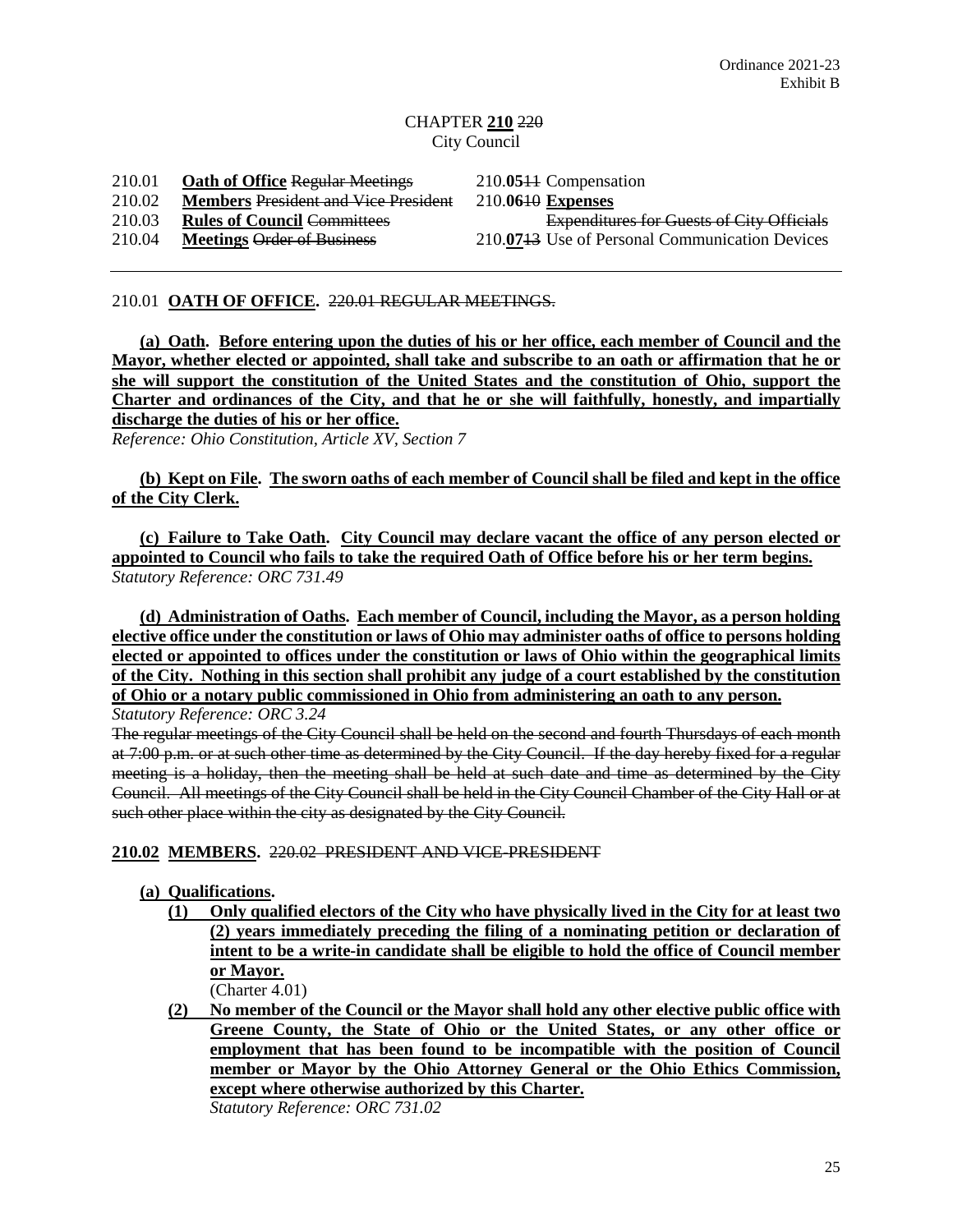(Charter 4.01)

**(3) No person who has pled guilty to a disqualifying offense, as the same is defined in ORC 2961.02, and whose plea is accepted by the court or any person against whom a verdict of finding of guilt for committing a disqualifying offense is returned is incompetent to hold the office of member of Council or the office of Mayor. This prohibition does not apply if a plea or verdict is reversed, expunged, or annulled or if the person is granted a full pardon.**

*Statutory reference: ORC 2961.02*

**(b) Successors. Every member of Council, including the Mayor, shall continue in office until his or her successor is elected or appointed and qualified, unless otherwise provided in the Ohio Constitution, the Xenia City Charter, or the Xenia City Code.**

*Statutory Reference: ORC 3.01*

The City Council shall, at its first meeting in January of each year, elect by majority vote its President and Vice-President, who each shall serve for a term of one year. In the event of resignation or death of the President, the Vice-President shall succeed to the office of President and the City Council shall forthwith elect a Vice-President, who shall serve the unexpired term.

# **210.03 RULES OF COUNCIL.** 220.03 COMMITTEES.

**(a) Rules of Council. As authorized by the Xenia City Charter, the Council may adopt Rules of Council to govern the procedures and order for all its meetings; to establish its duties and privileges; to establish the duties and privileges of its officers and appointed officials; to establish standing committees and the procedures for the establishment of select committees; to establish the procedures for investigations by the Council; and to address any other items related to the organization or business of the Council. Such Rules may be adopted, rescinded, or amended by motion.**   $(Character\ 4.14(E))$ 

**(b) Code of Conduct. Such Rules of Council may also set forth specific standards of conduct for the members of Council, beyond those specified in the Charter, and may provide sanctions for the violations of such code of conduct, as the Council deems appropriate.** (Charter 4.10)

**(c) Limitations. Any such Rules of Council shall be in compliance with the Xenia City Charter and any applicable provisions of the Xenia City Code or Ohio Revised Code.**

# **(d) Robert's Rules of Order. In the absence of any Rules of Council, the procedures and order for all meetings of the Council shall be governed by Robert's Rules of Order.**

Unless in any instance the City Council directs, the President may, from time to time, as he or she may deem proper, create, alter or abolish standing and special committees and appoint or remove the members thereof. All matters other than ordinances and resolutions may be referred by the President to some proper committee or city officer unless the City Council itself desires to make such reference or otherwise dispose of the matter.

**210.04 MEETINGS.** 220.04 ORDER OF BUSINESS.

**Regular, special, and emergency meetings shall be called and conducted in accordance with the Rules of Council. Notice of such meetings shall be given to the members of Council and the public in accordance with the Rules of Council or, when there are no Rules of Council in force, in accordance with Section 204.03 of the Xenia City Code.**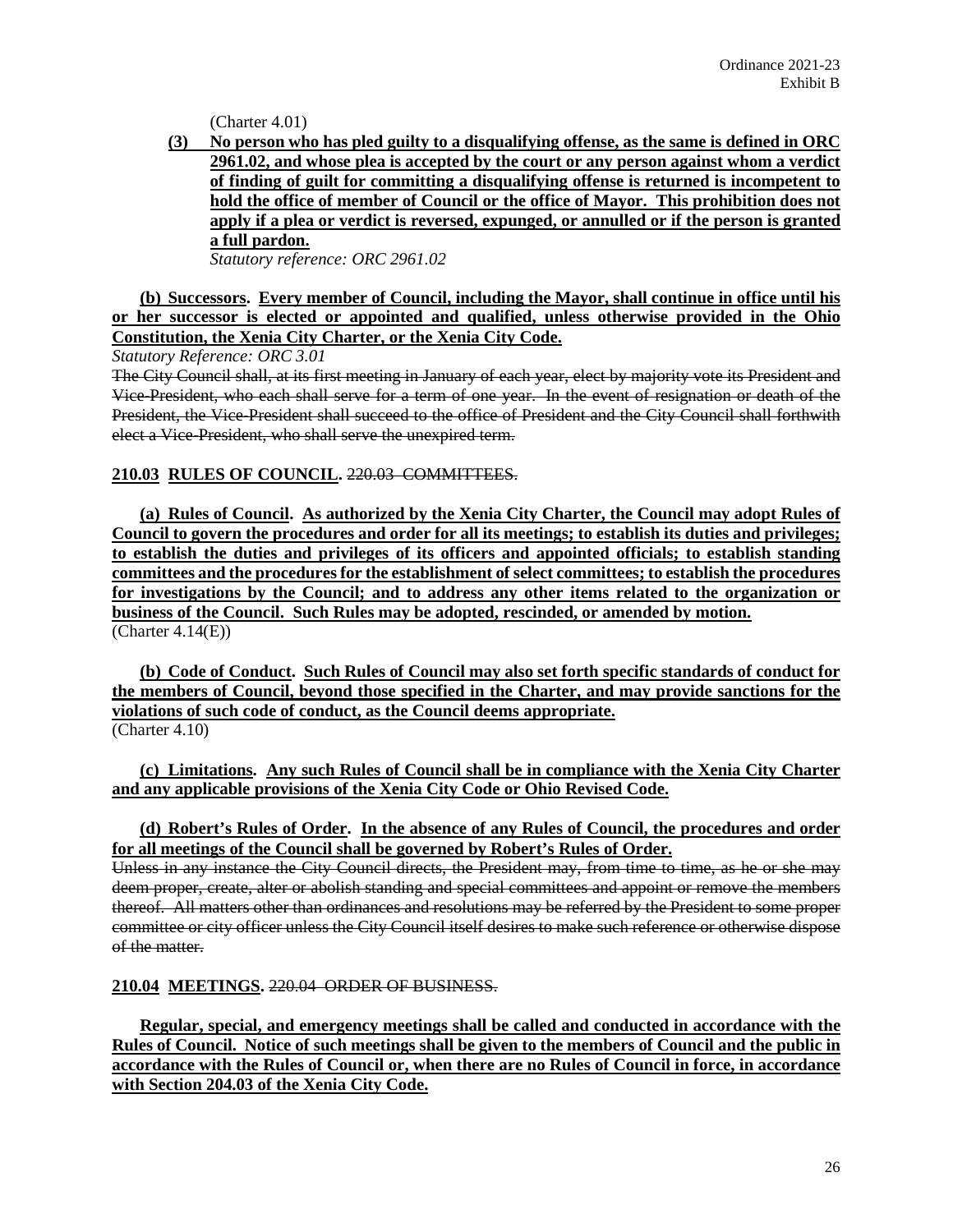The business of each regular meeting of the City Council shall follow an order as determined by the President of the City Council, or as the City Council may determine by majority vote. Business shall include, but not be limited to, the following: invocation; roll call; approval of the minutes of prior meetings; monthly reports of committees; audience comment period; reports of city offices and officials; introduction of resolutions and ordinances, and second reading of resolutions and ordinances; reading of communications; and general discussion.

#### 220.05 INTRODUCTION OF ORDINANCES AND RESOLUTIONS.

(a) The City Manager shall have the privilege of introducing ordinances or resolutions relating to matters which have been referred to him or her by the City Council or by any committee or member thereof, or which relate to the ordinary and regular transaction of the business and affairs of the city, but no such ordinances or resolutions shall be introduced by him or her if objection is made thereto by any member of the City Council.

(b) Members of the City Council shall likewise have the privilege of introducing ordinances or resolutions for the consideration of the City Council.

## 220.06 REDUCTION OF MOTIONS TO WRITING.

A motion shall be reduced to writing before being acted upon if the President or any member so requests.

## 220.07 RECORDING VOTES OF ABSENT MEMBERS.

Any member, having been absent from a regular or special meeting, may at the next regular meeting be permitted to have recorded upon the journal the manner in which he or she would have voted if he or she had been present.

## 220.08 SUSPENSION, AMENDMENT OR REPEAL OF RULES.

Any of the rules of the City Council not prescribed by law may be suspended at any time by a vote of a majority of all the members elected to the City Council, and any such rule may be amended or repealed by a vote of the majority of all the members elected to the City Council, provided that notice of such proposed amendment has been given at a previous regular meeting of the City Council.

# 220.09 ROBERT'S RULES OF ORDER.

(a) Robert's Rules of Order for deliberative assemblies shall govern the City Council in all cases wherein they are applicable and not inconsistent with any rule adopted by the City Council or with any provision of law.

(b) The minutes of the meetings of the City Council shall reflect action taken on motions, resolutions and ordinances, and may contain summarizations of reports of city officials and other persons speaking to the Council. Minutes may also contain summarizations of pertinent statements of City Council members.

# **210.05** 220.11 COMPENSATION.

(a) Terms beginning January 1, 2020. Members of Council, including the Mayor, whose terms begin on or after January 1, 2020, shall receive an annual salary as follows:

- (1) For 2020, four thousand four hundred two dollars (\$4,402);
- (2) For 2021, four thousand five hundred thirty-four dollars (\$4,534);
- (3) For 2022, four thousand six hundred seventy dollars (\$4,670);
- (4) For 2023, four thousand eight hundred and ten dollars (\$4,810).

In accordance with the City Charter, these increases do not exceed three percent (3%) per year.

(b) Terms beginning January 1, 2022. Members of Council, including the Mayor, whose terms begin on or after January 1, 2022, shall receive an annual salary as follows: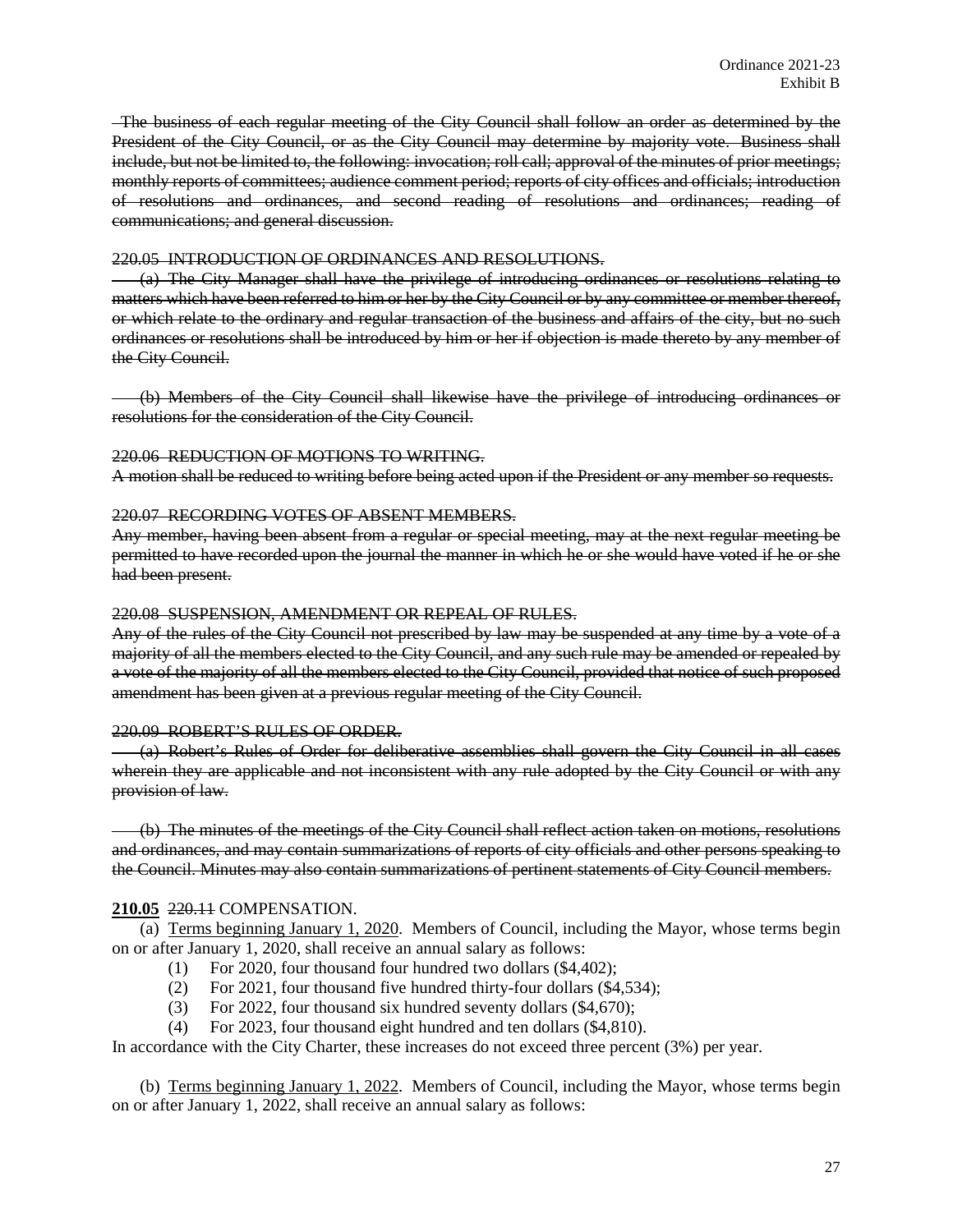- (1) For 2022, four thousand four hundred two dollars (\$4,402);
- (2) For 2023, four thousand five hundred thirty-four dollars (\$4,534);
- (3) For 2024, four thousand six hundred seventy dollars (\$4,670);
- (4) For 2025, four thousand eight hundred and ten dollars (\$4,810).

In accordance with the City Charter, these increases do not exceed three percent (3%) per year.

(c) Mayor and Council President. In addition to the compensation received as a Council member, the Mayor and the President of Council shall each receive an additional five hundred dollars (\$500) per year, as set forth in Section 4.03 of the City Charter.

**(d) Adjustments. In accordance with Section 4.04 of the Xenia City Charter, Council may, by ordinance, adjust the annual compensation of the members of Council, including the Mayor, but such adjustments shall not exceed three percent (3%). Any ordinance adjusting the compensation of the**  members of Council, including the Mayor, shall be adopted on or before June 1<sup>st</sup> of any odd**numbered year.**

**(e) Limitations. Any adjustment to the compensation of the members of City Council, including the Mayor, shall be subject to the limitations contained in ORC 102.03 and the Council is prohibited from enacting any ordinance that grants any member of Council, including the Mayor, an in-term increase in compensation.** 

*Statutory Reference: ORC 731.07*

**210.06 EXPENSES** 220.10 EXPENDITURES FOR GUESTS OF CITY OFFICIALS.

**(a) Expenses. Members of Council, including the Mayor, shall receive their actual and necessary expenses incurred in the performance of their official duties, when appropriations for such expenses have been made by the City Council. Such expenses, or reimbursements for the same, shall comply with the City's Purchasing Manual.** 

(Charter 4.07)

**(b) Expenditures for Guests.** The Director of Finance is hereby authorized and directed to expend city funds, **when appropriations for such expense have been made** as approved by the City Council, for food and nonalcoholic beverages consumed by guests of members of the City Council**, including the Mayor,** at civic and governmental meetings, conferences and seminars, when such expenditures are in the furtherance of city affairs. **Such expenses, or reimbursements for the same, shall comply with the City's Purchasing Manual.**

**(c) Disputes. The Finance Director shall not pay or reimburse any expenses under this section for which appropriations have not been made or that are not submitted in compliance with the City's Purchasing Manual. In the case of a dispute regarding any expense or reimbursement, the Finance Director shall, at the next regular meeting of the Council, present the matter to City Council for its determination. The Council shall either approve the expense or reimbursement, approve the expense or reimbursement with modification, or deny the expense or reimbursement. Such determination by the Council shall be made by motion and shall be final.**

#### 220.12 CODE OF CONDUCT.

(a) The Mayor and members of City Council shall:

- (1) Regularly attend all scheduled meetings of the City Council as well as special or called meetings relevant to the office.
- (2) Maintain courtesy and consideration toward fellow Council members, citizens and staff during all discussions and deliberations.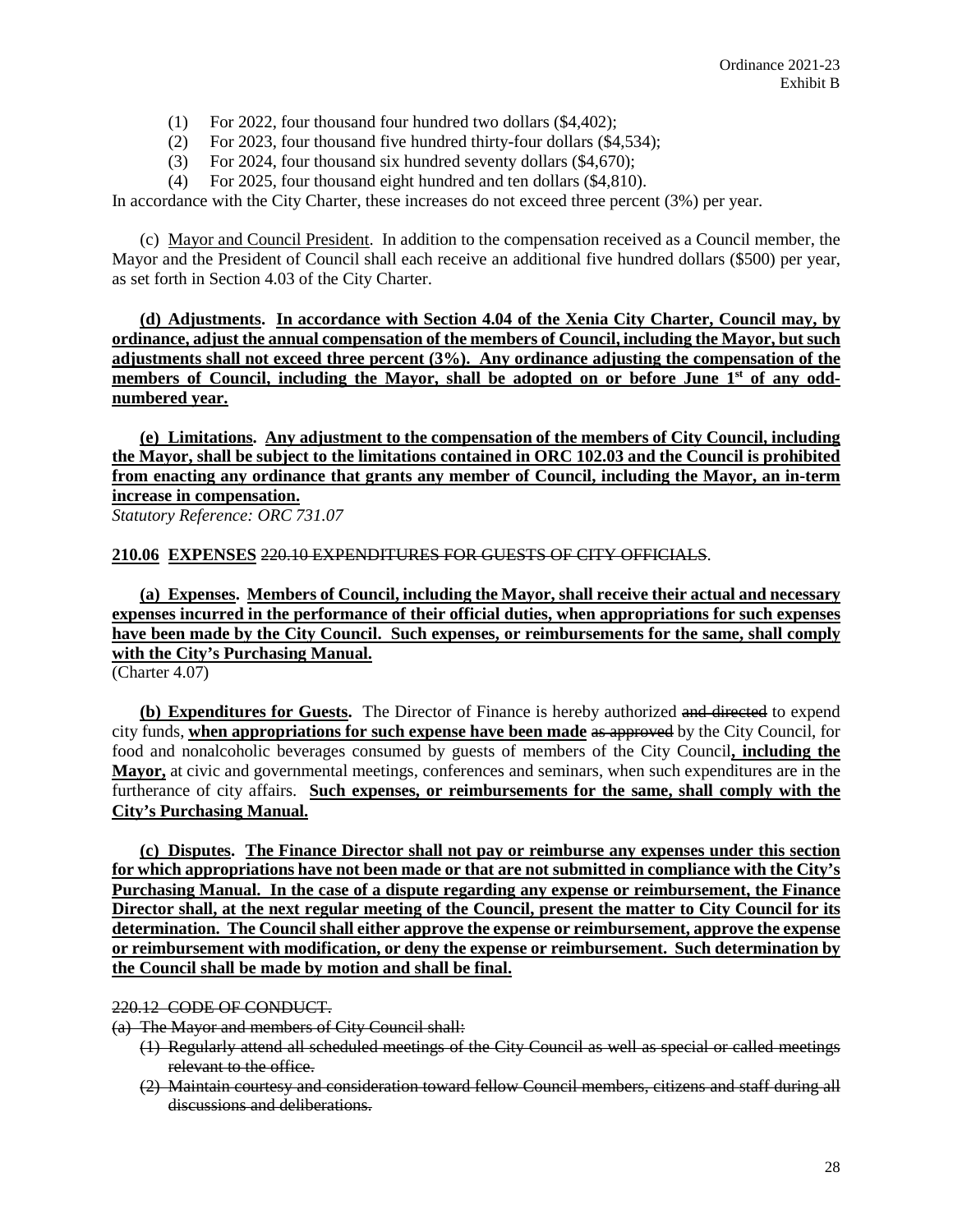- (3) Allow citizens, colleagues and staff sufficient opportunity to present their view, within the prescribed format and rules of conduct for meetings of the City Council.
- (4) No person shall recklessly cause inconvenience, annoyance, or alarm to another by doing any of the following: (1) Engaging in fighting, in threatening harm to persons or property, or in violent or turbulent behavior; (2) Making unreasonable noise or an offensively coarse utterance, gesture, or display or communicating unwarranted and grossly abusive language to any person; (3) Insulting, taunting, or challenging another, under circumstances in which that conduct is likely to provoke a violent response; (4) Hindering or preventing the movement of persons on a public street, road, highway, or right of way, or to, from, within, or upon public or private property, so as to interfere with the rights of others, and by any act that serves no lawful and reasonable purpose of the offender; (5) Creating a condition that is physically offensive to persons or that presents a risk of physical harm to persons or property, by any act that serves no lawful and reasonable purpose of the offender.
- (5) No person shall knowingly cause another to believe that the offender will cause physical harm to the person or property of the other person, the person's unborn, or a member of the other person's immediate family.
- (6) All matters discussed in executive session shall be considered confidential. Any breach of said confidentiality shall be prosecuted to the fullest extent of the law.
- (7) Abide by all local, state and federal laws, rules, and other regulations.

(b) Communications between members of Council and city administration. Per Section 7.02, Interference by Council, of the Xenia City Charter, no member of City Council shall in any way interfere with the daily administrative services of any city department or employee by ordering or instructing action to be taken or not taken with respect to the city's daily administrative matters. This prohibition does not apply to a Council member's work with or relationship to boards or commissions or staff representatives assigned to boards or commissions. In addition, this prohibition does not apply to minor requests made of staff members. In the event any Council member violates the provisions of this section, City Council shall be notified and may take corrective action.

(c) Direction and complaints. The City Charter vests all authority for the direction and control of city administrative employees in the appropriate appointed official, and no member of Council should attempt to direct or control the day-to-day activities of city employees. Suggestions regarding the performance of city employees or recommendations for commendation or discipline should always be directed to the appropriate appointed official. Under no circumstances should members of Council do or say anything that a city employee might interpret as an order to do or refrain from any act in the course and scope of his or her employment. Threats or promises by Council members concerning promotion, reassignment, termination or compensation of employees or their offices or departments are never acceptable except in the context of duly convened meetings of Council or its committees.

#### (d) Due process.

- (1) Prior to imposing any sanction, Council shall provide due process to the member for whom sanctions will be considered, which shall include: a written charge specifying the act or omission of the member which is alleged to violate this Code of Conduct; the date and time of the meeting at which the sanctions will be considered; and an opportunity to be heard at the meeting, in public session, to explain or defend against the charges.
- (2) The Law Director or his or her designee, as counsel for the city and Council, shall prepare the formal charge from the information provided by any elector or employee of the city. If the Law Director determines that a charge is legally insufficient or frivolous, he or she may summarily dismiss same and the Law Director's determination shall be final and conclusive. He or she shall be under no duty to refer a dismissed charge to Council.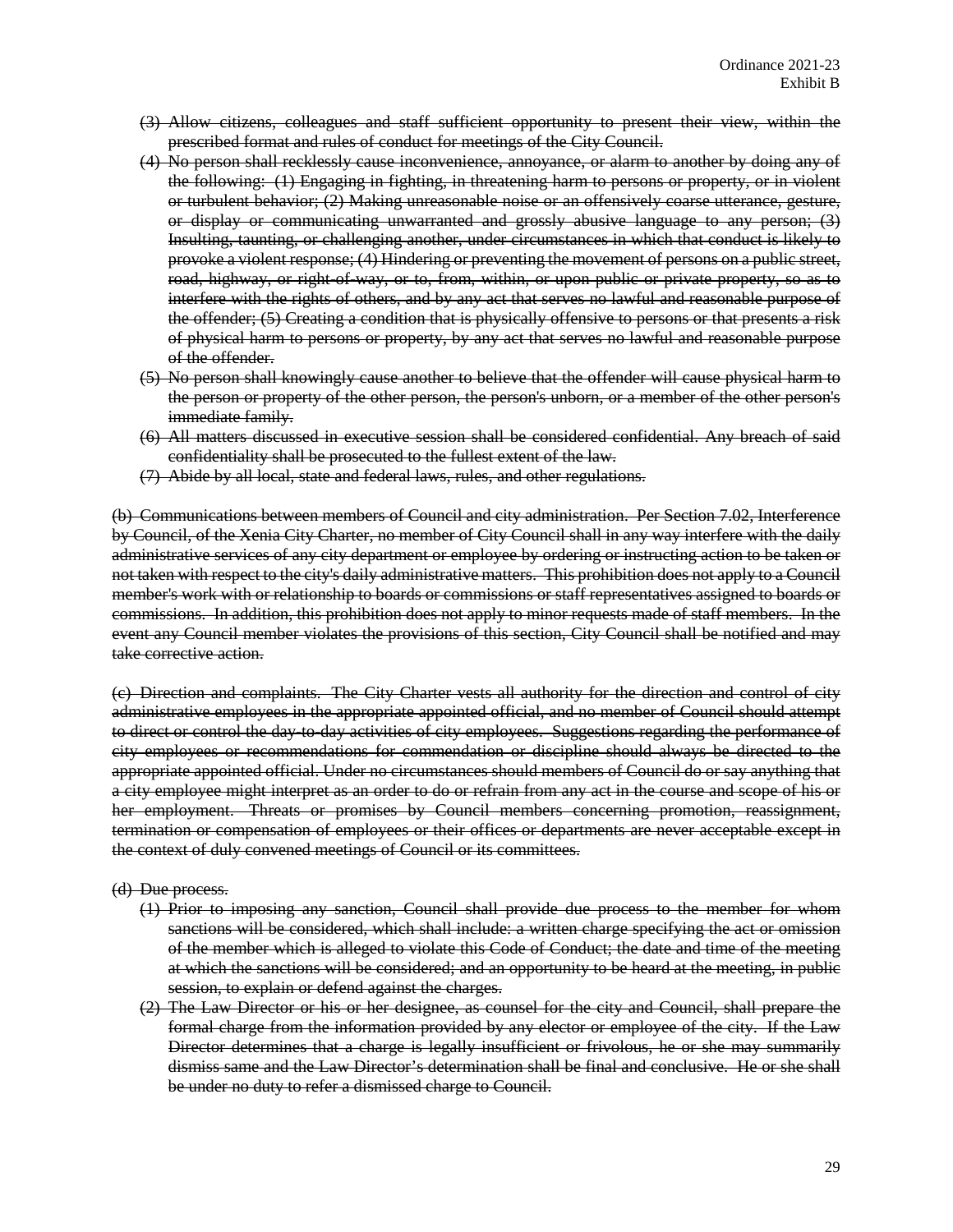- (3) At any meeting of Council to consider censure, the Law Director or his or her designee shall conduct the examination of the complaining witness and any other witnesses on behalf of Council and the city and cross-examine the accused member and any witnesses presented on his or her behalf.
- (4) The accused member shall be entitled to appear and be represented by his or her own legal counsel at his or her own expense and to present witnesses on his or her behalf.
- (5) Any meeting concerning the possible censure of a member shall be in open session. The testimony of all witnesses shall be under oath or affirmation. The rules of evidence should be followed to the extent practicable but shall not be strictly applied. A record of the meeting shall be made and maintained in the same manner as regular meetings of Council except, at the option of the Law Director, a court reporter may be engaged at city expense to make a verbatim record.

#### (e) Penalties/sanction.

- (1) Council, by motion or resolution by majority vote, may sanction any member who violates this Code of Conduct.
- (2) Penalties for violation may include warning against future misconduct, public reprimand or censure, or referral to property authority for further action, including but not limited to, the prosecuting attorney, Ohio Ethics Commission or court having jurisdiction in the matter.

## **210.07** 220.13 POLICY ON USE OF CITY-PROVIDED **PERSONAL** COMMUNICATIONS DEVICES. (a) Provisions for allotment of **City-Owned** Personal Communication Devices.

- (1) The City will purchase, or otherwise provide under other contractual arrangements, **personal communication devices** cellular telephones, pagers or personal organizers for City Council members **of Council who request such devices** under the provisions stated herein. Because of the very nature of the need for these devices, City Council members should consider always having it on his or her person, with the exception of safety-related occasions and occasions where the equipment would be subjected to probable damage from water or other hazards or lost.
- (2) The selection of specific rate plans will be made by the IT **Department** Division. Rate plans will be adjusted from time to time as business usage dictates and contracts allow. Rate plans will not be adjusted for the sole purpose of avoiding personal phone call charges.
- (b) Acquisition of Personal Communication Devices.
	- (1) City Council members will follow the guidelines and procedures set forth by the **IT Department** Information Technology Division for the purchase and general use of the **personal communication device equipment**. If a City Council member needs a City-issued **personal** cell phone, or similar communications device, an upgrade for an existing device, or other equipment, a written request should be submitted **by the Council member** to the IT **Department** Division.
	- (2) After receiving the request, the IT **Department** Division will arrange for the acquisition of **an** the appropriate device through a vendor approved by the **Department** Division. IT **Department** personnel will be responsible for coordinating the billing, training, and technical support.
	- **(3) Upon leaving office for any reason, a Council member who is issued a City-owned personal communication device shall return that device to the City's IT Department within three (3) business days of the expiration or termination of the Council member's tenure. Failure to return a City-owned personal communication device may result in the filing of criminal charges.**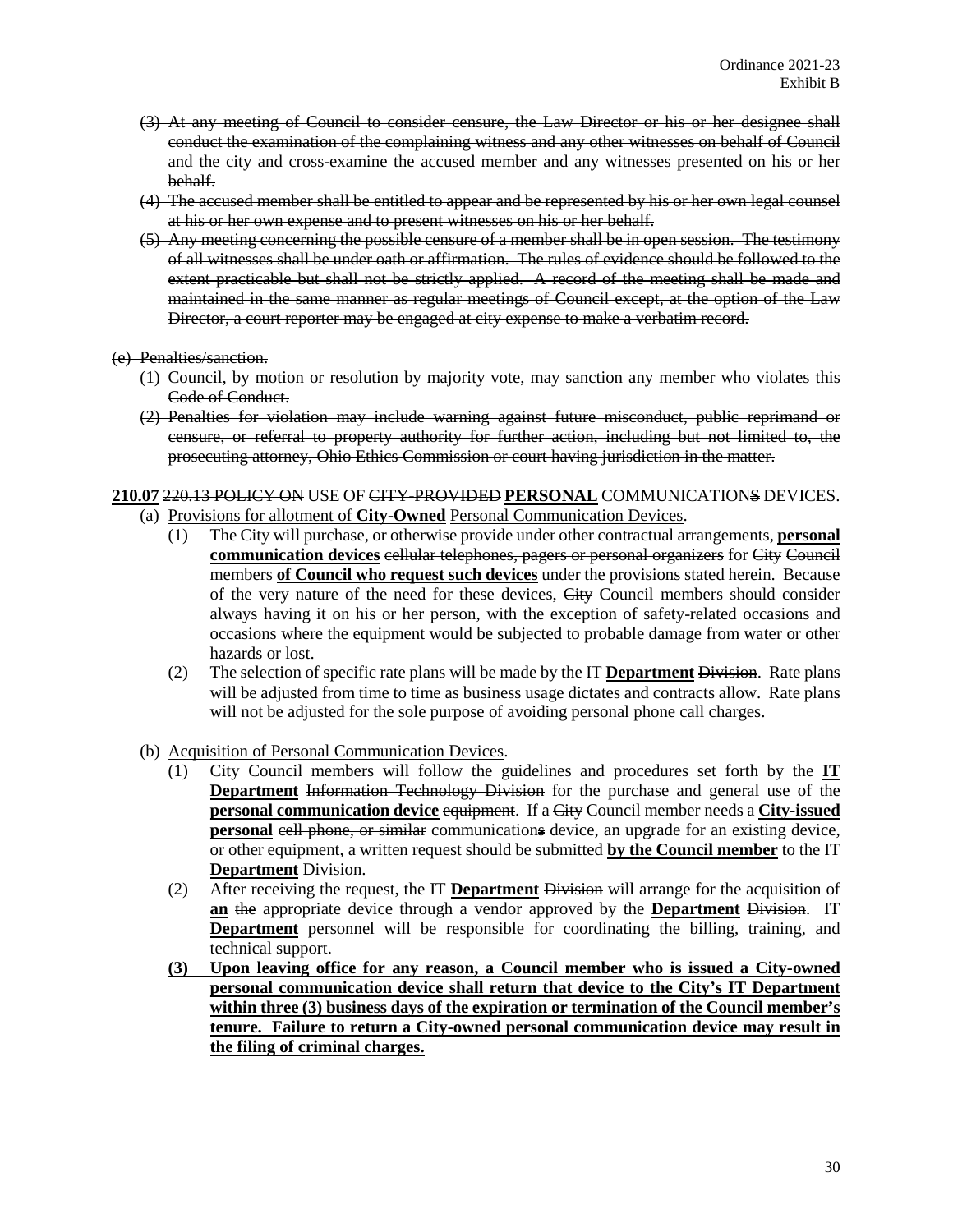- (c) (1) Use of **City-Provided Personal** Electronic **Communication** Devices.
	- **(1)** A. **The u**se of cell phones and other **personal** communications devices **provided by the City shall** is to be limited to official City business. The use of City-provided personal communications devices for personal calls is prohibited, except in cases of emergency. Under no circumstances are City-provided **personal** communications devices to be used for any private commercial enterprise in which **the Council member** an associate of the city may hold an interest.
	- **(2)** B. The City subscribes to a communications plan with specific services (data, minutes, etc.). The services provided in the plan are those which the City has deemed to be necessary in the performance of the Council members' **official duties** job functions. The City may seek to recoup costs incurred when a member of Council uses a **personal** communication **device** service for personal reasons or **utilizes a** when the utilized service **on the device that** is not included in the plan. The City may require a reimbursement of ten cents  $(\$$ .10) per minute on personal calls and the amount of the **plan** overage**s on personal calls and any amount due f**or service not covered by the plan. It is the Council members' responsibility to know what services are available to them for the purpose of performing their **official duties** job.
	- **(3)** C. City Council members shall, by the acceptance of a City-issued cellular phone or other **personal communication** device, confirm that they are responsible for adhering to the requirements of this **section** employee rule and regulation and any subsequent amendments.
	- **(4) The City's IT Department shall have the right to implement any programs, apps, or tools for the administration, security, and protection of City-provided personal communication devices or other devices as it deems necessary. This includes City data, documents, or intellectual property of any kind. The City's IT Department shall also have the right to use GPS or location services for legitimate City purposes including circumstances where the device is lost, misplaced, or stolen.**
	- **(5) The City's IT Department shall have the right to "wipe" (remove all data and reset) any City-issued personal communication device. In the event of a lost, misplaced, or stolen personal communication device, or upon a Council member leaving his or her office, the City's IT Department shall perform a partial "wipe" (remove all data and reset) on the City-issued personal communication device.**

**(d)** (2) Reimbursement for use of **Stipend for Council Member-Owned** Personal Communication Devices.

- **(1) A Council member may elect to receive a stipend in lieu of receiving a City-issued personal communication device. The monthly stipend shall be the same as that received by City employees and is taxable. The payment shall be made once each month. In no case shall the City be responsible for any payment to the Council member's service provider, and the Council member shall remain responsible for timely payment of his or her monthly service bill. In addition, the Council member shall remain solely responsible for buying, maintaining, insuring and, if necessary, replacing his or her own personal communication device.**
- **(2) A Council member who elects to receive a stipend shall provide the City Clerk with the phone number of the personal communication device for which the stipend is being issued. It is expected that the Council member will receive email communications from the City network via the device. In addition, the IT Department may request the ability to protect City data, documents, or intellectual property on a Council member's personal device and/or the installation of a device management tool in exchange for the stipend.**
- **(3) A personal communication device owned by a Council member for which a stipend is issued shall remain the property of the Council member; provided, however, that any**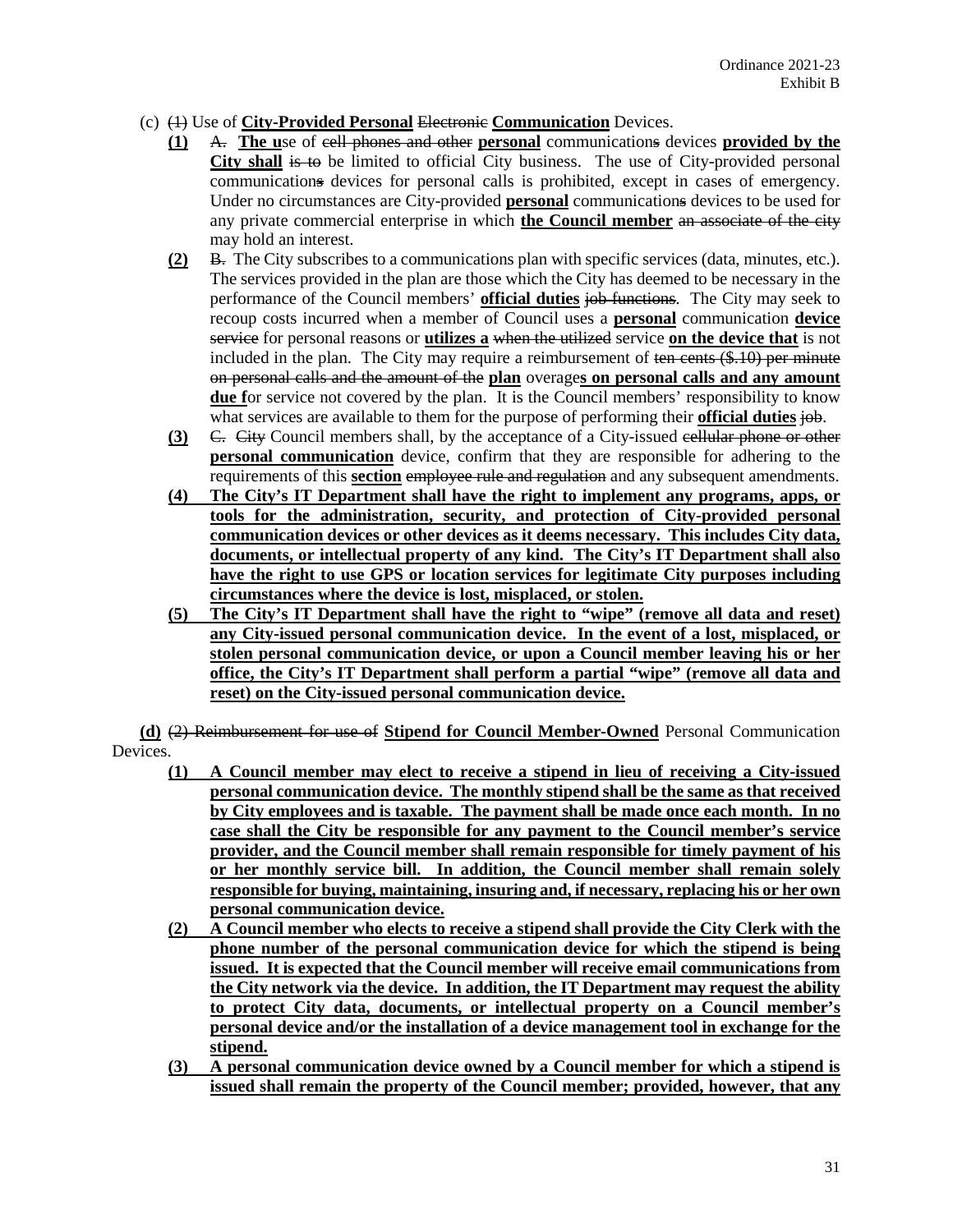**records related to City business are public and the Council member shall provide, if requested, any public information stored on the device.**

- **(4) Any Council member who receives a stipend under this section shall immediately report to the City's IT Department if his or her device is lost, misplaced, or stolen.**
- **(5) Any Council member's stipend may be suspended or cancelled by the City's IT Department for any of the following reasons:**
	- **A. Service to the Council member's personal communication device is discontinued or disconnected for any reason;**
	- **B. The device is damaged beyond use, lost, or stolen and is not replaced in a timely manner;**
	- **C. The phone number associated with the device is changed and the City Clerk is not notified in a timely manner; or**
	- **D. The Council member removes any device management software installed by the City's IT Department or refuses the installation of such software.**
- **(6) In cases of major emergencies, such as major weather events, or when an emergency is declared by the federal government, state government or City Manager, a Council member may incur a substantial increase in usage of his or personal communication device for which he or she receives a stipend. In such cases, the Council member may submit a written request, with supporting documentation, to the Finance Director requesting reimbursement of the overage calls and/or data usage that resulted from the use of the device for the Council member's official duties.**

The city will reimburse Council members for official city business calls made on their own personal cell phone and the cost of the e-mail component. Council will review any requests for reimbursements before payment is made. A copy of the invoice, highlighting the city business call(s) or data plan must be attached to the request for reimbursement. An explanation of the nature of the city business calls must be provided. Calls will be reimbursed at a rate of ten cents (\$.10) per minute. If a member of Council is provided a cell phone from another employer, the city can reimburse the employer under a contractual arrangement for service. Reimbursements should in no circumstance exceed the amount the city would pay for providing a cell phone.

(3) Use of Personal Communications Devices while driving. City Council members should not use cityprovided personal communications devices while operating a motor vehicle. City Council members are asked to safely park the vehicle before operating any electronic device.

(d) Repairs and/or replacement of damaged equipment.

- (1) If there is a potential that equipment may be lost or damaged, the City Council member is responsible for making reasonable accommodations to protect this equipment.
- (2) City-provided communications devices will be repaired or replaced as follows:
	- A. Equipment that requires repair or replacement due to normal wear and tear will be repaired or replaced at the expense of the city.
	- B Equipment that requires repair or replacement due to negligence, including but not limited to: misuse, abuse, carelessness, misplacement, water damage, or other physical damage will be repaired or replaced at the expense of the city and will be subject to review by City Council for action.

(e) **Public Records. Council members are reminded that any emails, text messages or phone calls or other electronic communications, whether received or sent on a City-provided personal communication device or a Council member's own personal communication device, that meet the definition of a public record under ORC 149.43 must be retained in accordance with the records retention schedule for City Council.**

Policy enforcement. Noncompliance with this policy by any Council member may result in a City Council review to determine the validity of any abuse of privileges or equipment.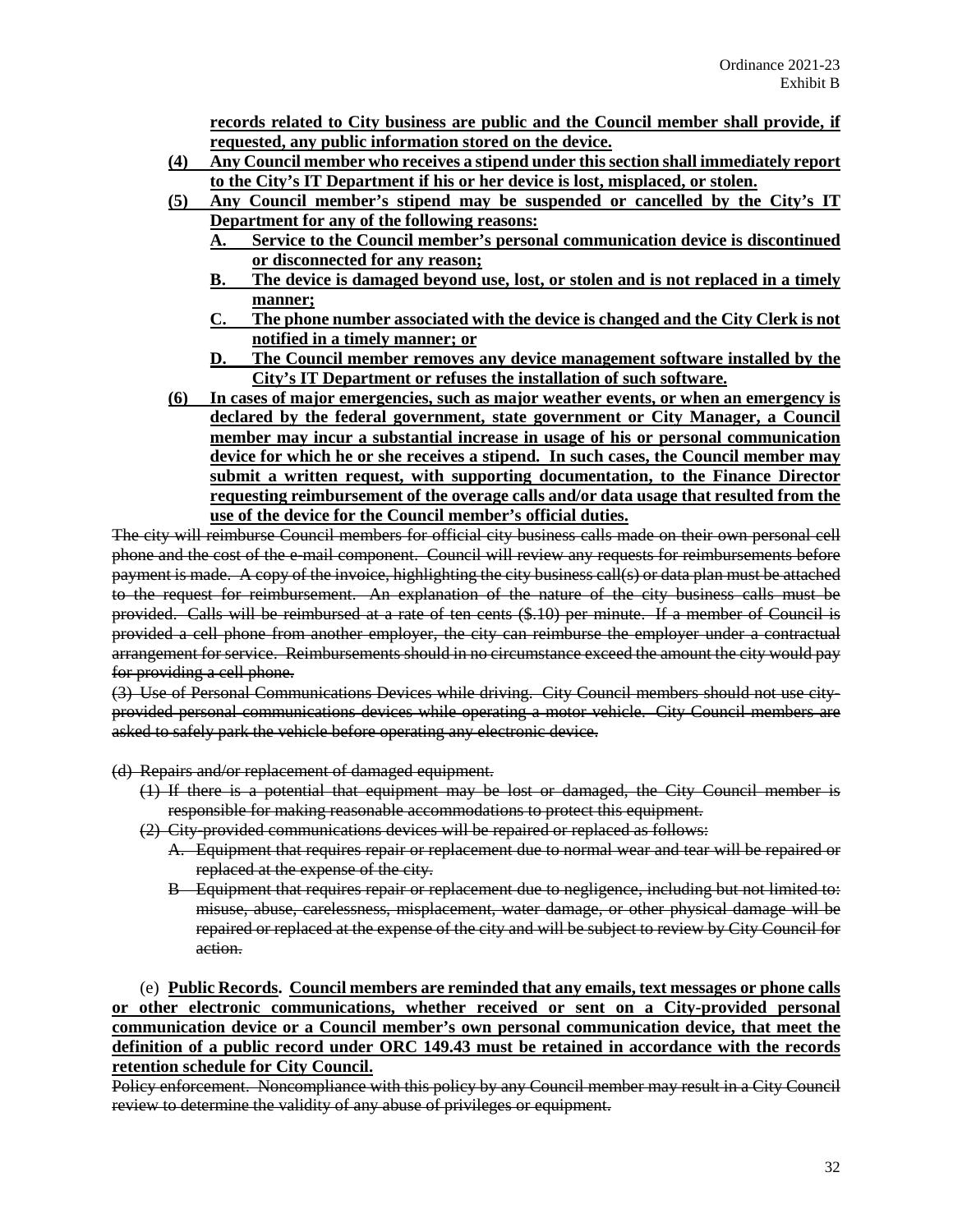**(f) Violations. Violations of this section may be punished by censure, in accordance with the Rules of Council. Any violation that results in the loss of City-owned property, including any data or documents, may be punished under appropriate State law.**

**(g) Definitions. For the purposes of this section, the following definitions apply:**

- **(1) "Council member" means a duly elected or appointed member of the City Council, including the Mayor, who is serving his or her current term of office.**
- **(2) "IT Department" means the Information Technology Department of the City.**
- **(3) "Personal Communication Device" means any cellular phone, smart phone, tablet, or other similar electronic device.**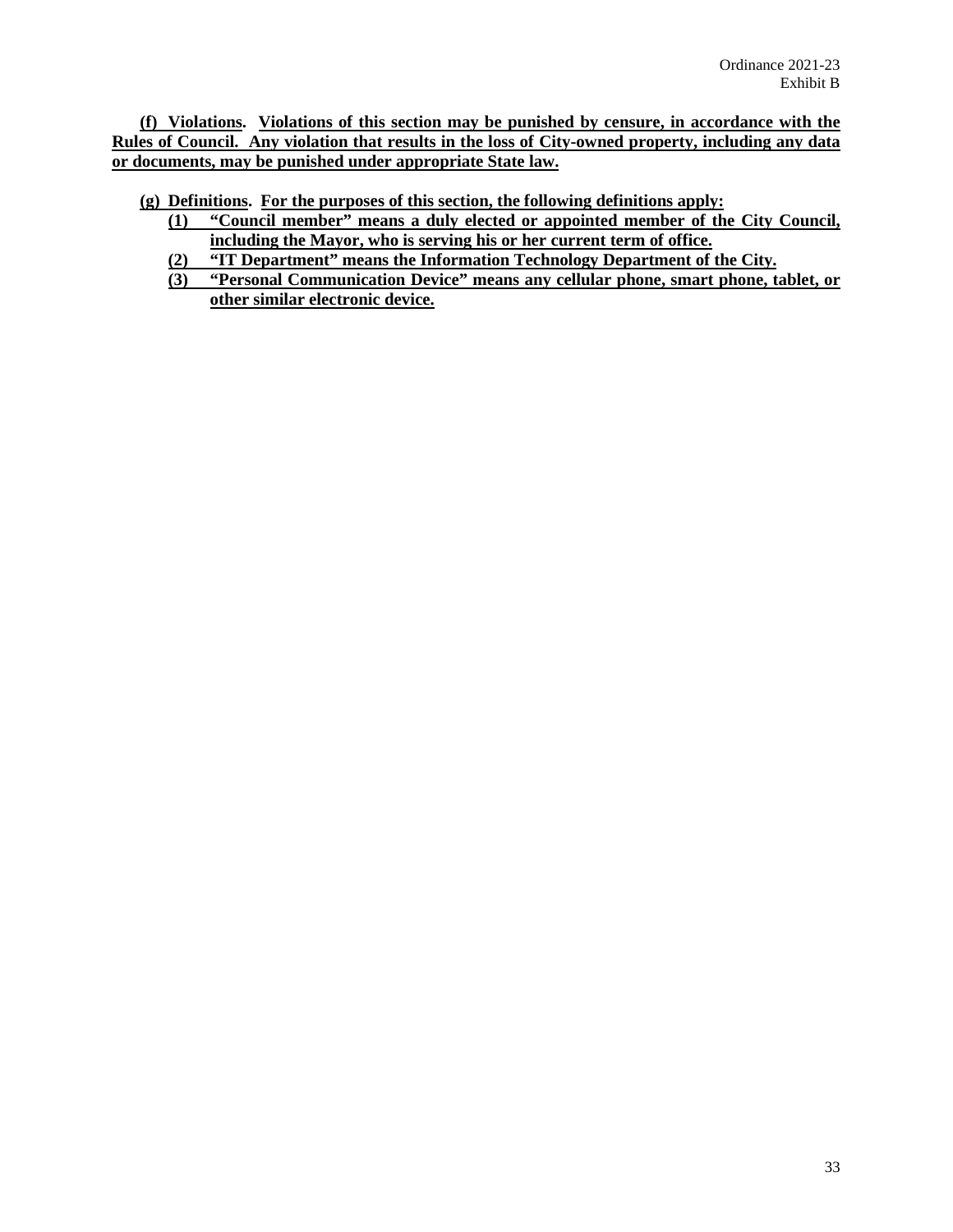## CHAPTER **212** 222 Ordinances**,** and Resolutions**, and Motions**

| 212.01 | <b>Legislative Actions</b>            | 212.05 | <b>Determination of Legislative Intent</b> |
|--------|---------------------------------------|--------|--------------------------------------------|
| 212.02 | <b>Legislation and Motions</b>        | 212.06 | <b>Effect of Reenactment, Amendment or</b> |
| 212.03 | Publication by Title and Summary Only |        | Repeal                                     |
|        | 212.04 Posting Places                 | 212.07 | <b>Authentication</b>                      |

# **212.01 LEGISLATIVE ACTIONS.**

**(a) Legislative Actions. The legislative power of the City shall be exercised by the City Council through the adoption of ordinances, the passage of resolutions, and/or the passage of administrative motions.**

**(b) Ordinances. Ordinances shall be the formal, written enactment of the City Council's exercise of a governmental power vested by the Ohio Constitution, the Xenia City Charter, or state law in the City for the regulation of the conduct of its citizens, for the regulation of the conduct or functions of City government, or other subjects under its control. Ordinances are intended to be of a permanent duration and shall have the full force and effect of law.**

**(c) Resolutions. Resolutions shall be the formal, written enactment of the City Council's legislative or administrative authority of a less permanent nature or to dispose of a specific matter not required by the Ohio Constitution, the Xenia City Charter, or state law to be done by ordinance. Resolutions may prescribe administrative rules and regulations when such rules and regulations are promulgated pursuant to the authority granted under the Xenia City Code or state law.**

**(d) Administrative Motions. When legislative or administrative action by the City Council is not required by law to be done by ordinance or resolution, the same may be taken by administrative motion. The following actions may be taken by the City Council by administrative motion:**

- **(1) Approval of the schedule of bills;**
- **(2) Appointments to any board or commission;**
- **(3) Approval of the purchase of any goods or services that do not require competitive solicitation or that are purchased through a cooperative purchasing program;**
- **(4) Approval of Council's annual budget priorities;**
- **(5) Authorizing the application for any grant funds, where a resolution is not required under the applicable grant program; and**
- **(6) Changing or rescheduling any scheduled regular meeting of the Council.**

**212.02** 220.05 **LEGISLATION AND MOTIONS** INTRODUCTION OF ORDINANCES AND RESOLUTIONS.

(a) **Appointed Officials.** The City Manager**, Finance Director and/or Law Director** shall have the privilege of **presenting** introducing ordinances **and** or resolutions **to** relating to matters which have been referred to him or her by the City Council **as the same may be required for** or by any committee or member thereof, or which relate to the ordinary and regular transaction of the business and affairs of the City, but no such ordinances or resolutions shall be introduced by him or her if objection is made thereto by any member of the City Council. **Likewise, the three (3) appointed officials shall have the privilege of requesting administrative motions from the City Council.** 

(b) **Members of Council. Any member of Council, including the Mayor, may request the City Manager, the Finance Director and/or the Law Director to present to the City Council any ordinance,**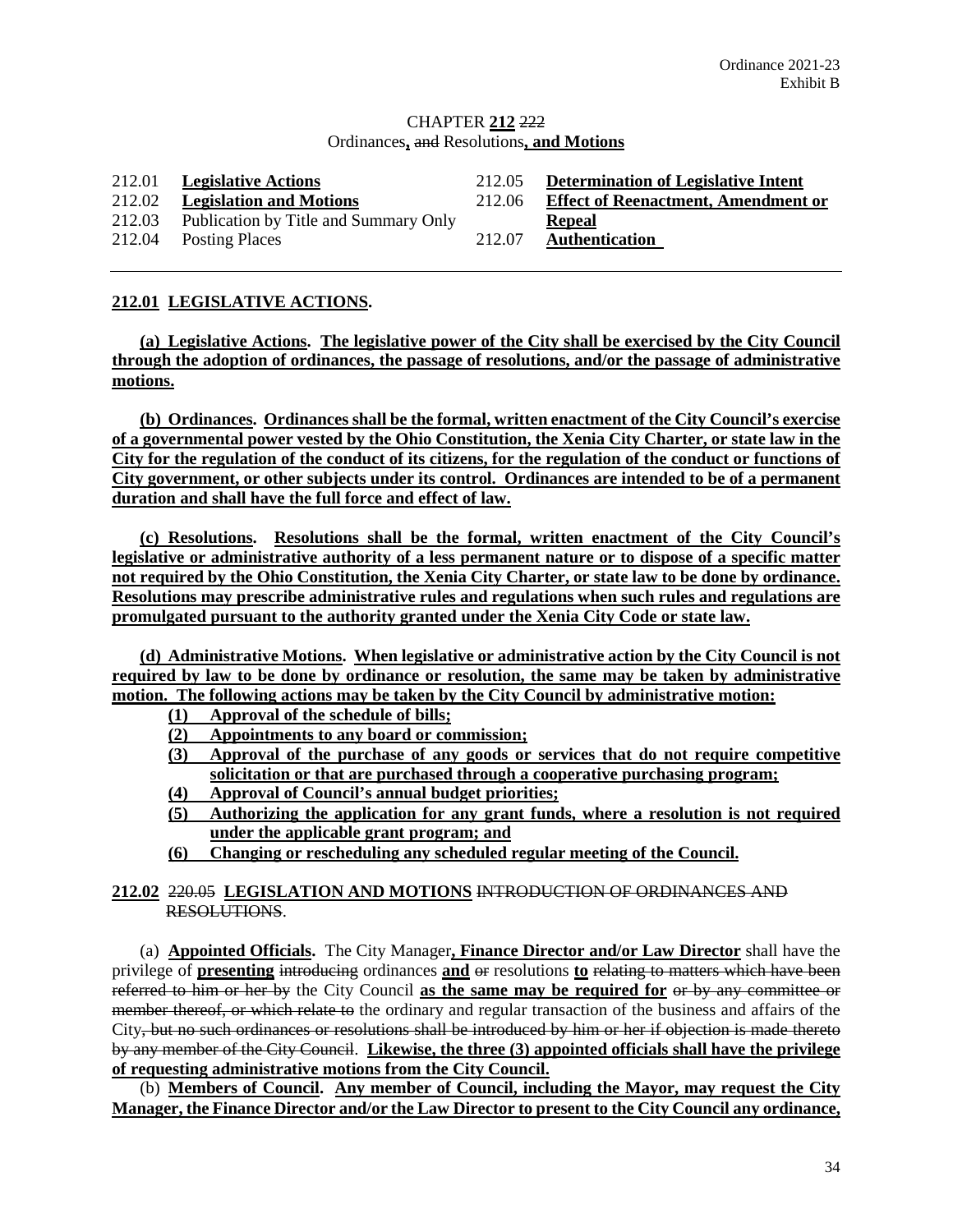**resolution, or request for an administrative motion on a matter referred to the Appointed Official by the Council member. The City Manager, the Finance Director and/or the Law Director shall have the right to request approval, by motion, of a majority of the Council before preparing any ordinance, resolution, or request for administrative motion for formal presentation to the Council.**

Members of the City Council shall likewise have the privilege of introducing ordinances or resolutions for the consideration of the City Council.

**(c) Form. All ordinances and resolutions presented to the City Council shall be in writing, and shall be in the form prescribed by the City Charter. Requests for administrative motions, except for approval of the schedule of bills, shall be presented to the City Council in writing but the motion itself does not have to be in written form.**

(Charter 5.03)

**(d) Presentation to City Council. Ordinances and resolutions shall be presented to the City Council by the presiding officer, who shall present the ordinance or resolution by reading the title thereof, which reading shall be deemed the first reading. Any member of Council may then formally introduce such ordinance or resolution. Requests for administrative motions shall also be presented to the City Council by the presiding officer.**

(Charter 5.03)

**(e) Action by City Council. In accordance with Section 5.04 of the City Charter, except in the case of an emergency ordinance or resolution, no ordinance or resolution shall be passed by the Council until the ordinance or resolution has had its second reading, which shall occur at least one (1) week after the first reading. The presiding officer shall present the ordinance or resolution to the City Council by reading the title thereof, which reading shall be deemed to be the second reading. Action on ordinances and resolutions shall be made by a member of Council and shall be duly seconded. Ordinances and resolutions shall be adopted or passed upon the affirmative vote of a majority of the members of Council, except for emergency ordinances and resolutions which shall be adopted or passed by a roll call vote of at least five (5) members of the Council, or when City Charter, the Ohio Constitution or applicable state law requires the affirmative vote of at least five (5) members of Council. All votes on ordinances and resolutions shall be taken by roll call vote.** (Charter 5.03)

**(f) Administrative Motions. Administrative motions shall not require a first or second reading as they are not required to be in writing. In accordance with Section 5.05 of the City Charter, action on a request for an administrative motion shall be made by a member of Council and shall be duly seconded. Administrative motions shall be passed upon the affirmative vote of a majority of a quorum of Council and shall be taken by voice vote.** (Charter 5.05)

**(g) Duty of the Law Director. The Law Director shall review all ordinances, resolutions, and requests for administrative motions before they are presented to the City Council for correct legal form and possible contradiction with existing ordinances or conflict with provisions of the City Charter, the U.S. or Ohio Constitution, or applicable state law.**

**212.03** 222.02 PUBLICATION BY TITLE AND SUMMARY ONLY.

 Ordinances and resolutions in excess of 200 words may be published **in a newspaper of general circulation within the City** by a notice containing the title and summary of the ordinance or resolution only**, so long as the ordinance or resolution is published in full on the City's website**. (Charter 5.07)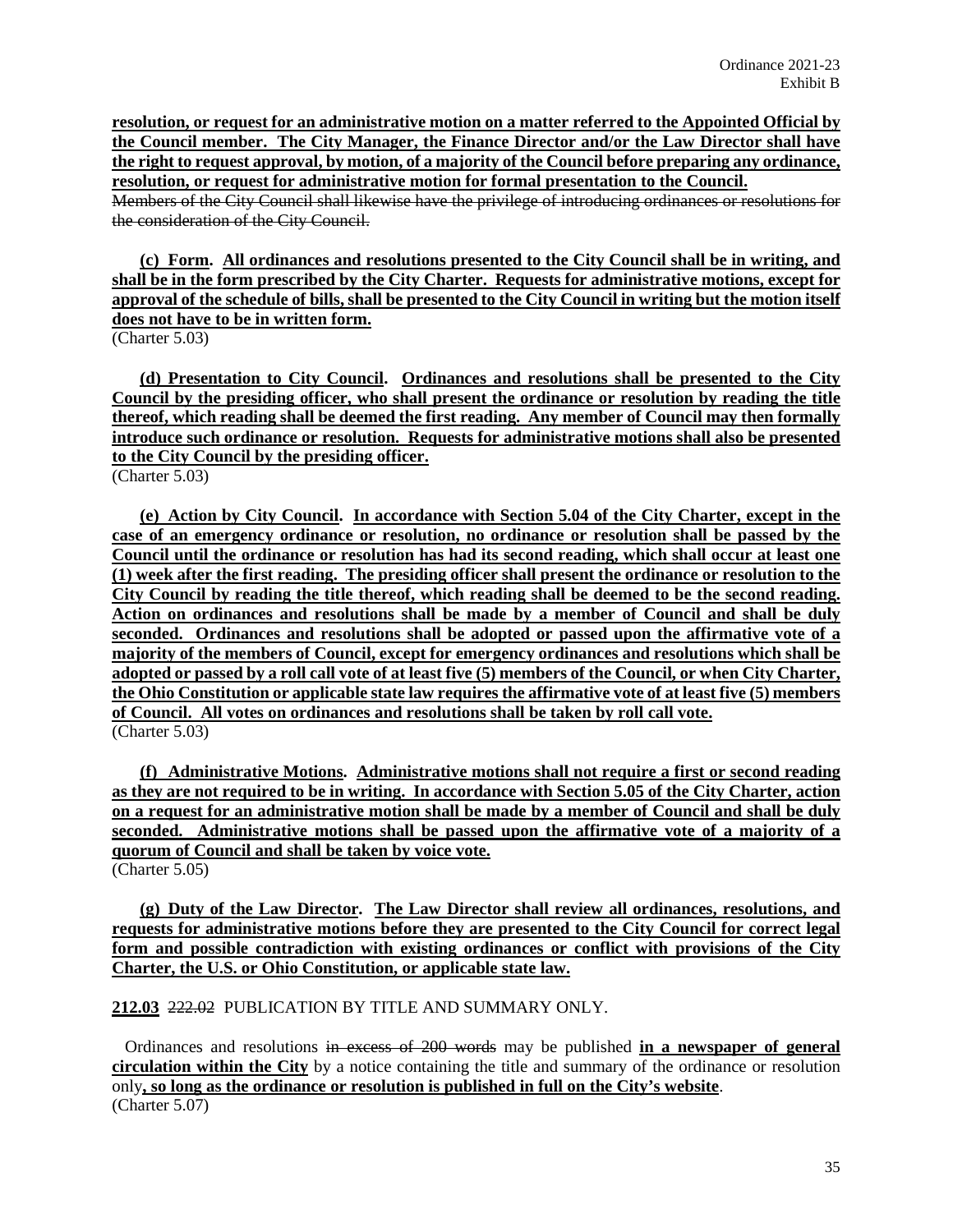# **212.04** 222.01 POSTING PLACES.

**(a) Ordinances and Resolutions. In accordance with Section 5.07 of the City Charter, t**he following locations **within the City of Xenia** are hereby designated as places for the public posting of ordinances **and** resolutions, documents and other official papers of the City which are required by law to be publicly posted:

- **(1)** (a) The lobby of **the City Administration Building, 107 E. Main Street;** Xenia City Hall, 101 N. Detroit Street, Xenia, Ohio 45385;
- **(2)** (b) The first-floor lobby of the Greene County Courthouse, 45 N. Detroit Street, Xenia, Ohio 45385;
- **(3)** (c) The first-floor lobby of the Greene County Administration Building, 69 Greene Street, Xenia, Ohio 45385;
- **(4)** (d) The lobby of the Greene County Library, 76 E. Market Street, Xenia, Ohio 45385; and
- **(5)** (e) The lobby of the United States Post Office, 189 E. Main Street, Xenia, Ohio 45385. (Charter 5.07)

# **(b) Other Documents. The locations listed in division (a) of this section may also be used as posting places for other City documents and official papers that are required by law to be publicly posted.**

# **212.05 DETERMINATION OF LEGISLATIVE INTENT.**

**(a) Intent. By the enactment of any ordinance or the passage of any resolution by the City Council, it is presumed that:**

**(1) Compliance with the constitutions of Ohio and of the United States is intended;**

- **(2) The entire ordinance or resolution is intended to be effective;**
- **(3) A just and reasonable result is intended; and**
- **(4) A result feasible of execution is intended.**

*Statutory Reference: ORC 1.47*

**(b) Presumed Prospective. All ordinances and resolutions shall be presumed to be prospective in their operation unless expressly made retrospective.**

*Statutory Reference: ORC 1.48*

**(c) Construction by the Court. If ordinance or resolution is ambiguous, the court, in determining the intention of the Council, may consider among other matters:**

- **(1) The object sought to be attained;**
- **(2) The circumstances under which the ordinance was adopted or resolution passed;**
- **(3) The legislative history;**
- **(4) The common law or former legislative provisions, including laws upon the same or similar subjects;**
- **(5) The consequences of a particular construction; and/or**
- **(6) The administrative construction of the ordinance or resolution.**  *Statutory Reference: ORC 1.49*
- 

# **212.06 EFFECT OF REENACTMENT, AMENDMENT OR REPEAL.**

**(a) Continuation of Prior Legislation. An ordinance or resolution that is reenacted or amended is intended to be a continuation of the prior ordinance or resolution and not a new enactment, so far as it is the same as the prior ordinance or resolution.**

*Statutory Reference: ORC 1.54*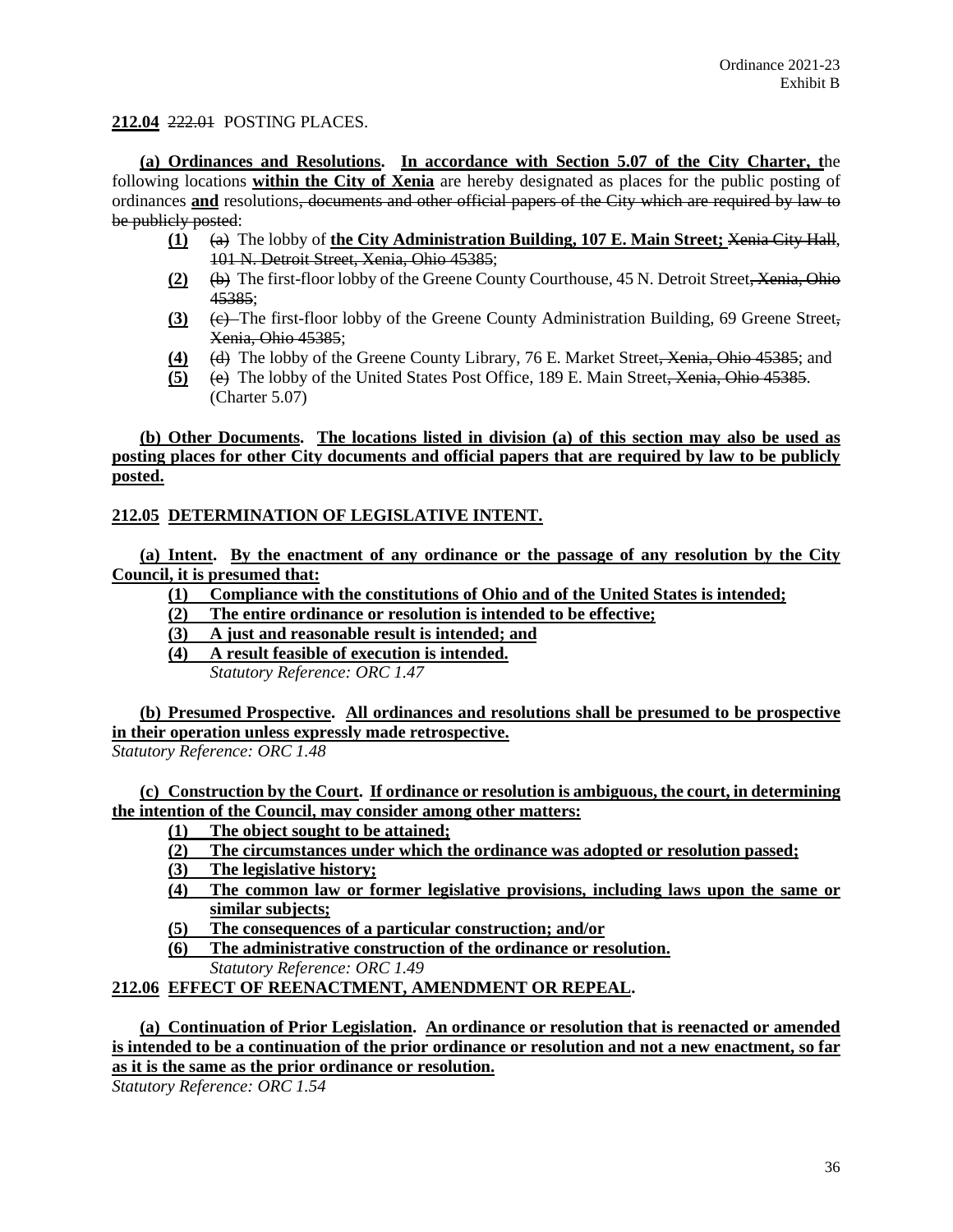# **(b) Amendments.**

- (1) **When any ordinance or resolution amends an existing ordinance or resolution, it shall set forth in full the ordinance or resolution being amended and shall indicate the matter to be omitted or deleted by enclosing it in brackets or by strikeout, and shall indicate the new matter by underscoring or by italics.** (Charter § 5.03)
- (2) **When any ordinance or resolution is being amended, the ordinance or resolution so amending shall also repeal the existing ordinance or resolution. The word "existing" shall be used to indicate that the ordinance or resolution is being repealed to amend it.** *Statutory Reference: ORC 731.19*
- (3) **If amendments to the same ordinance or resolution are enacted at the same or different meetings of the Council, one amendment without reference to another, the amendments are to be harmonized, if possible, so that effect may be given to each. If the amendments are substantively irreconcilable, the latest in date of enactment prevails. Amendments are irreconcilable only when the changes made by each cannot reasonably be put into simultaneous operation.**

*Statutory Reference: ORC 1.52*

- **(c) Repeals.** 
	- **(1) When any ordinance or resolution is being repealed without amending or replacing it, the ordinance or resolution so repealing shall set forth the entire ordinance or resolution being repealed and shall indicate the matter to be omitted or deleted by enclosing it in brackets or by strikeout.** (Charter 5.03)
	- **(2) When any ordinance or resolution is being repealed, the words "is hereby repealed in its entirety" shall be used in the ordinance or resolution to indicate that the ordinance or resolution is being repealed without amendment.** *Statutory Reference: ORC 731.19*
	- **(3) The repeal of a repealing ordinance or resolution does not reenact or revive the ordinance or resolution originally repealed, nor impair the effect of any saving clause therein.**

*Statutory Reference: ORC 1.57*

**(d) Effect. The amendment or repeal of any ordinance or resolution does not affect the prior operation of the ordinance or resolution or any prior action taken thereunder nor affect any validation, cure, right, privilege, obligation or liability previously acquired, accrued, accorded, or incurred thereunder.**

*Statutory Reference: ORC 1.58*

**(e) Limitations. Ordinances shall only be reenacted, amended, or repealed by ordinance and resolutions shall only be reenacted, amended, or repealed by resolution.**

# **212.07 AUTHENTICATION.**

**In accordance with Section 5.06 of the City Charter, all ordinances and resolutions adopted or passed by the City Council shall be signed by the presiding officer and authenticated by the City Clerk; however, the failure or refusal of the presiding officer or the City Clerk to sign or authenticate such ordinance or resolution shall not invalidate an otherwise properly enacted ordinance or resolution.**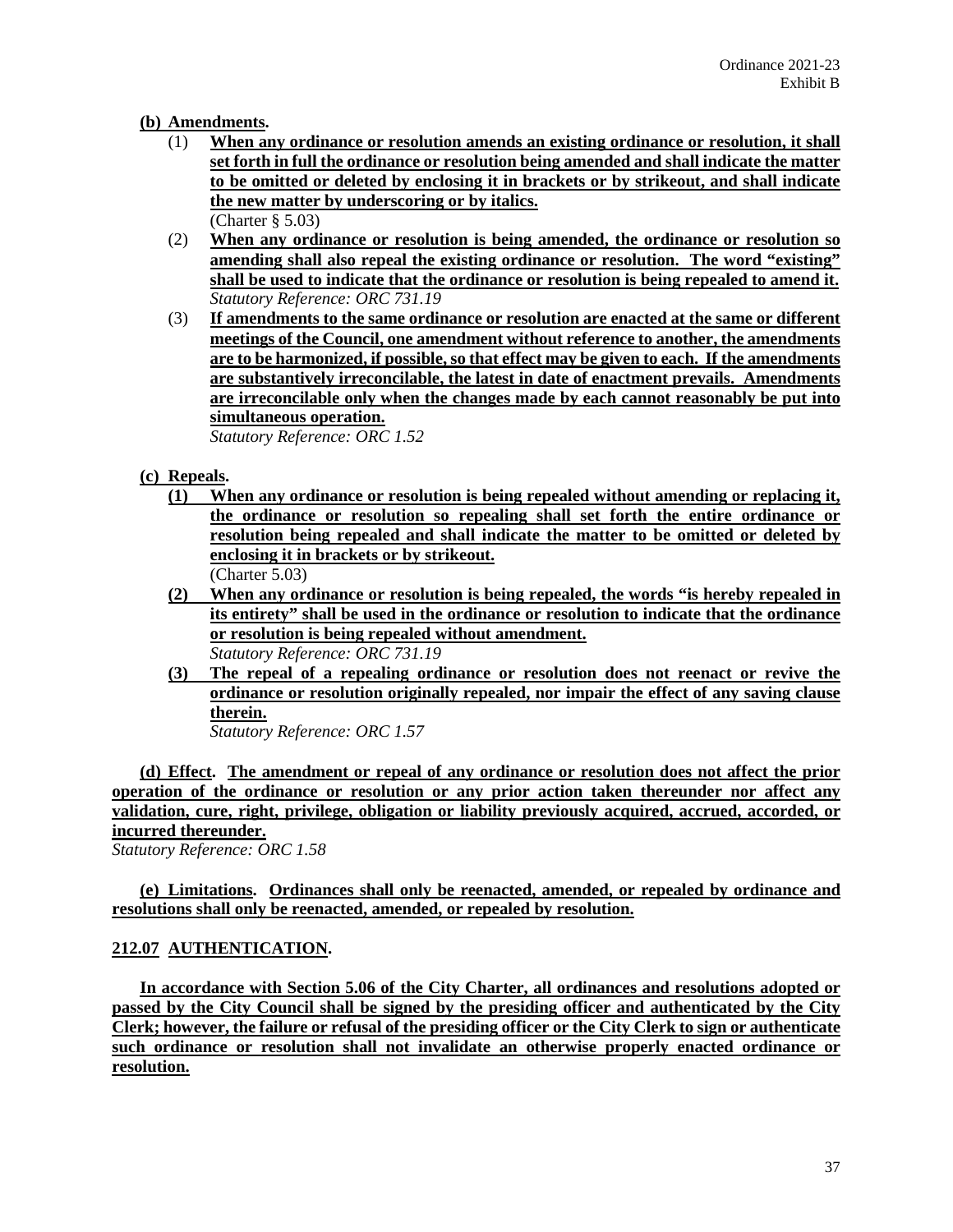# CHAPTER **214** 208 Contracts**,** and Purchasing**, and Sale of Personal Property**

| 214.01 | <b>Threshold for Expenditures</b>         | 214.04 | <b>Local Bidder Preference System for</b> |
|--------|-------------------------------------------|--------|-------------------------------------------|
| 214.02 | <b>Competitive Bidding</b>                |        | <b>Resident Businesses</b>                |
| 214.03 | Advertisement for <b>Competitive</b> Bids | 214.05 | <b>Joint Purchasing Programs</b>          |
|        | or Proposals for Certain Contracts        | 214.06 | Disposal of Personal Property             |

# **214.01 THRESHOLD FOR EXPENDITURES.** 208.01 DEFINITIONS

**As authorized pursuant to Section 9.16 of the City Charter, Council hereby sets the threshold for expenditures requiring Council approval under Section 9.16 of the City Charter at fifty thousand dollars (\$50,000).** The following words and/or phrases used in this section are defined in Chapter 200, §200.01. EXCESSIVE PRICE LOCAL BIDDER LOWEST AND BEST PRODUCED

# **214.02 COMPETITIVE BIDDING.**

**(a) When Required. Except as provided in division (b) of this section, all contracts for the purchase of materials, supplies, equipment, services, and/or labor which are estimated to exceed fifty thousand dollars (\$50,000) shall be awarded only after competitive bidding, or in the case of services only, after a competitive request for proposals.**

**(b) When Not Required. Competitive bidding or a competitive request for proposals shall not be required, even when the estimated cost is to exceed fifty thousand dollars (\$50,000), in the following specific cases:**

- **(1) When competitive bidding is not required under the Ohio Revised Code or common law of the State;**
- **(2) When the expenditure is for personal or professional services of a specialized nature;**
- **(3) When Council has determined that an item is available and can only be purchased from a single source or the purchase consists of services related to information technology that are proprietary or limited to a single source;**
- **(4) When the purchase is made through a cooperative or joint purchasing program where the cost has already been set by competitive bid;** *Statutory Reference: ORC 9.48*
- **(5) When the purchase is from the federal government, the State, a county, a municipality, a township, a board of education, an educational service center, or other political subdivision;**

*Statutory Reference: ORC 9.25, ORC 713.23*

- **(6) When the purchase is for used equipment and/or supplies;** *Statutory Reference: ORC 735.052*
- **(7) When the purchase is for utility services;** *Statutory Reference: ORC 9.30*
- **(8) When the purchase is for supplies or materials and is made due to a real and present emergency arising in connection with the maintenance or repair of a City-owned and operated utility;**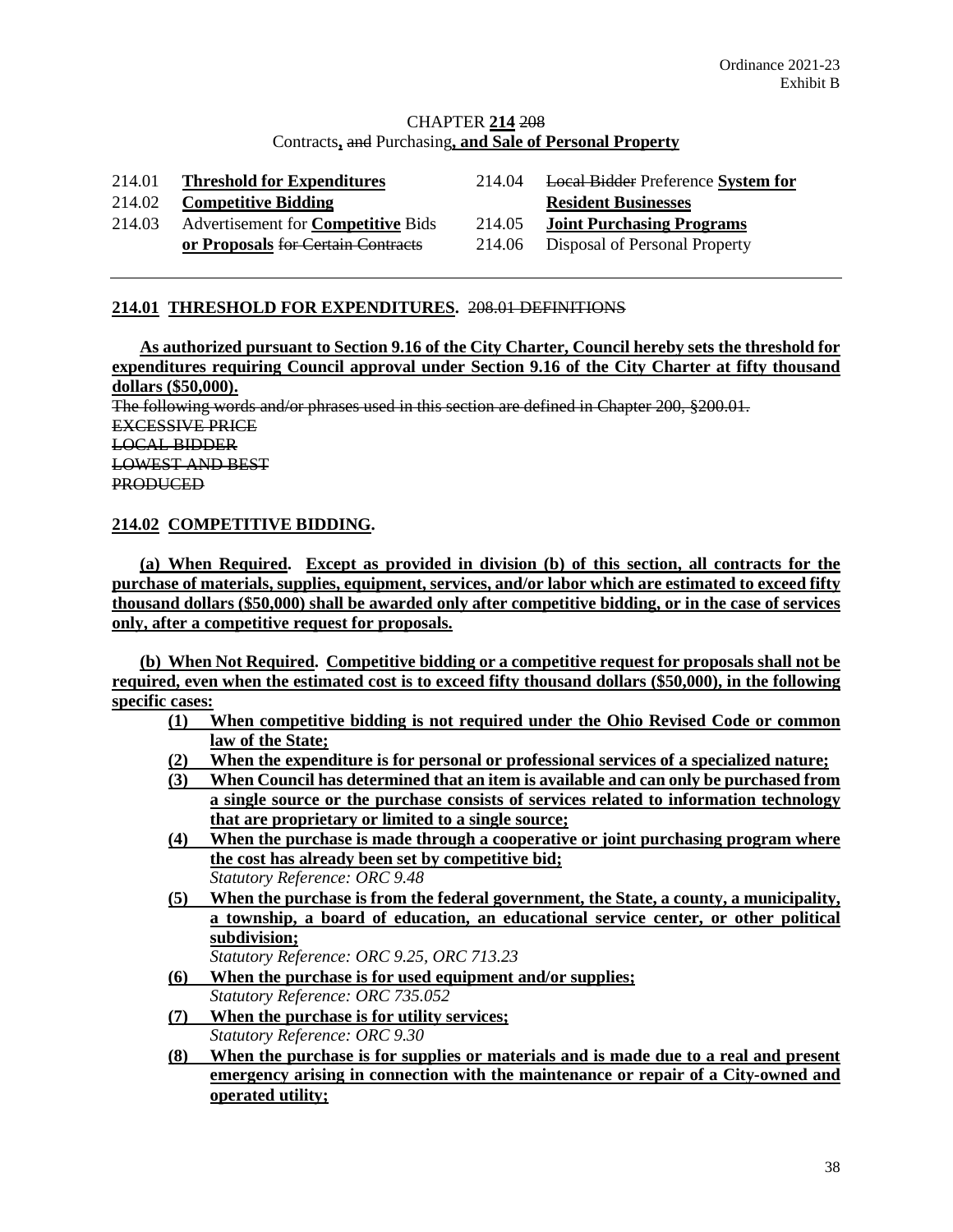*Statutory Reference: ORC 735.051, ORC 743.11*

- **(9) When contracting for electronic data processing, payroll, or computer services to perform necessary mechanical, clerical, or record-keeping services;** *Statutory Reference: ORC 9.35*
- **(10) When the Council determines, by resolution, that a waiver of competitive bidding is in the best interest of the City or is necessary due to a real and present emergency.** (Charter 9.16)

# **214.03** 208.02 ADVERTISEMENT FOR **COMPETITIVE** BIDS **OR PROPOSALS** FOR CERTAIN CONTRACTS.

**(a) Public Notice***.* **Whenever competitive bidding is required, public notice of the time and place when and where the bids or proposals will be received** All contracts for expenditures for the purchase of materials, supplies, tools, machinery and equipment, requiring Council approval under § 9.16 of the City Charter, shall be advertised not less than once in a newspaper of general circulation in the City of Xenia and/or the Council may determine that publication shall be by other electronic media **on the City's website** for at least fourteen (14) calendar days preceding the **date stated in the public notice for** day of the opening of the bids **or the receipt of proposals.**

**(b) Exceptions. Division (a) of this section shall not apply when other public notice requirements must be met on contracts being funded with federal or state funds.**

## **214.04** 208.03 SYSTEM OF **PREFERENCE**S **SYSTEM FOR RESIDENT BUSINESSES.**

**(a) Purpose. The intent of this section and the preference system established hereunder is to benefit the local economy. For the purposes of this preference system, "local bidder" shall be deemed to be a resident business of the City of Xenia, Ohio, or Xenia Township, Greene County, Ohio, and "local bid" shall mean a bid submitted by a local bidder.**

# **(b) System of Preferences.**

- **(1)** Subject to the system of preferences as set forth in **this Chapter,** Chapter 208 of the Xenia Codified Ordinances, and in accordance with sound fiscal management practices, contracts for the purchase of all equipment, materials**,** and supplies**, insurance, or services other than construction services for public improvements** by the City of Xenia, may **shall** be awarded to the lowest and best bidder.
- **(2)** Prior to awarding **such** a contract for the purchase of equipment, materials and supplies or prior to entering into a contract for services, the City **shall** of Xenia may evaluate **the** all bids received **to determine whether a bid response is from a local bidder. Information furnished in the bid response shall be relied upon but may be verified in making the determination. Any bid response that does not meet this requirement may be removed, except in those circumstances where the City determines compliance would** according to the criteria and procedures contained in §§ 208.04 and 208.05. The City of Xenia may select the lowest and best bids from among the bids that offer goods or services that have been produced in the City of Xenia or Xenia Township, where sufficient competition can be generated within the City of Xenia or Xenia Township, to insure that compliance with these requirements will not result in **the payment of** an excessive price for the product or service, or result in the purchase or acquisition of a disproportionately **or acquiring an** inferior product.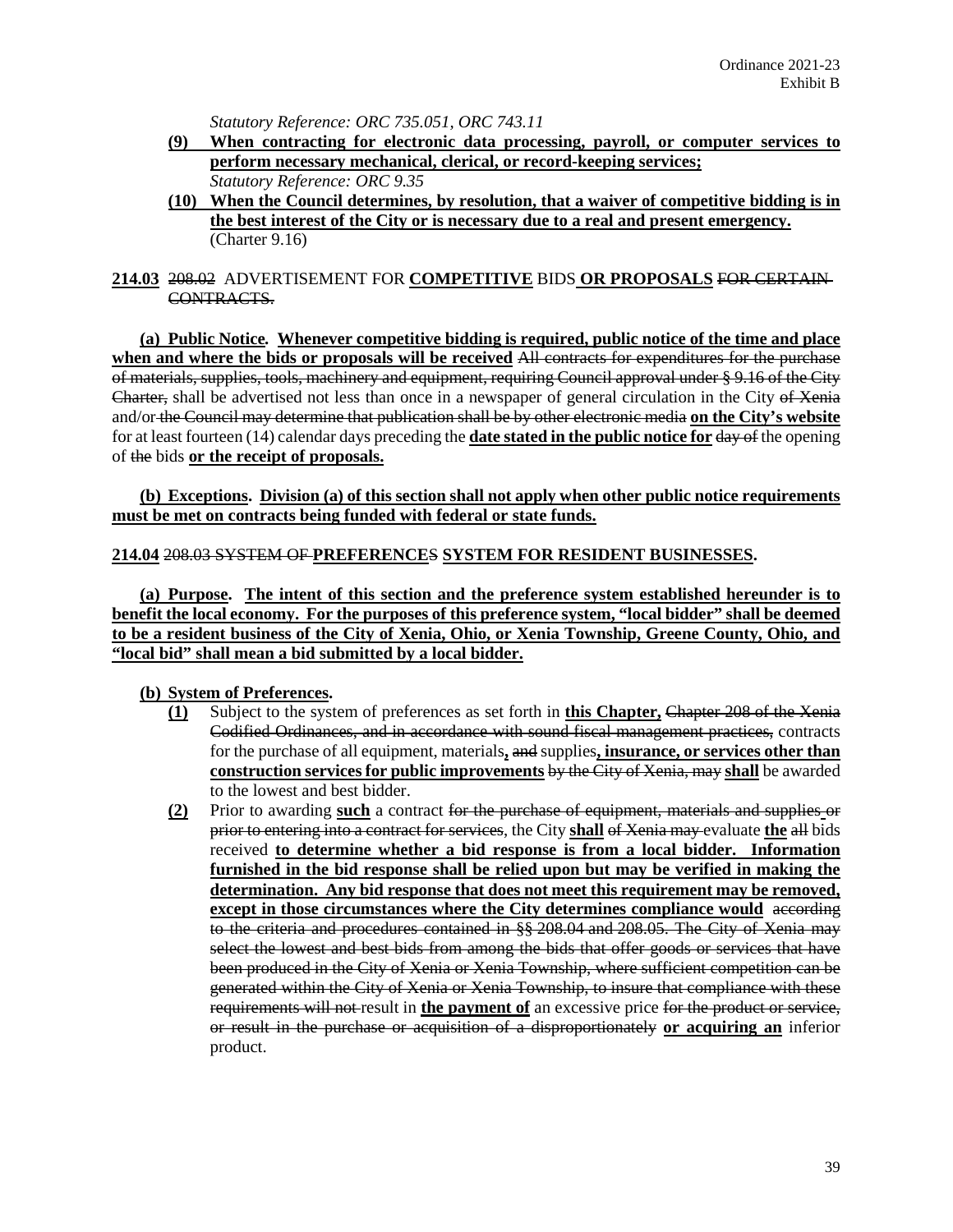- **(c)** 208.04 Local Bidder Preference.
	- **(1) Following the determination required by division (b)(2) of this section, the bids shall be evaluated so as to give preference to local bidders.**
	- **(2)** (a) **Where** When the preliminary analysis of bids identifies the apparent low bidder as a **local bidder** City of Xenia bid, the City **shall** may proceed with its standard contract award practices and procedures. **Where the preliminary analysis of bids identifies that no local bidders submitted any bids, the City shall proceed with its standard contract award procedures without regard to this system of preferences.**
	- **(3)** (b) When **Where** the preliminary analysis identifies the apparent low bid**der** as one other than a **local bidder** City of Xenia bid, the City **shall apply the following preferences** may consider the following factors:
- (1) Whether the goods or services that can be procured in the City of Xenia or Xenia Township is sufficient and in reasonably available quantities and of a satisfactory quality;
- (2) Whether a City of Xenia or Xenia Township bid has been submitted;
- (3) In determining the lowest bidder, a credit can be given to a local bidder as outlined below:
	- A. A credit equal to three percent (3%) of the lowest bid submitted by a non-local bidder will be given to local bidders for contracts that are fifty thousand dollars (\$50,000.00) or less.
	- B. A credit equal to two percent (2%) of the lowest bid submitted by a non-local bidder will be given to local bidders for contracts that are between fifty thousand and one dollars (\$50,001.00) and two hundred and fifty thousand dollars (\$250,000.00).
	- C. A credit equal to one percent (1%) of the lowest bid submitted by a non-local bidder will be given to local bidders for contracts that are greater than two hundred fifty thousand (\$250,000.00) or ten thousand dollars (\$10,000.00), whichever is less.
	- D. This local preference section shall apply to businesses in the City of Xenia and Xenia Township. The applicable credit shall be first applied to the City of Xenia business bid to determine if it becomes the lowest bid. If it becomes the lowest bid, it may be awarded the bid. If after application of the applicable credit, the City of Xenia business does not become the low bid, the applicable credit shall be applied to the Xenia Township business. If it becomes the low bid, then the bid may be awarded to the Xenia Township business. If not, it may be awarded to the low bidder.
	- **(4) If sufficient competition does not exist, or if it is determined that the prices or bids submitted by the local bidders are excessive, or where it is determined that selection of the lowest local bidder will result in a disproportionately inferior product or service, the City may cancel the bid in its entirety, may rebid the intended contract, or may award the contract to the lowest and best nonlocal bidder. For the purposes of this section, a price is excessive if the lowest price or bid submitted by a local bidder exceeds the apparent low bid submitted by a nonlocal bidder by more than five percent (5%).**  Whether the lowest City of Xenia or Xenia Township bid, if any, offers a disproportionately inferior product or service.

**(d) Other Considerations.** 

- **(1) If, after applying the credits provided in division (c)(3) of this section, the analysis of bids still identifies the apparent low bidder as one other than a local bidder, the City shall consider the following factors:**
	- **A. Whether the goods or services can be procured from a local bidder in sufficient and reasonably available quantities and of satisfactory quality;**
	-
	- **B.** Whether a local bid has been submitted;<br>
	<u>C.</u> Whether the lowest local bid offers a prior **C. Whether the lowest local bid offers a price deemed to be an excessive price;**
	- **D. Whether the lowest local bid offers a disproportionately inferior product or service.**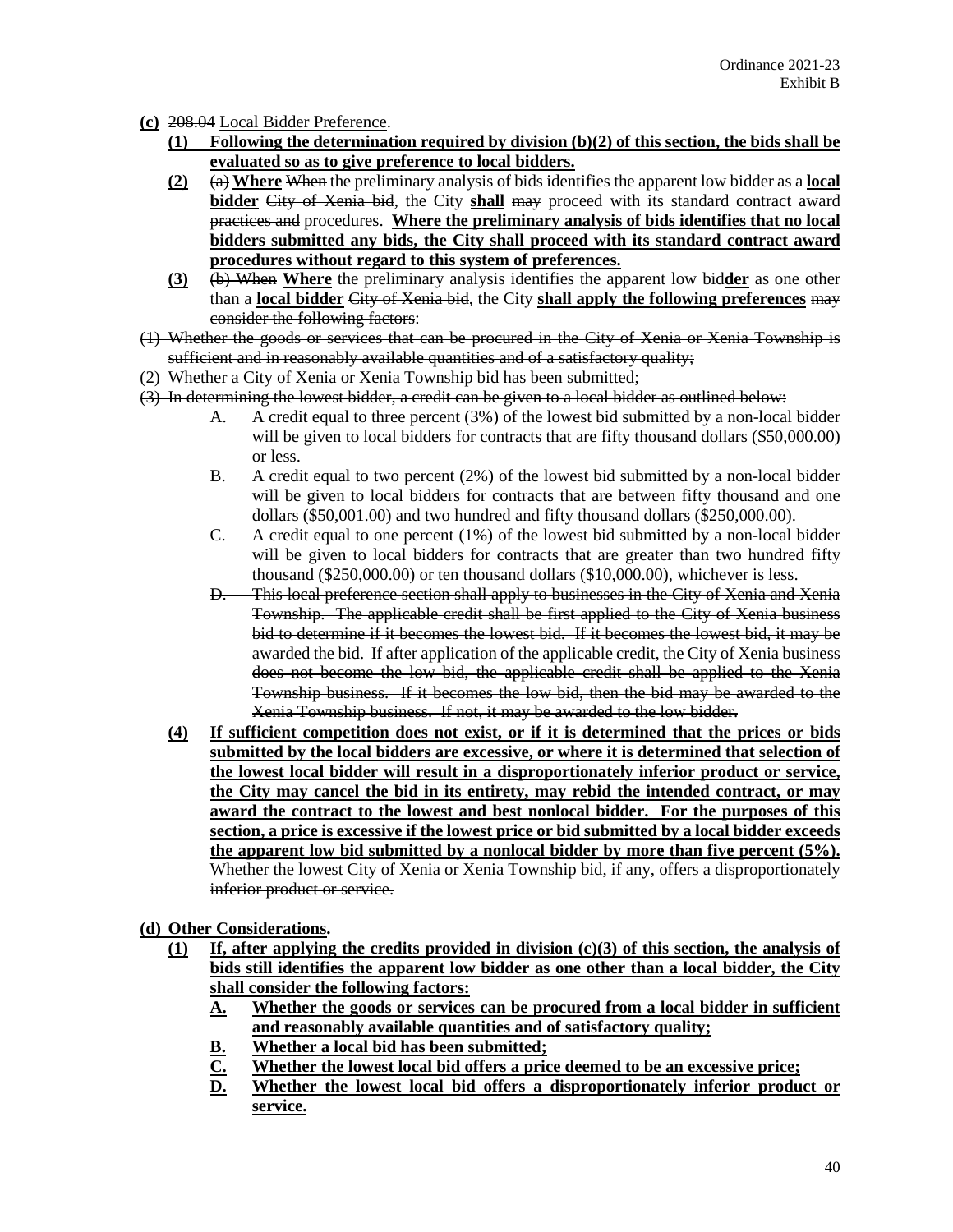**(2)** (c) Where the City determines the selection of the lowest **local** City of Xenia or Xenia Township bid**der**, if any, will not result in an excessive price or disproportionately inferior product or service, the City may **award the contract** propose a contract award to the **lowest local bidder** low City of Xenia or Xenia Township bid at the bid price quoted.

**(e) Not a Limitation.** Where the City **otherwise** determines that it is not **advantageous** appropriate to award the contract to **a local** a City of Xenia or Xenia Township bidder, the City may proceed to conduct its normal bid evaluation procedures and award the **contract** bid to the lowest and best **nonlocal** bidder.

**(f)** 208.05 Notice to Bidders; **Bidder** Certifications. **When the preference system outlined in this section is to be applied on any bid, the City shall:**

- **(1)** (a) The City of Xenia may **I**ndicate in its invitations to bid that it will apply a **local bidder** City of Xenia or Xenia Township bid preference, as outlined in this section, in the evaluation and award of bids **received**.
- **(2)** (b) **Assure that the bid packets require all bidders to complete and attest to** The local bidder must provide proof of local bidder status by completing a local bidder's certification form**, which shall be provided in the bid packet and returned with the bidder's bid**.
- **(g) Exceptions.** The provisions of this section do not apply to the following contracts or situations:
	- (1) State and federally funded projects, where prohibited by state or federal law, regulations, or rules;
	- (2) Emergency procurement situations;
	- (3) Direct awards;
	- (4) Sole source purchases;
	- (5) Purchases made through **joint purchasing programs or State cooperative purchasing programs** state of Ohio contracts or through contracts held by another political subdivision of the state of Ohio;
	- (6) Requests for proposals or requests for qualifications**; and/or**
	- **(7) When there are no local bidders that provide the particular goods or services being sought.**

# **214.05 JOINT PURCHASING PROGRAMS.**

- **(a) Authority. Council may, by resolution, authorize the City to:**
	- **(1) Participate in any joint purchasing program operated by or through a national or state association of political subdivisions in which the City is eligible for membership;**
	- **(2) Participate in contract offerings from the federal government including, but not limited to, contract offerings from the General Services Administration;**
	- **(3) Participate in contracts with another political subdivision, as the same is defined in ORC 2744.01, for the acquisition of equipment, material, supplies, or services;**
	- **(4) Participate in any joint or cooperative purchasing programs operated by the State of Ohio or any of its agencies; and/or**
	- **(5) Participate in any other joint or cooperative purchasing programs or contracts authorized under ORC 9.48.**

**(b) Exempt from Competitive Bidding Requirements. Acquisition of any equipment, materials, supplies, or services through the participation in a contract of another political subdivision or participation in any of the programs listed in division (a) of this section is exempt from any competitive selection requirements otherwise required by law, so long as the contract in which the City is participating was awarded pursuant to a publicly solicited request for a proposal or a competitive selection procedure.**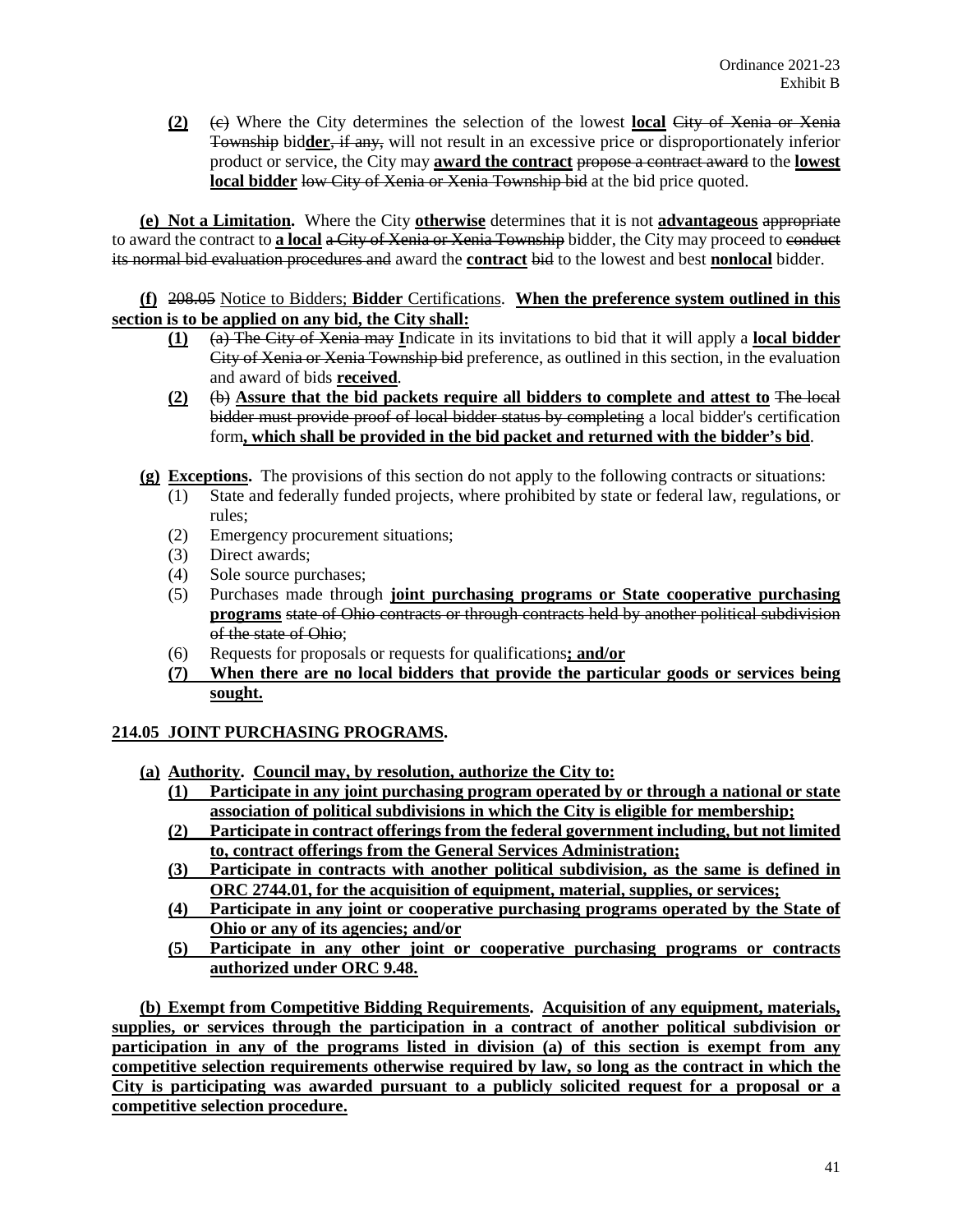**(c) Purchase of Supplies or Services from Another Party. The City may purchase supplies or services from another party instead of through participation in the contracts authorized under division (a) of this section if the City can purchase those supplies or services from the other party upon equivalent terms, conditions, and specifications but at a lower price than it can through participation in those contracts. Purchases made under this division are exempt from any competitive bidding procedures otherwise required by law. For any purchase made under this division, the City shall maintain sufficient information regarding the purchase to verify it satisfied the conditions for making a purchase under this division.**

*Statutory Reference: ORC 9.48*

**(d) Not a Limitation. The authorization granted under this section shall be in addition to, and not in derogation of, any other powers or authority granted to the City by State law, the Ohio Constitution, City Charter, or the provisions of any ordinance or resolution.**

#### 208.07 PREFERENCE FOR RECYCLED MATERIALS.

(a) The city, in an effort to promote the recycling of materials, shall participate in programs designed to encourage recycling.

(b) The City Manager, the Director of Finance and other city officials who purchase paper materials are hereby directed and encouraged to insist upon and purchase recycled paper materials whenever possible.

#### 208.08 CONTRACTS FOR CONSTRUCTION MANAGEMENT AND PROFESSIONAL DESIGN SERVICES.

Contracts for construction management and contracts for professional design services in an amount exceeding twenty-five thousand dollars (\$25,000.00) that are not awarded by the process established in § 208.13 shall be awarded on the basis of qualifications of the potential contractor and price as determined by the City Manager or his or her designee. Prospective contractors shall submit proposals in accordance with the instructions and specification of the city. These proposals shall include price. The city may reject any and all proposals. The City Manager shall recommend to the City Council the lowest and best proposal, based on the qualifications of the contractor, price and other relevant factors. These procedures are not intended to be formal bidding requirements, but rather an informal procedure to determine the best contractor to whom a contract should be awarded. In addition to the requirements set forth in this section, all requirements of the Xenia City Charter and these Codified Ordinances shall be complied with.

#### 208.09 PARTICIPATION IN CONTRACTS WITH THE SOUTHWEST OHIO PURCHASERS FOR GOVERNMENT.

(a) The City of Xenia hereby agrees to become a member of the Southwest Ohio Purchasers for Government, to pay the attendant dues and to designate its representative as a delegate.

(b) The city hereby agrees to participate in the cooperative purchasing activities of the Southwest Ohio Purchasers for Government and in other cooperative purchasing agreements of its members under the terms stipulated in the organization's charter.

## 208.10 PARTICIPATION IN CONTRACTS WITH THE OHIO DEPARTMENT OF ADMINISTRATIVE SERVICES.

(a) The City Manager hereby requests authority, in the name of the City of Xenia, to participate in state contracts which the Department of Administrative Services, Office of State Purchasing, has entered into for the purchase of supplies, services, equipment and certain materials pursuant to Ohio R.C. 125.04.

(b) The City Manager is hereby authorized to agree, in the name of the City of Xenia, to be bound by all contract terms and conditions as the Department of Administrative Service, Office of State Purchasing,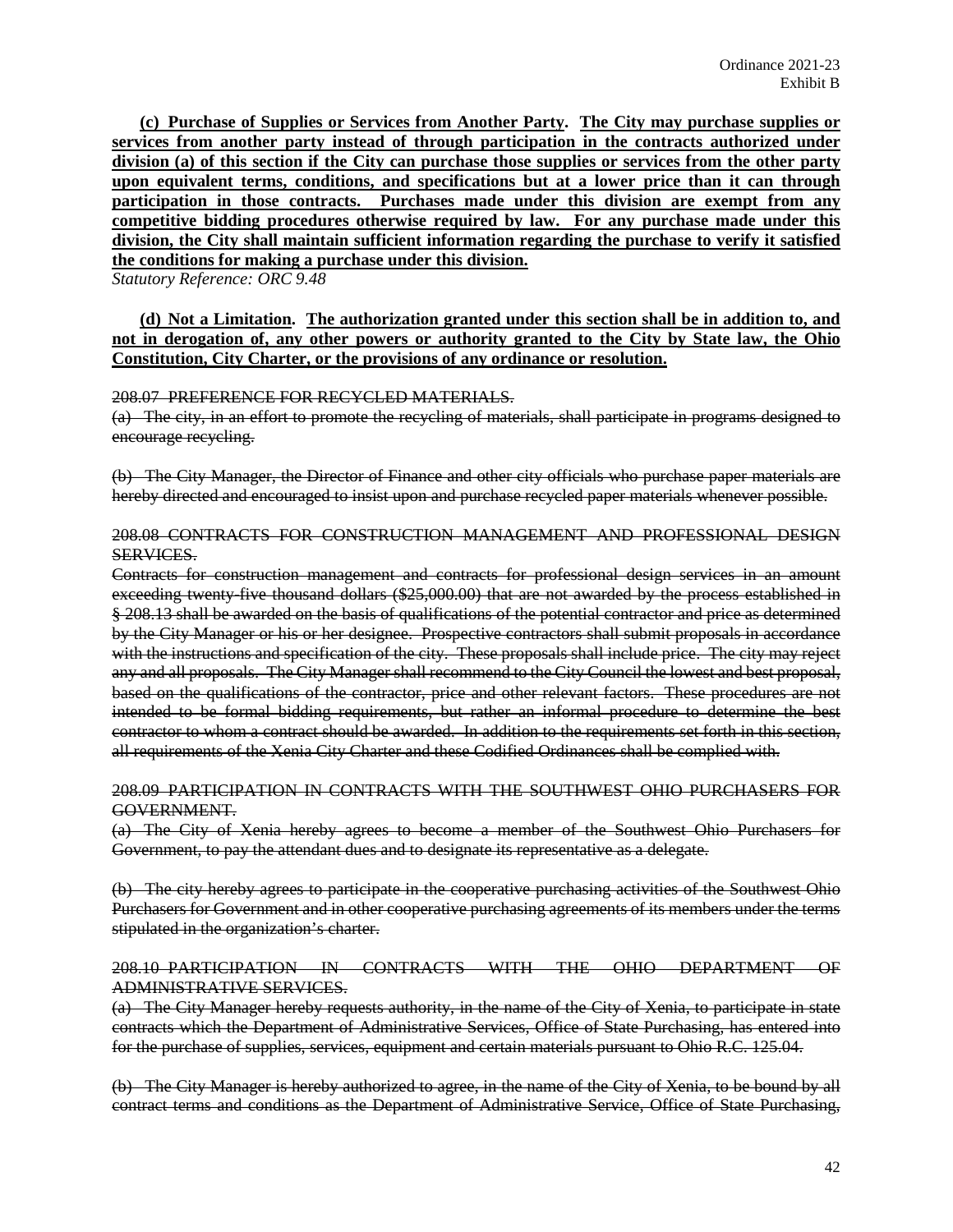prescribes. Such terms and conditions may include a reasonable fee to cover the administrative costs which the Department of Administrative Services incurs as a result of the City of Xenia's participation in a contract. Further, the City Manager hereby agrees to be bound by all such terms and conditions.

(c) The City Manager is hereby authorized to agree, in the name of the City of Xenia, to directly pay the vendor, under each such state contract in which it participates, for items it receives pursuant to the contract, and the City Manager does hereby agree to directly pay the vendor.

208.11 PARTICIPATION IN CONTRACTS WITH THE OHIO DEPARTMENT OF TRANSPORTATION.

(a) The City Manager hereby requests authority, in the name of the City of Xenia, to participate in contracts of the Ohio Department of Transportation for the purchase of machinery, materials, supplies or other articles which the Department has entered into pursuant to Ohio R.C. 5513.01(B).

(b) The City Manager is hereby authorized to agree, in the name of the City of Xenia, to be bound by all terms and conditions as the Director of Transportation prescribes.

(c) The City Manager is hereby authorized to agree, in the name of the City of Xenia, to pay vendors, under each such contract of the Ohio Department of Transportation in which the City of Xenia participates, for items it receives pursuant to Ohio R.C. 5513.01(B).

(d) The City of Xenia hereby agrees to hold the Director of Transportation and the Ohio Department of Transportation harmless for any claim or dispute arising out of participation in a state contract pursuant to Ohio R.C. 5513.01(B).

**214.06** 208.12 DISPOSAL OF PERSONAL PROPERTY.

(a) **Personal Property Having No Value. Upon a recommendation from the department head or division head that has management or supervision of personal property belonging to the City that such personal property is not needed for any municipal purpose, is obsolete or unfit for the use for which it was acquired, and that the property has no value, the City Manager is hereby authorized to discard or salvage such property by administrative directive.** The city may dispose of personal property owned by the city and no longer needed for municipal purposes by private or public sale and with or without competitive bidding.

(b) **Estimated Value of Less Than \$25,000.** Personal property **belonging to** of the City **that is** not needed for **any** municipal purpose, as determined by the City Manager, and having an **the** estimated value **of which is less than** not exceeding twenty-five thousand dollars (\$25,000) **per item,** may be sold or traded by **the department or officer having supervision or management of the property, upon the approval of** the City Manager **by administrative directive, without advertising for bids, by competitive bidding, by auction, or by internet auction, in accordance with division (d) of this section**. City Council shall be notified of such sale or disposal.

(c) **Estimated Value of \$25,000 or More.** Personal property **belonging to the City, the estimated value of which is exceeding twenty-five thousand dollars (\$25,000) or more per item, that is no longer** not needed for **any** municipal purpose **or that is obsolete or unfit for the use for which it was acquired may** shall be sold **pursuant to a resolution passed by** only upon authorization and direction by ordinance of the City Council **authorizing such sale. Council shall indicate in the resolution whether the property shall be sold by competitive bidding, by auction, or by internet auction, in accordance with division (d) of this section.**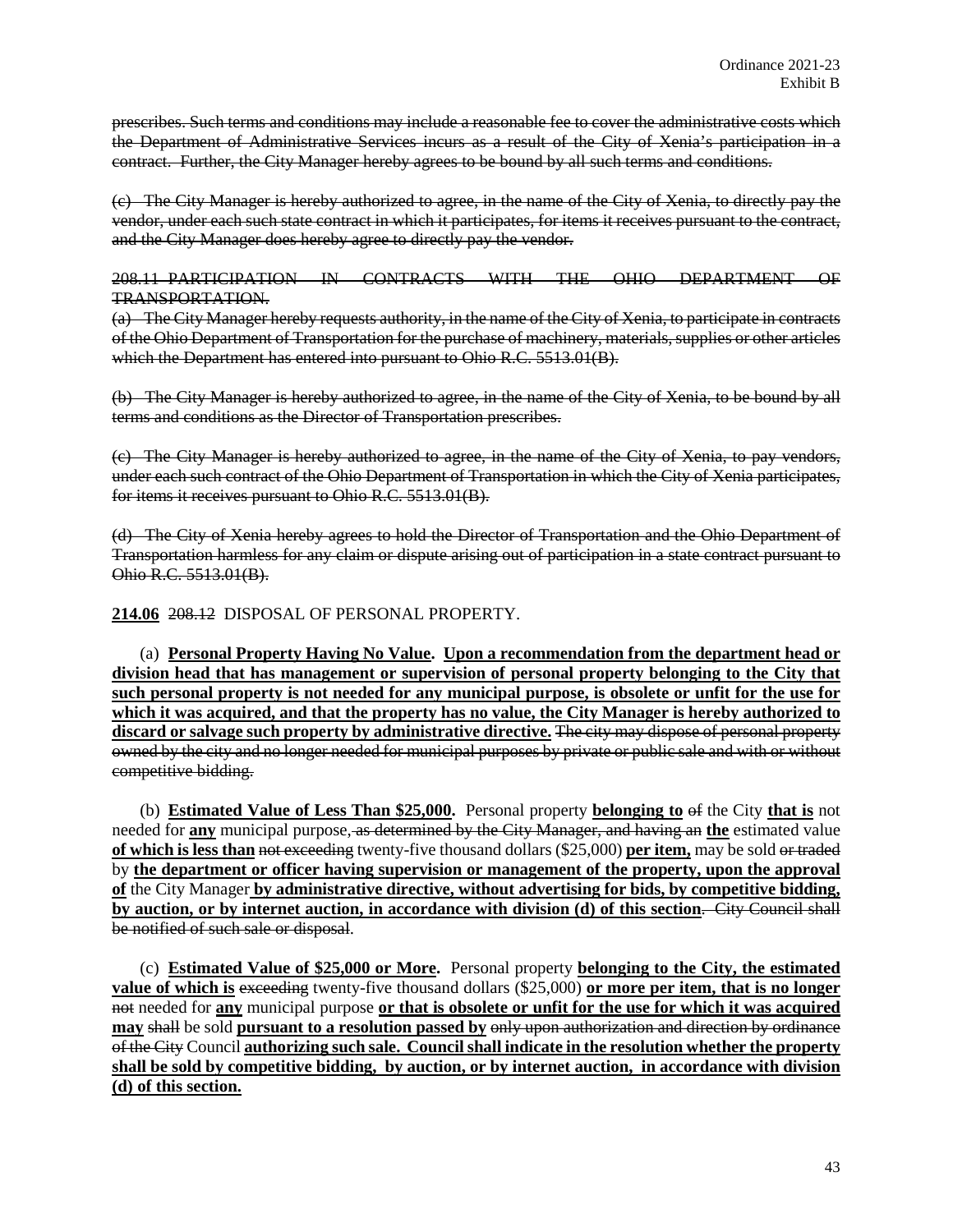- (d) **Methods of Sale of Personal Property.**
	- **(1)** *Competitive Bids***: Bids shall be taken after advertising once in a newspaper of general circulation within the City and for no less than two (2) weeks on the City's website. When the estimated value of the personal property is less than twenty-five thousand dollars (\$25,000), per item, the City Manager shall sell the property to the highest and best bidder. When the estimated value of the personal property is twenty-five thousand (\$25,000) or more, per item, the bids submitted shall be referred to Council and Council may accept the bid which it considers highest and best. Council shall, after it deems the bid price acceptable, authorize the City Manager to execute a contract with the highest and best bidder. In all bid solicitations, the City shall reserve the right to reject all bids and in the event all bids are rejected, the City shall have no duty to bid the property again.**
	- **(2)** *Auctions***: The services of an auctioneer may be retained to sell personal property at a public auction, which shall be advertised once in a newspaper of general circulation within the City and for no less than two (2) weeks on the City's website.**
	- **(3)** *Internet Auctions***: The City may contract with a third-party to sell personal property by internet auction, upon such general terms and conditions, including a minimum price, as are set by the City. Notice of the internet auction shall be advertised once in a newspaper of general circulation within the City and for no less than two (2) weeks on the City's website.**

Personal property exceeding twenty-five thousand dollars (\$25,000) not needed for municipal purposes shall be traded only upon authorization by motion of the City Council.

- **(e) Refuse.**
	- **(1) The Public Service Director is hereby authorized to sell refuse, street scrapings or ashes which the Director determines, in his sole discretion, are not necessary for the improvement of City property and that are under charge of the Street Division and not necessary for the purposes of that Division, without competitive bidding.** *Statutory Reference: ORC 721.16*
	- **(2) Money arising from a sale under (e)(1) of this section shall be deposited in the treasury of the City, in the Street Fund, and shall be immediately available, in addition to the appropriations by Council, for the current expenses of the Street Division of the Public Service Department, and may be withdrawn upon the warrant of the Finance Director for such purpose. Such money shall not be considered a source of revenue subject to appropriation by Council and may be expended as provided in this section without having been appropriated by Council.** *Statutory Reference: ORC 721.17*

**(f) Sale Without Competitive Bidding. Notwithstanding anything to the contrary in this Chapter and regardless of the property's value, Council may, by resolution, authorize the sale of personal property owned by the City that is not needed for a municipal purpose to the United States government or any agency thereof, to the State of Ohio or any agency thereof, to any other political subdivision, or to any corporation or quasi-corporation not for profit, organized for a public or charitable purpose, upon such terms as may be deemed proper by Council, without competitive bidding.** 

- **(g) Trade-Ins.** 
	- **(1) When the City has vehicles, equipment or machinery that is obsolete, unneeded or unfit for public use, or which needs to be replaced with other vehicles, equipment or machinery of the same type, and when it is in the best interest of the City that the sale of the obsolete, unneeded or unfit vehicles, equipment or machinery be made**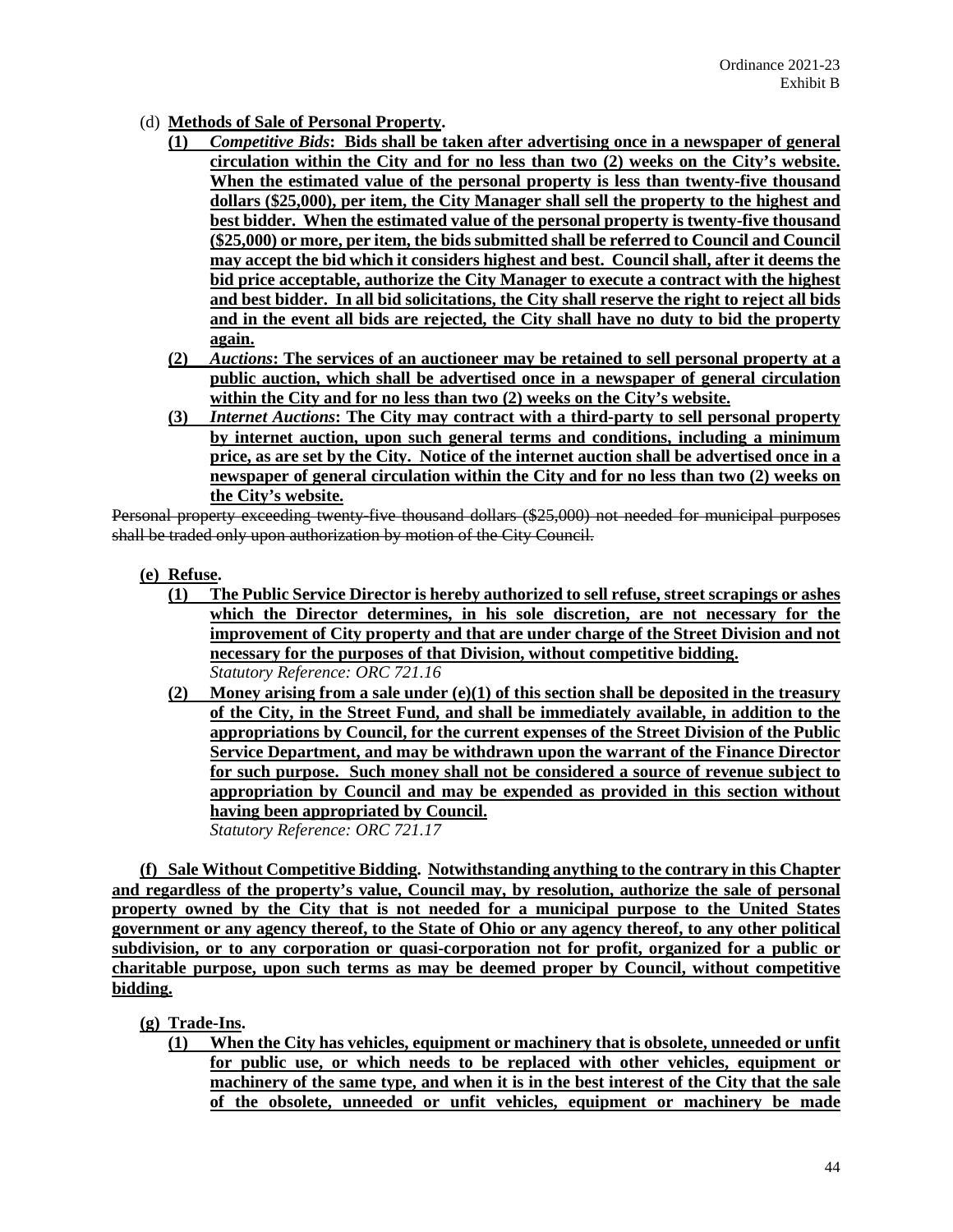**simultaneously with the purchase of new vehicles, equipment or machinery of the same type, those vehicles, equipment or machinery may be sold by trade in and the selling price credited against the purchase price of the new vehicles, equipment or machinery.** 

- **(2) Such sale and purchase shall be consummated by a single contract with the lowest and best bidder, to be determined by subtracting from the selling price of the vehicles, equipment, or machinery to be purchased the purchase price offered for the Cityowned vehicles, equipment, or machinery.**
- **(3) When advertising for bids for the purchase of vehicles, equipment or machinery, such advertisements may include a notice of willingness to accept bids for the purchase of the City-owned vehicles, equipment or machinery as a "trade-in credit" against the purchase price.**

#### 208.13 DESIGN-BUILD PROCESS.

(a) *Definitions.* The following words and/or phrases used in this section are defined in Chapter 200, § 200.01.

- *CITY*
- *CONCEPTUAL DOCUMENTS*
- *DESIGN-BUILD CONTRACT*
- *DESIGN/BUILDER*
- *ENTITY*
- *PROFESSIONAL DESIGN FIRM*
- *PROFESSIONAL DESIGN SERVICES*
- *PROPOSAL*
- *PROPOSER*
- *REQUEST FOR PROPOSALS* or *RFP*

#### *REQUEST FOR QUALIFICATIONS* or *RFQ*

*RESPONDENT*

#### *STATEMENT OF QUALIFICATIONS* or *SOQ*

#### (b) *Design/builder qualifications.*

- (1) At the time design-build services are to be provided under a design-build contract, a design/builder must be an entity, employ an entity, or have as a partner, member, joint venturer or subcontractor an entity, that is licensed, registered or otherwise qualified under Ohio law to provide the design professional services and construction services to complete the public improvement project and do business in Ohio.
- $(2)$  In accordance with this subsection, a design/builder may contract with the city to provide design professional services and construction services that the design/builder is not itself licensed, registered or otherwise qualified under Ohio law to perform if the design/builder provides the services through subcontracts with licensed, registered or otherwise qualified entities under Ohio law.
- (c) *Procurement process.*
	- (1) When a design-build contract is considered by the city for implementation of a public improvement project, the city shall utilize a two-step, competitive procurement process to award the design-build contract. A description of the procurement process shall be included in the RFQ and RFP.
	- (2) The first step in the procurement process shall be to issue an RFQ, receive and evaluate SOQs from respondents, and short-list the most qualified respondents in accordance with subsection (d) of this section.
	- (3) The second step in the procurement process shall be to issue an RFP, receive, evaluate and rank the proposals, negotiate the design-build contract and award the design-build contract. Prior to the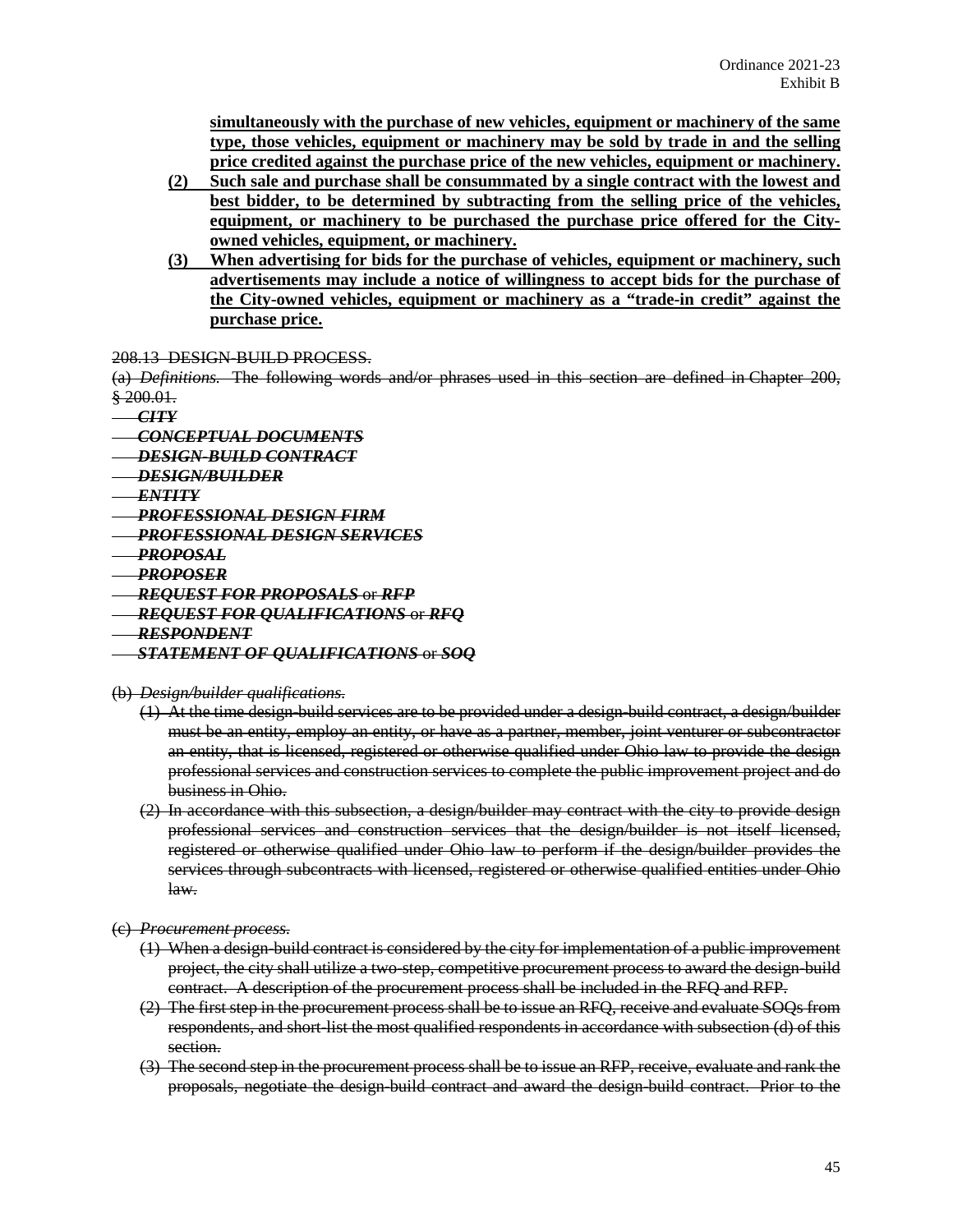ranking of proposers, the city may require and evaluate submittals of preliminary proposals or resubmittals of proposals from each proposer.

- (d) *Request for qualifications and short-listing of respondents.*
	- (1) The city shall advertise the availability of the RFQ not less than once in a newspaper of general circulation in the City of Xenia and/or the Council may determine that publication shall be by other electronic media for at least 14 calendar days preceding the day of the opening of the SOQs. The advertisement shall provide a general description of the public improvement project and the method for obtaining a copy of the RFQ.
	- (2) The RFQ shall include the following information:
		- A. The location of the public improvement project;
		- B. A general description of the public improvement project;
		- C. A description of the procurement process;
		- D. The submittal requirements for the SOQ; and
		- E. A description of evaluation criteria to be used in short-listing respondents, including an indication of the relative importance of each criterion. The evaluation criteria may include any of the following:
			- 1. Experience;
			- 2. Past performance;
			- 3. Key staff;
			- 4. Financial capability and condition; and
			- 5. Other criteria set forth in the RFQ.
	- (3) Any entity that assisted in the (1) preparation of the RFQ, RFP, conceptual documents, or the design-build contract, or (2) procurement of a design/builder, may not be a part of any team submitting an SOQ for the public improvement project.
	- (4) The city may interview or seek clarifications from some or all of the respondents during the evaluation of the SOQs.
	- (5) After evaluation of the SOQs in accordance with the criteria set forth in the RFQ, the city shall short-list the most-qualified, responsive respondents to receive the RFP. The city may short-list no less than two respondents.
	- (6) If at any time prior to receipt of proposals a short-listed respondent withdraws from the procurement process or is disqualified from continuing in the procurement process, the city may add a respondent that was not previously short-listed to the short-list.

#### (e) *Request for proposals.*

- (1) The city shall issue an RFP to each of the short-listed respondents.
- (2) The RFP shall include the following information:
	- A. The location of the public improvement project;
	- B. A general description of the public improvement project;
	- C. A description of the procurement process;
	- D. The submittal requirements for proposals; and
	- E. A description of evaluation criteria to be used in evaluating proposals and selecting the design/builder, including relative importance of each criterion. The evaluation criteria may include any of the following:
		- 1. Experience;
		- 2. Past performance;
		- 3. Key staff;
		- 4. Financial capability and condition;
		- 5. Technical approach;
		- 6. Price; and
		- 7. Any other criteria defined in the RFP.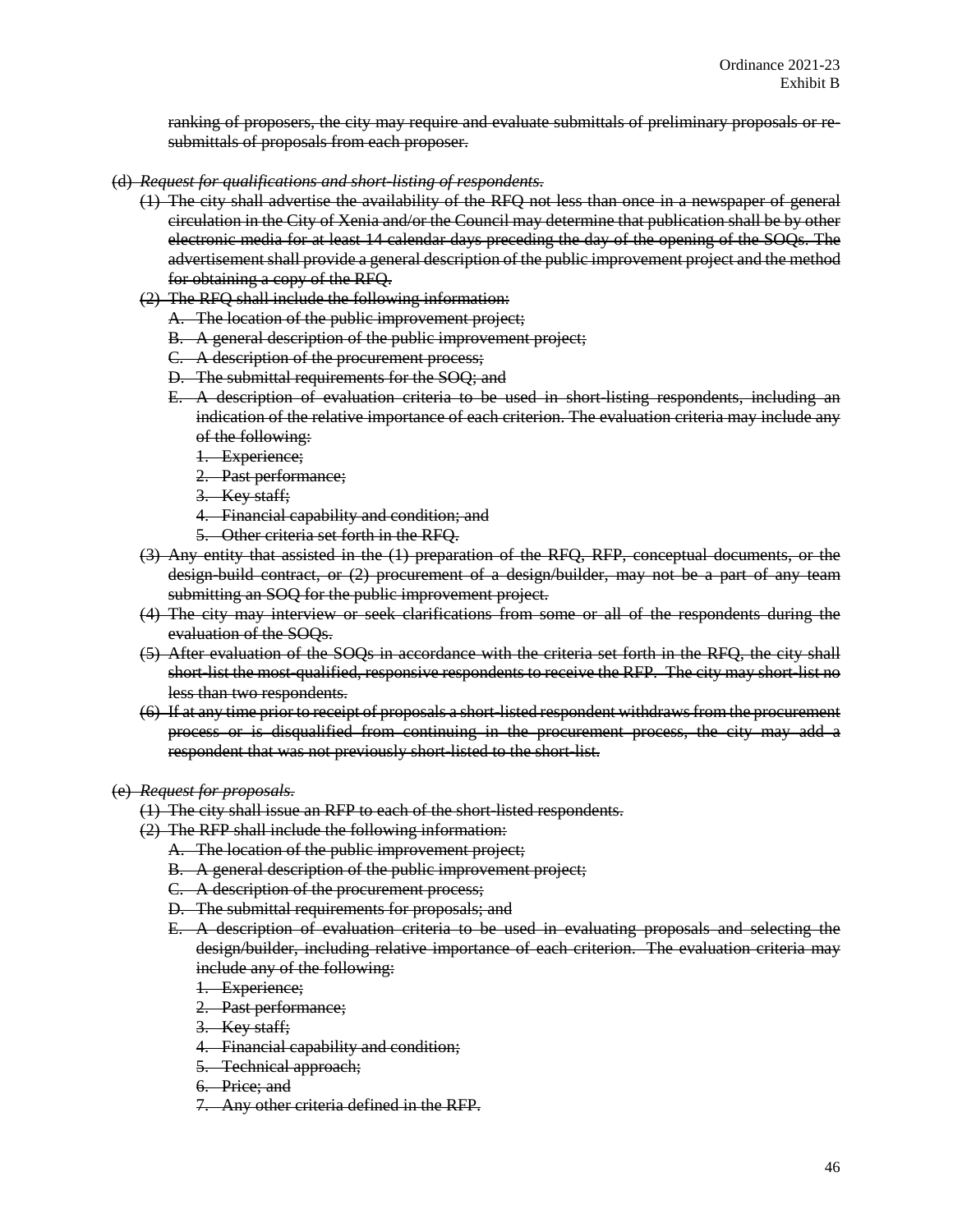- (3) Any entity that assisted in the (1) preparation of the RFQ, RFP, conceptual documents, or the design-build contract, or (2) procurement of a design/builder, may not be a part of any team submitting a proposal for the public improvement project.
- (4) The city may establish a maximum budget for the public improvement project and require all price proposals to be less than the maximum budget in order for a design-build contract to be awarded. If the city elects to establish a maximum budget for the public improvement project, the city's maximum budget shall be defined in the RFP.

#### (f) *Evaluation of proposals and award of design-build contract.*

- (1) The city shall evaluate proposals in accordance with the procurement process and evaluation criteria defined in the RFP.
- (2) As defined in the RFP, the city may meet with proposers, seek clarification on proposals, consider proposed alternatives, revise the RFP or require best and final proposals.
- (3) The city shall evaluate and rank the proposals and, if applicable, best and final proposals based on the factors, weighting (if applicable), and process identified in the RFP.
- (4) The city is not required to rank first the proposer that submits the lowest price proposal.
- (5) The city may reject any and all proposals, except for the purpose of evading the provisions and policies of this section.
- (6) The city may negotiate any design-build contract term with the highest-ranked proposer, except for those terms identified in the RFP as non-negotiable.
- (7) If the city is unable to negotiate a design-build contract with the highest-ranked proposer, the city may suspend or end negotiations with that proposer and initiate negotiations with the next highestranked proposer.
- (8) The city shall continue in accordance with this procedure until a contract agreement is reached or the selection process is terminated.

#### 208.14 PARTICIPATION IN CONTRACTS WITH THE NATIONAL JOINT POWERS ALLIANCE.

(a) The City Council authorizes the City Manager to enter into an agreement and the City to participate in the National Joint Powers Alliance Cooperative Purchasing Program per Ohio R.C. 9.48.

(b) The City Manager is hereby authorized to agree, in the name of the City of Xenia, to directly pay the vendor, under each such contract in which it participates, for items it receives pursuant to the contract, and the City Manager does hereby agree to directly pay the vendor.

## 208.15 PARTICIPATION IN CONTRACTS WITH THE NATIONAL INTERGOVERNMENTAL PURCHASING ALLIANCE AND THE COOPERATIVE PURCHASING NETWORK.

(a) The City Council authorizes the City Manager to enter into an agreement and the city to participate in the National Intergovernmental Purchasing Alliance and The Cooperative Purchasing Networks per Ohio R.C. 9.48.

(b) The City Manager is hereby authorized to agree, in the name of the city, to directly pay the vendor or its authorized purchasing agent under each such contract in which it participates, for items it receives pursuant to the contract, and the City Manager does hereby agree to directly pay the vendor or its authorized purchasing agent.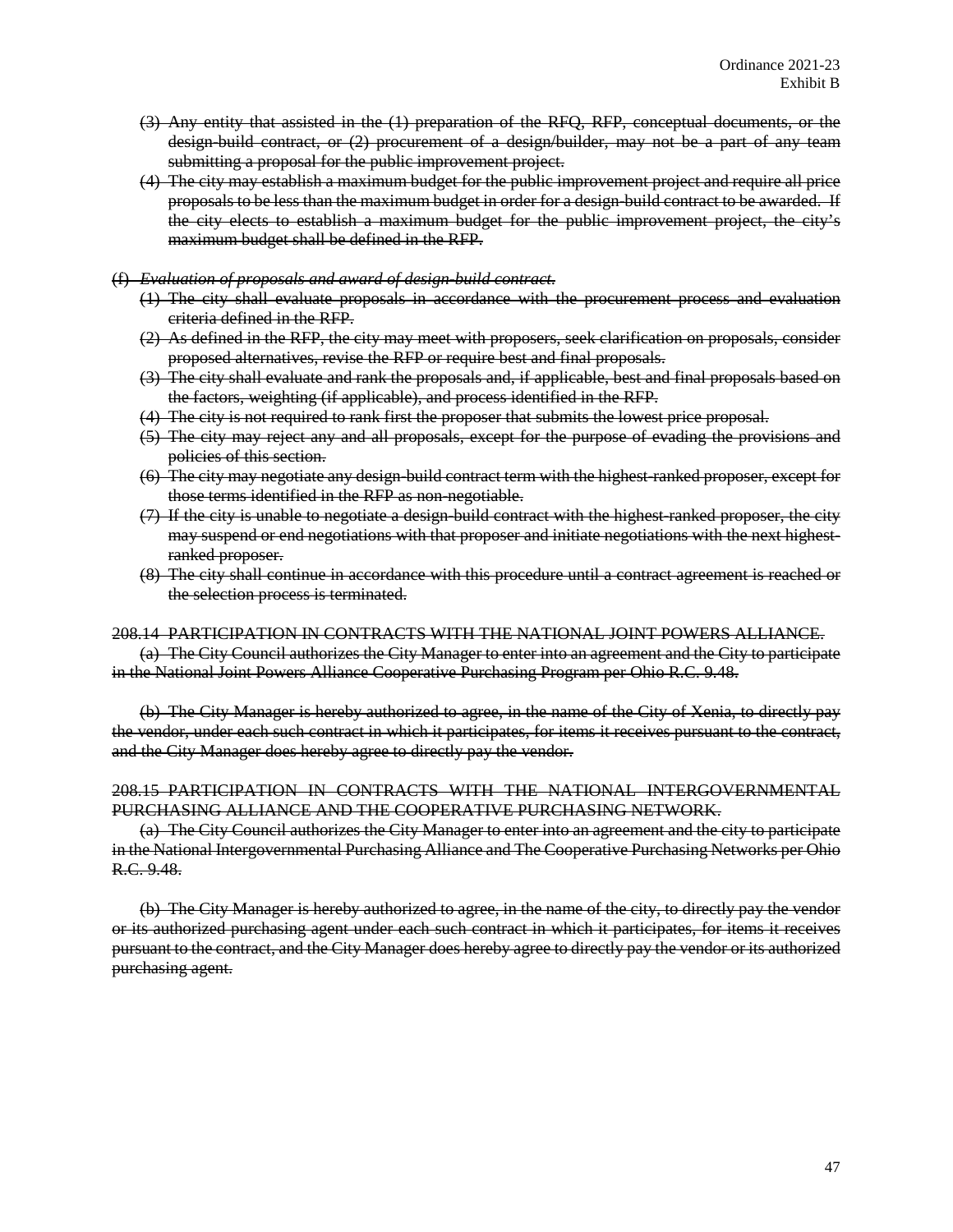### CHAPTER 200 **Definitions**

200.01 DEFINITIONS.

For the purpose of these Codified Ordinances, the following definitions shall apply unless the context clearly indicates or requires a different meaning.

*AND.* May be read *OR*, and *OR* may be read *AND*, if the sense requires it.

*ANOTHER.* When used to designate the owner of property which is the subject of an offense, includes not only natural persons but also every other owner of property.

*BOND.* Includes an undertaking.

*CHARITABLE ORGANIZATION.* The same as in Ohio R.C. 2915.01(H).

*CHILD.* Includes child by adoption.

*CITY.* The City of Xenia, Ohio.

*CITY COMMISSION AND COUNCIL.* The legislative authority of the municipality.

*COMMUNITY FUNDING.* Contributions made to Xenia non-profit or charitable organizations by City Council from the general operating budget.

*CONCEPTUAL DOCUMENTS.* The drawings and specifications and/or other graphic or written materials, criteria and information concerning the city's requirements for the public improvement project, such as design objectives and constraints, space, capacity and performance requirements, flexibility and expandability, including those items enumerated in the request for proposals which show or describe the character and scope of, or relate to, the work to be performed or furnished and which have been prepared by or for the city.

*COUNTY.* Greene County, Ohio.

*DESIGN-BUILD CONTRACT.* Any written agreement involving a project delivery system for the erection, alteration, repair, replacement, renovation, installation or demolition of any public improvement project by which an entity is responsible contractually to the city for design, construction, and other related services required for the implementation of the public improvement project.

*DESIGN/BUILDER.* An entity that furnishes the necessary design, construction, and related services under a design-build contract, whether by itself or through contractual arrangements.

*ENTITY.* An individual, a firm, a partnership, a limited liability company, a joint venture, an association, a corporation or other legal person licensed to provide the services in Ohio.

*EXCESSIVE PRICE*. A price that exceeds by more than one percent, two percent, or three percent, whichever is applicable in § 208.04(b)(3), the lowest bid received for any product, purchase or service.

*FIRE CHIEF.* The Chief of the Fire Division.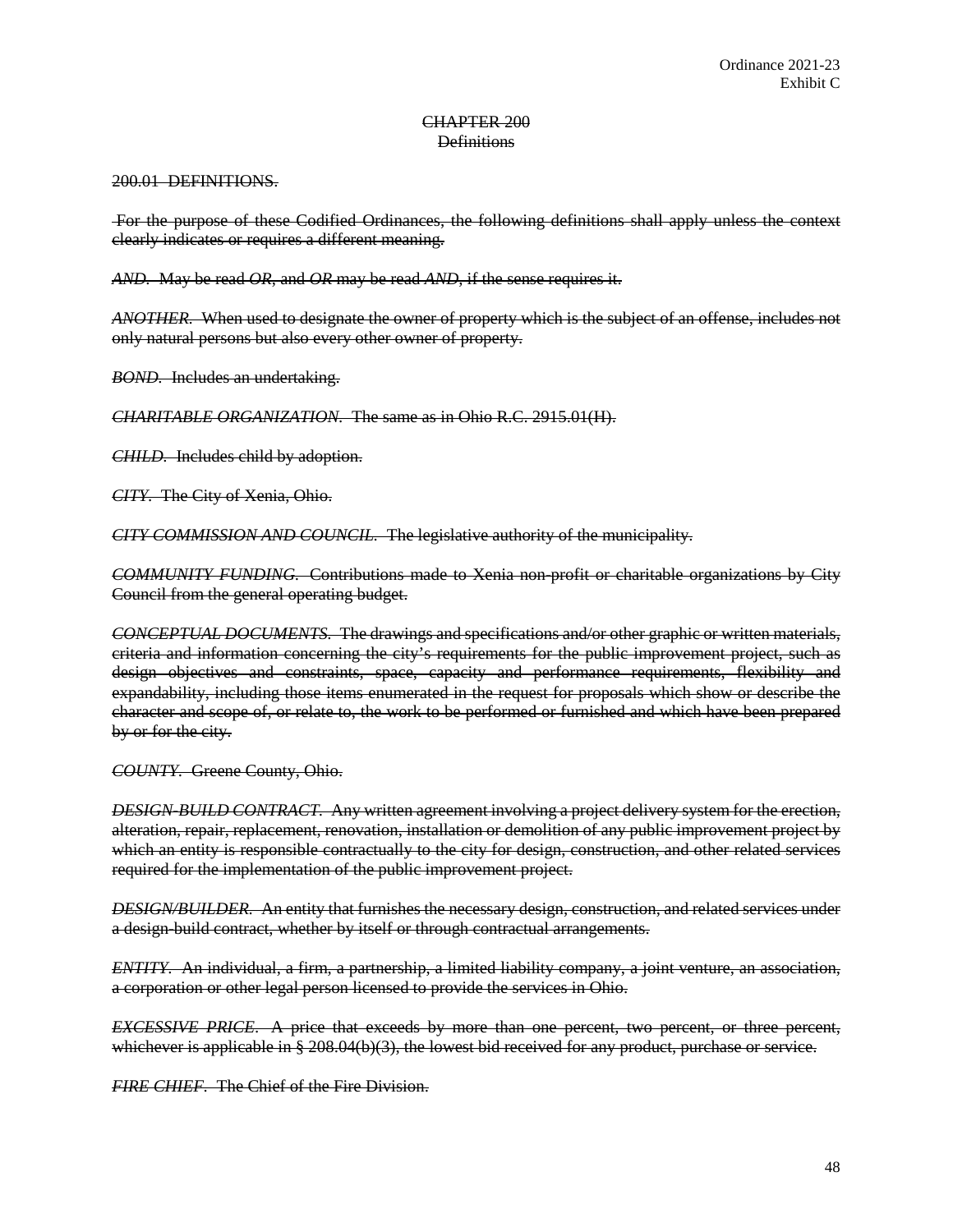*IMPRISONED.* Has the same meaning as in Ohio R.C. 1.05.

*INTERNET.* The international computer network of both federal and non-federal interoperable packet switched data networks, including the graphical subnetwork known as the world wide web.

*KEEPER* or *PROPRIETOR.* Includes all persons, whether acting by themselves or as a servant, agent or employee.

*LAND* or *REAL ESTATE.* Includes rights and easements of incorporeal nature.

*LEGISLATIVE AUTHORITY.* The legislative authority of the municipality.

*LOCAL BIDDER.* A business organization that:

- (1) Has sales offices, divisions, sales outlets, distribution centers or manufacturing facilities in the City of Xenia or Xenia Township, or which facilities demonstrate capital investment in the City of Xenia or Xenia Township; and
- (2) Pays required local taxes to the City of Xenia, if claiming a City of Xenia preference.

*LOWEST AND BEST.* The lowest and best bidder that meets all requirements of the bid specifications and predetermined evaluation criteria.

*MAY.* Is permissive.

*MUNICIPALITY* or *CITY.* The City of Xenia, Ohio.

*NON-PROFIT ORGANIZATION.* An organization exempt from federal income taxation pursuant to Section 501(a) and (c)(3) of the Internal Revenue Code.

*OAC.* Refers to the Ohio Administrative Code.

*OATH.* Includes affirmation; and *SWEAR* includes affirm.

*OHIO R.C., ORC OR REVISED CODE.* Refers to the Ohio Revised Code.

*OWNER.* When applied to property, includes any part owner, joint owner or tenant in common of the whole or part of such property.

*PERSON.* Includes an individual, corporation, business trust, estate, trust, partnership and association.

*PERSONAL PROPERTY.* Includes all property except real property.

*PLAN OF SEWERAGE, SYSTEM OF SEWERAGE, SEWER* and *SEWERS.* Includes sewers, sewage disposal works and treatment plants, and sewage pumping stations, together with facilities and appurtenances necessary and proper therefor.

*PREMISES.* As applied to property, includes land and buildings.

*PRODUCED.* Processing, mining, developing, and making of a this into a new article, with distinct character and use, through the application of input within the City of Xenia or Xenia Township, of products, labor, skill or other services.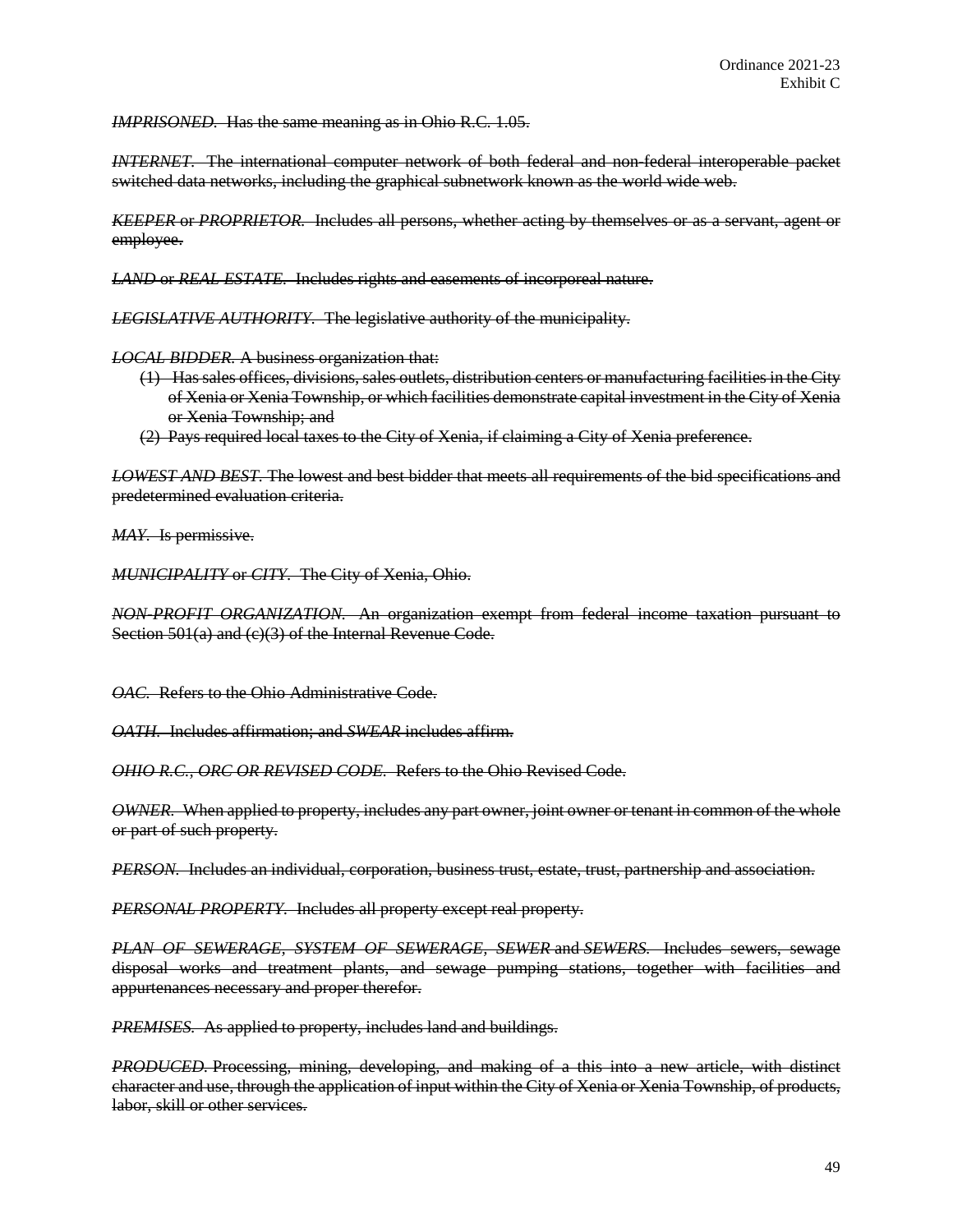*PROFESSIONAL DESIGN FIRM.* Any person legally engaged in rendering professional design services.

*PROFESSIONAL DESIGN SERVICES.* Services within the scope of practice of an architect or landscape architect registered under Ohio R.C. Chapter 4703 or a professional engineer or surveyor registered under Ohio R.C. Chapter 4733.

*PROPERTY.* Includes real, personal, mixed estates and interests.

*PROPOSAL.* A written offer by a potential design/builder to enter into a design-build contract for a public improvement project in response to a request for proposals.

*PROPOSER.* An entity who submits a proposal in response to a request for proposals.

*PUBLIC AUTHORITY.* Includes boards of education; the municipal, county, state or federal government, its officers, or an agency thereof; or any duly authorized public official.

*PUBLIC PLACE.* Includes any street, sidewalk, park, cemetery, school yard, body of water or watercourse, public conveyance, or any other place for the sale of merchandise, public accommodation, or amusement.

*REAL PROPERTY.* Includes lands, tenements and hereditaments.

*REGISTERED MAIL.* Includes certified mail; and *CERTIFIED MAIL* includes registered mail.

*REQUEST FOR PROPOSALS* or *RFP.* The document prepared by or for the city specifying and describing the city's objectives and the procedure to be followed in preparing and submitting a proposal and awarding the design-build contract.

*REQUEST FOR QUALIFICATIONS* or *RFQ.* The document prepared by or for the city specifying and describing the city's objectives and the procedure to be followed in preparing and submitting a statement of qualifications and short-listing respondents.

*RESPONDENT.* An entity who submits a statement of qualifications in response to a request for qualifications.

*SHALL.* Is mandatory.

*SIDEWALK.* The portion of the street between the curb line and the adjacent property line intended for the use of pedestrians.

*STATE.* The State of Ohio.

*STATEMENT OF QUALIFICATIONS* or *SOQ.* The information submitted by a respondent in response to a request for qualifications.

*STREET.* Includes alleys, avenues, boulevards, lanes, roads, highways, viaducts and all other public thoroughfares within the municipality.

*TENANT* or *OCCUPANT.* As applied to premises, includes any person holding a written or oral lease, or who actually occupies the whole or any part of such premises, alone or with others.

*UNDERTAKING.* Includes a bond. *WEEK.* Seven consecutive days.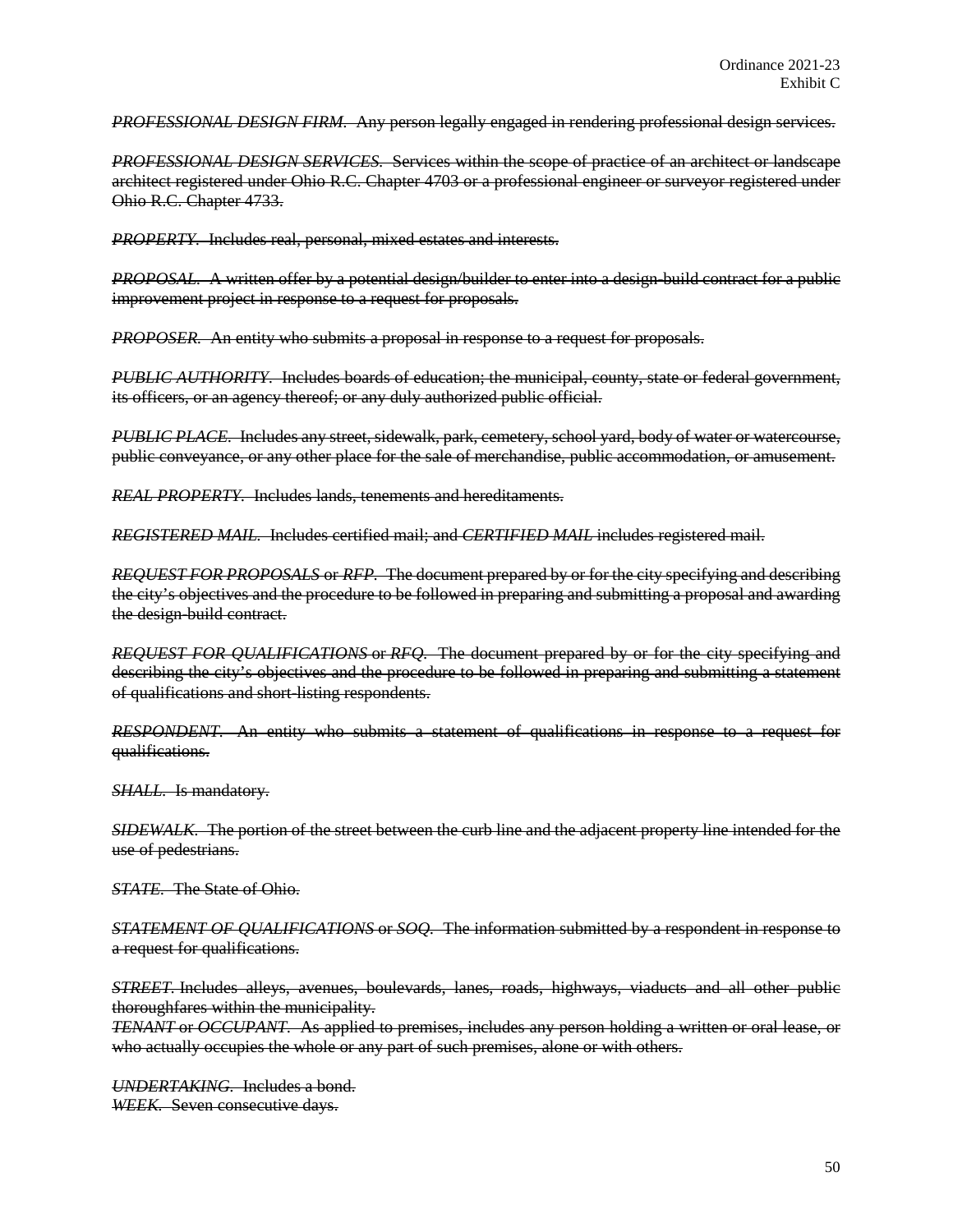*WHOEVER.* Includes all persons, natural and artificial; partners; principals, agents, and employees; and all officials, public or private.

*WRITING.* Includes printing.

*WRITTEN* or *IN WRITING.* Include any representation of words, letters, symbols or figures; this provision does not affect any law relating to signatures.

*YEAR.* Twelve consecutive months.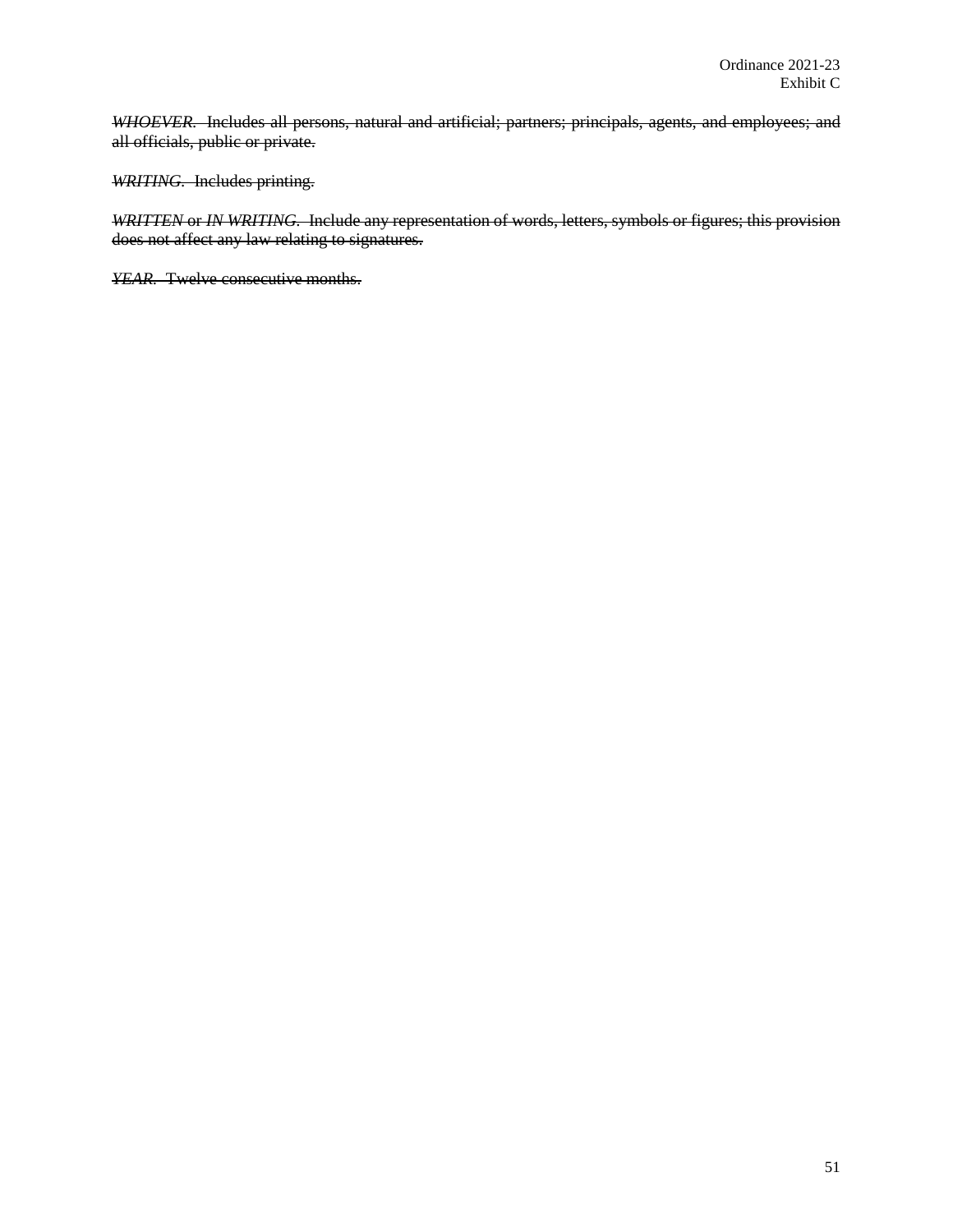# Chapter 210 Civil Defense

## 210.01 REGIONAL ORGANIZATION ESTABLISHED.

The City Council hereby gives its consent and approval to the agreement between Montgomery and Greene Counties establishing a regional local organization or authority for civil defense. The City Manager and the Clerk of Council are authorized to execute and deliver any and all papers necessary to evidence such consent and make such agreement effective.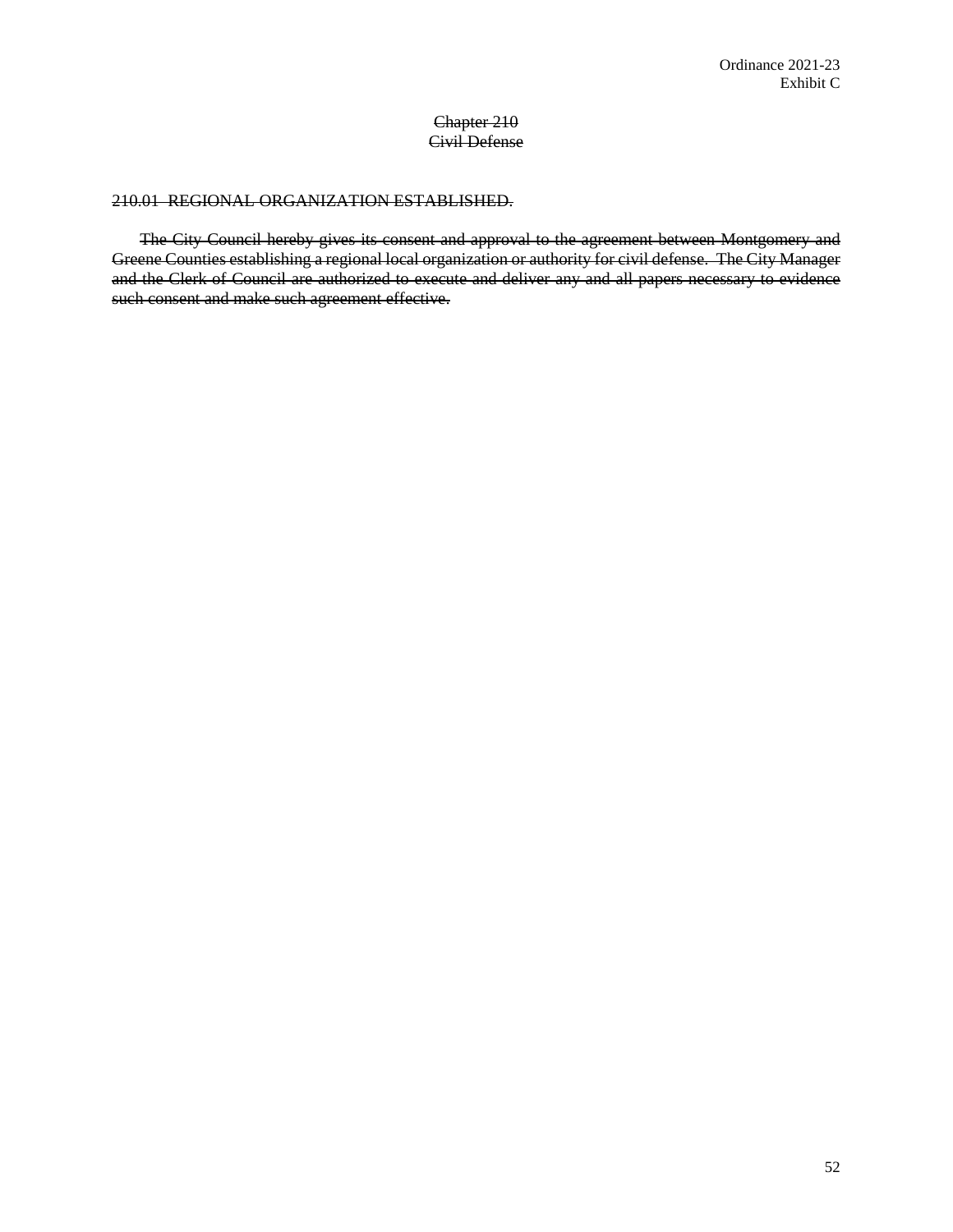Chapter 224 Mayor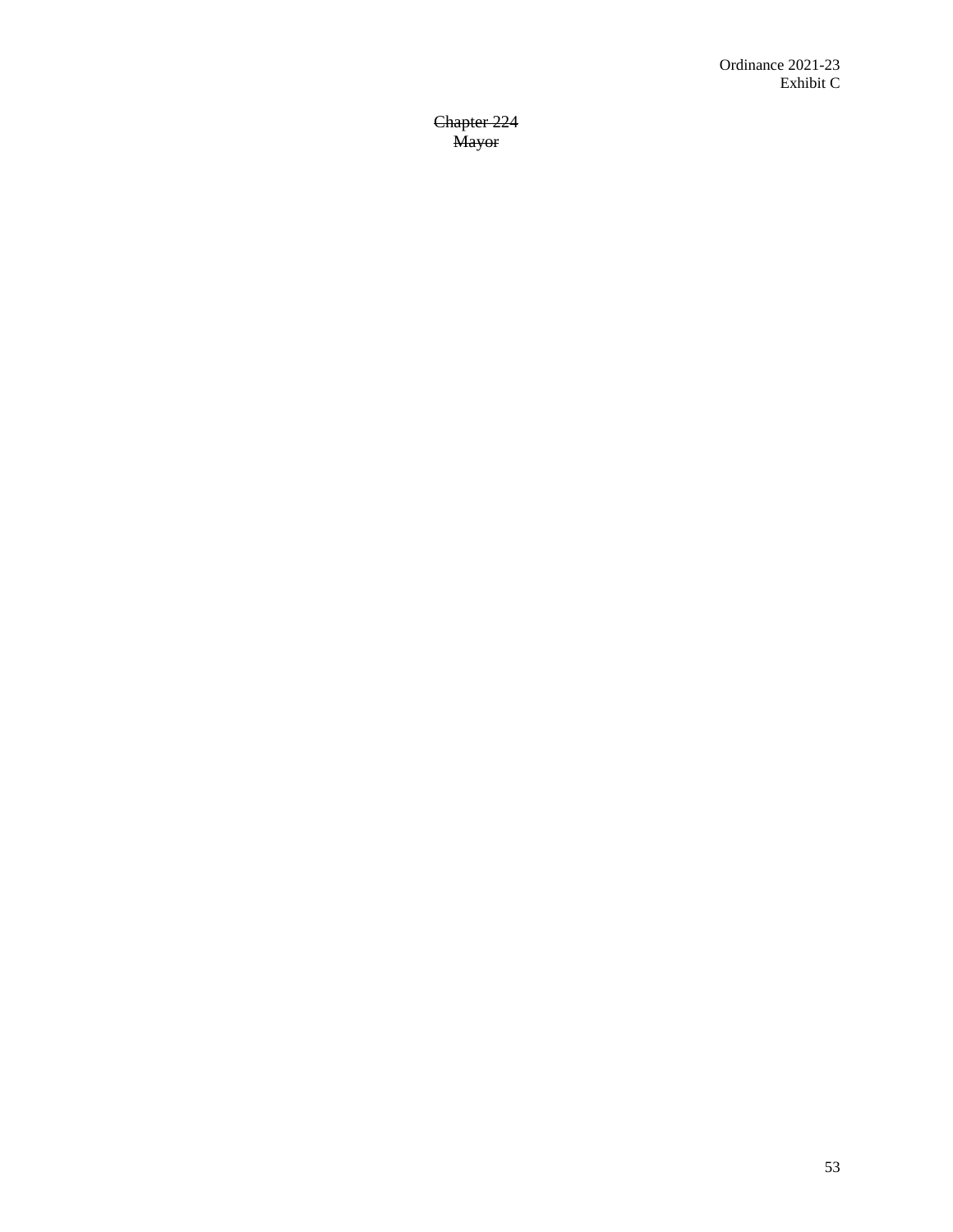# Chapter 226 Community Funding

226.01 DEFINITIONS.

The following words and/or phrases used in this section are defined in Chapter 200, § 200.01. *Charitable Organization Community Funding Nonprofit Organization*

## 226.02 ALLOCATION OF FUNDS.

City of Xenia General Fund moneys allocated each year to the Community Funding Program are limited to ten thousand dollars (\$10,000.00) per calendar year. Community Funding may be made available under the following tiered system:

(a) Tier I: Charitable and non-profit organizations, including special event committees, located in and providing not-for-profit services to the city may seek funding for special programs or projects that directly benefit the people of the community. Funding for Tier I applicants is limited to three thousand dollars (\$3,000.00) per application. Tier I organizations may only be awarded twice in a five-year period and not in consecutive years, unless as part of a two-phased project.

(b) Tier II: Recreation organizations located in and providing services to the city may seek funding for special programs or projects that benefit segments of the community. To be eligible for funding, recreation organizations must provide a scholarship program for participants of lesser-means to help offset participation costs. Funding for Tier II applicants is limited to two thousand dollars (\$2,000.00) per application. Tier II organizations may only be awarded twice in a five-year period and not in consecutive years, unless as part of a two-phased project.

(c) Tier III: Community organizations (profit-based) and recreation organizations that do not provide scholarships for participants of lesser means that are located in and providing services to the city may seek funding for programs or projects that benefit segments of the community. Funding for Tier III organizations is limited to one thousand dollars (\$1,000.00) per application once within a five-year period, unless as part of a two-phased project.

#### 226.03 APPLICATION AND PROGRAM GUIDELINES.

The following rules apply to the requesting organization.

(a) Community funding may be made available to local organizations that provide programming that benefits the broader community, including community service activities and special events. Funding may also be provided for organizations who demonstrate a need for capital funding for specific purchases or projects, the results of which will provide benefit to the broader community.

(b) The requesting organization must have been in existence for a minimum of two years and must provide a copy of its by-laws, charter or other records that document their existence, including, when applicable, documentation identifying the organization's tax status.

(c) An organization/applicant can apply for only one source of funds at a time from the city, including community funding.

(d) An applicant may apply for a two-year phased project or a one-year project.

(e) The population and geographic area to be served by project/event must be defined. Should the population being served include adjacent political subdivisions (townships or county), applicant must also pursue support from those respective political bodies and show proof of such pursuit.